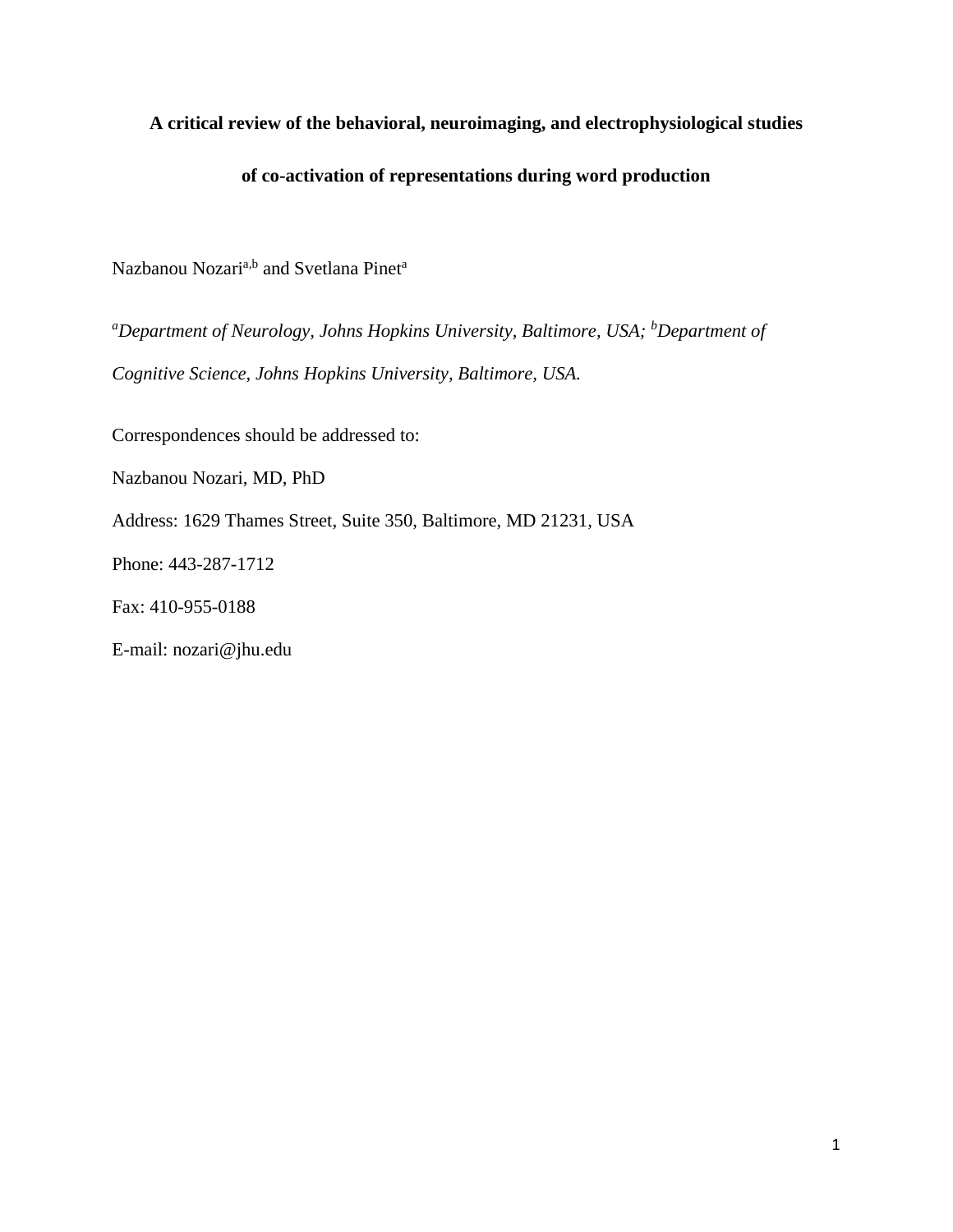# **Abstract**

A large body of behavioral, neuroimaging, and electrophysiological studies have investigated the consequences of co-activation of representations during word production. Despite such an amazing body of empirical data, it remains unclear how the production system handles coactivated items. In this paper, we review this evidence in a systematic way, and point out three common problems in the interpretations attached to these data. We then discuss alternative approaches which might be more fruitful in understanding the links between such data and the processes of spreading activation, selection, monitoring and control in language production.

**Keywords:** word production; semantic interference; lexical competition; non-competitive selection; monitoring; cognitive control; N400; ERN; fMRI.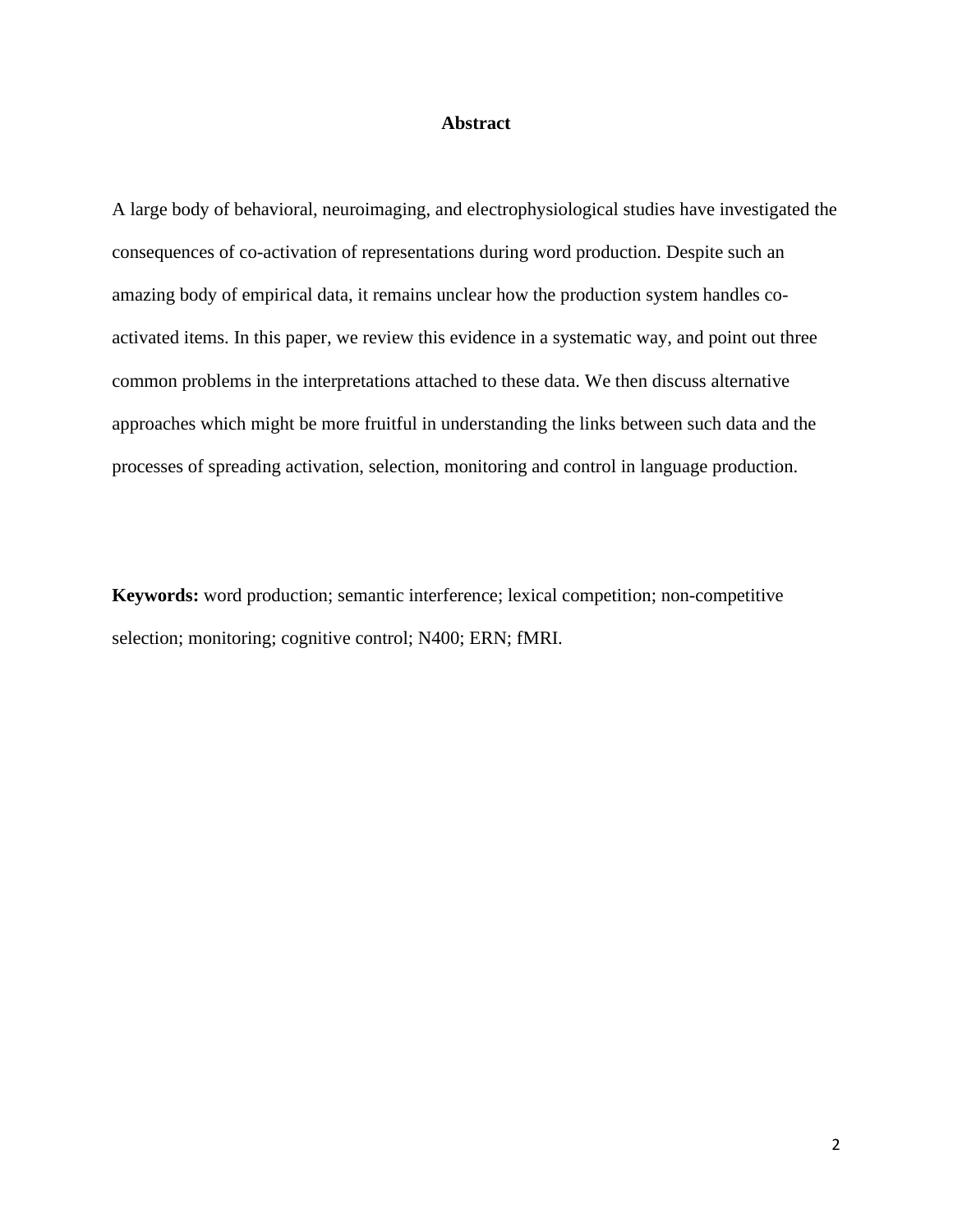#### **Introduction**

Although computational models of language production differ significantly in their specifics, they have a key feature in common: attempting to produce a word leads to the activation of more than just the representations corresponding to that specific word (e.g., Dell, 1986; Levelt, Roelofs, & Meyer, 1999). Instead, often several representations are simultaneously activated, either by receiving feedforward activation through shared semantic features (e.g., "cat", "dog", and "rabbit" are all furry four-legged pets), or, in models which allow feedback (e.g., Dell, 1986), by receiving feedback activation through shared segments (e.g., "cat", "mat", "hat" all have the same last two segments; see Fig. 1). In this paper, we discuss the consequences of the co-activation of multiple representations during word production. The review suggests that understanding these consequences and their underlying mechanisms is critical for understanding the basic dynamics of the production system, including spreading activation, cascading, selection, monitoring, and control. The first two sections review the behavioral and neural (comprising neuroimaging and electrophysiological) findings. The third section discusses the theoretical interpretations attached to the empirical findings in light of the strength of the underlying assumptions. The last section discusses possible solutions to the problems raised in the third section.



*Fig. 1. Schematic of the co-activation of multiple lexical items during word production using localist representations (e.g., Dell, 1986). Target is "cat". Lexical nodes "dog" and "mat" are co-activated through the shared semantic features (darker solid connections), and shared segments (darker dashed connections) with "cat".*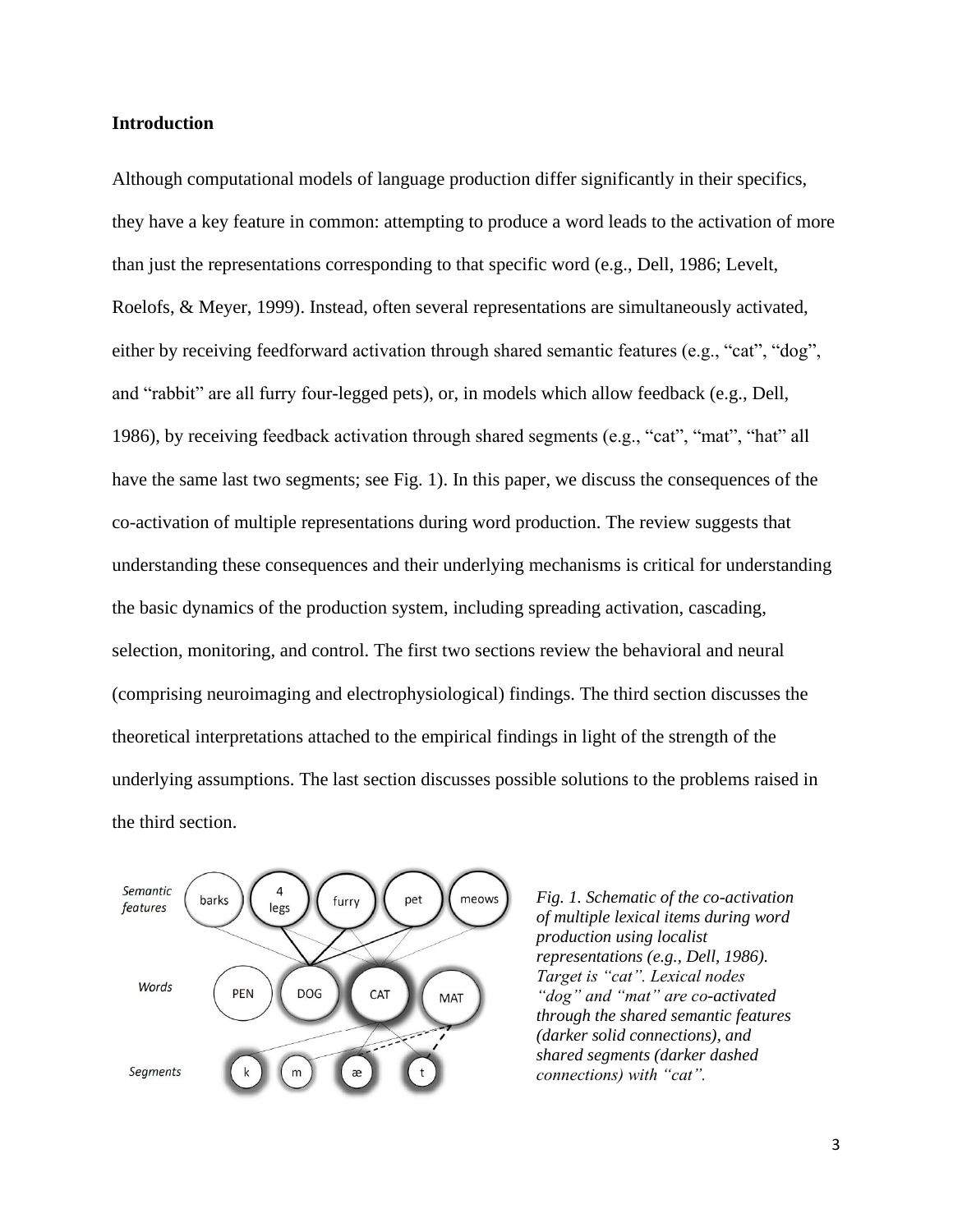Although Fig. 1 uses a localist representation (i.e., a single node for a lexical concept) for the ease of demonstration, this is not a theoretical commitment. In fact, we use distributed representations to explain some of the consequences of representational overlap. The word "representation" is used in this work to refer to the content (neural and cognitive)—as opposed to processes—involved in producing sound from meaning during word production. For example, by a phonological representation of "cat", we are referring to neural populations that encode the phonology of cat and their corresponding nodes in a computational model. The word "feature" is used in its broad sense to indicate a unit in the composition of a representation, and not in its narrower sense of physical features, e.g., a tail, shared between two members of the same semantic category. In agreement with the broad literature, we assume that semantic processing is carried out, in part, by reinstating sensory, motor, and emotional states associated with a concept. We also contend that, due to the non-systematic mapping between meaning and sound, an intermediate layer is needed for this mapping. However, we do not insist upon teasing apart "lexical concepts" from "lemmas" (see Kemmerer, 2018; Nozari, to appear; for an extensive discussion of this issue). This is not to imply that such a distinction does not exist, but that both of these representations constitute hidden layers between semantic features and segments, and thus serve a similar computational purpose of mediating the mapping between semantics and phonology. Importantly, both have also been localized to the temporal cortex (albeit more anterior vs. middle temporal gyri, respectively; Kemmerer, 2018), which, as will be reviewed, is critically implicated in both neuroimaging and EEG studies of co-activation of multiple semantically related representations.

#### **Behavioral consequences of naming pictures in the presence of co-activated representations**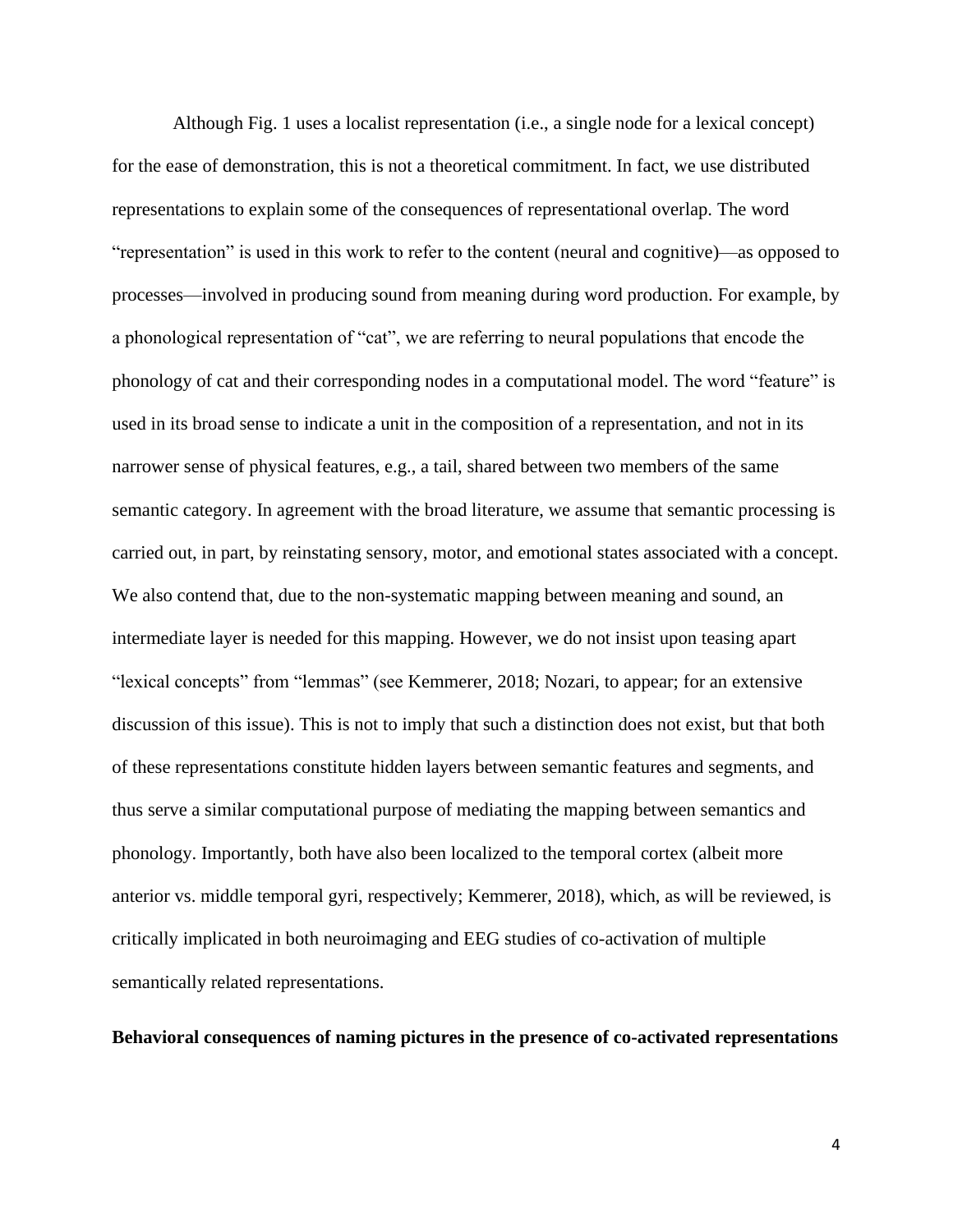Several paradigms have been used to manipulate the number of co-activated representations in picture naming. Some of the more commonly used paradigms include Picture-Word Interference (PWI) paradigms (Schriefers, Meyer, & Levelt, 1990), priming paradigms (Lupker, 1988), continuous naming paradigms (Howard, Nickels, Coltheart, & Cole-Virtue, 2006), and blocked cyclic naming paradigms (Belke, Meyer, & Damian, 2005). In addition, certain indices, such as phonological neighborhood density (Sadat, Martin, Costa, & Alario, 2014) and name agreement (Alario et al., 2004) have been used to examine the effects of the co-activation of multiple items on picture naming (see Table 1 for a summary). It is worth mentioning that bilingualism has also been a fruitful avenue in understanding such consequences. But given the large number of studies in that literature and the complexities related to language and code switching, we leave the review of that evidence to another paper in the same issue focused on bilingualism. Instead, we confine our review to paradigms that have investigated the consequences of within-language co-activation of multiple representations during picture naming of objects.

In the PWI paradigm, a target picture is presented along with a distractor word (presented in written or auditory format) which must be ignored while the participant names the target picture. The typical finding in this paradigm is that the mere presence of a distractor interferes with the production of the target compared to when no distractor is present, manifesting as increased errors or longer response times (RTs; e.g., de Zubicaray & McMahon, 2009). Lexical distractors, even when they bear no semantic or phonological relationship to the target, i.e., "unrelated distractors" (e.g., "pen" for target "cat") interfere with production more than nonlexical distractors such as a row of Xs (Hirschfeld, Jansma, Bölte, & Zwitserlood, 2008). The story is a little more complicated when the effect of distractors bearing different relationships to the target is compared against unrelated distractors. Phonologically-related distractors (e.g.,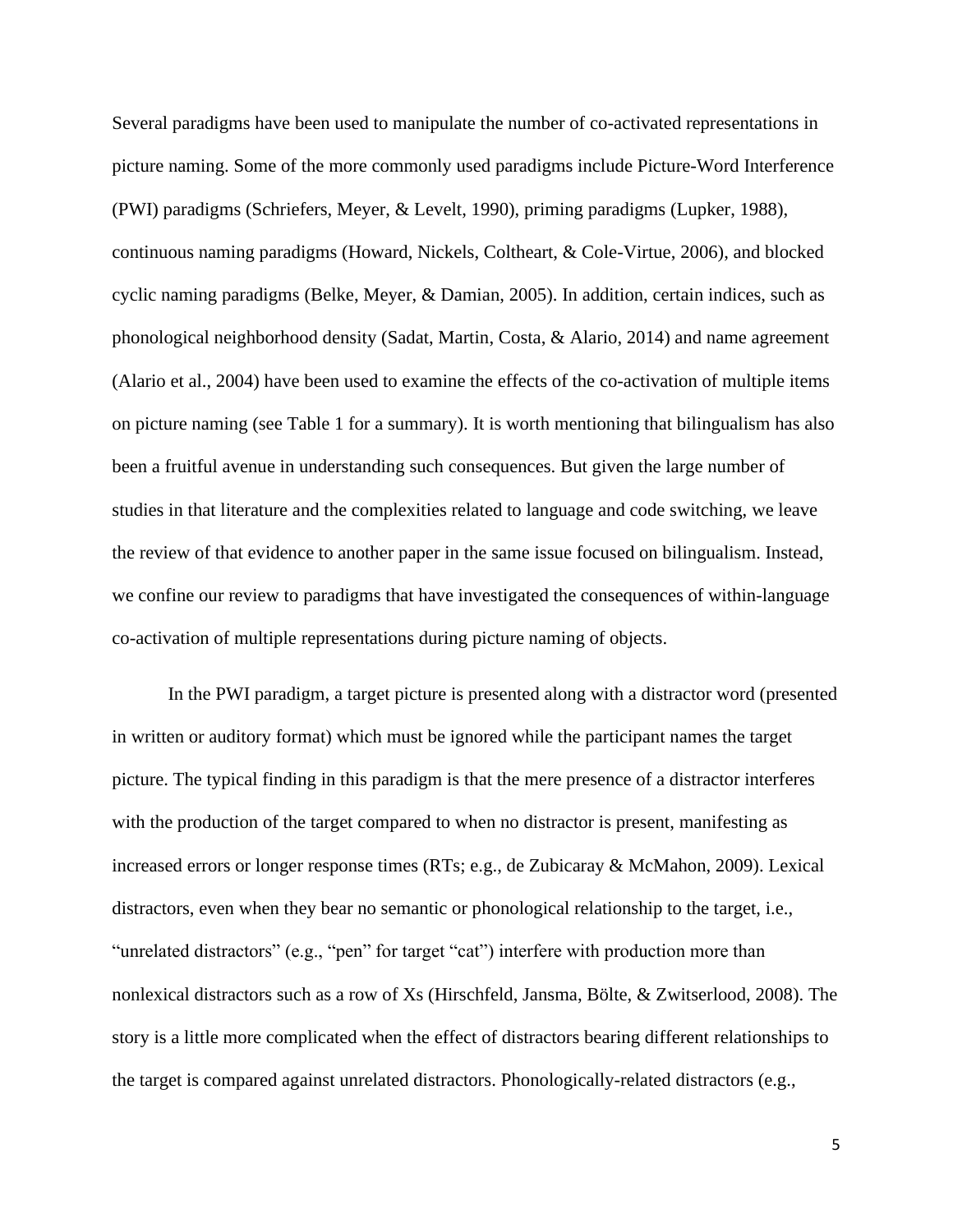"cup" for target "cat") generally induce facilitation (Schriefers et al., 1990). The effect of semantically related targets has been argued to depend on the kind of semantic relationship between the target and the distractor. Categorically related distractors (e.g., "dog" for "cat") often induce interference (e.g., Schriefers et al., 1990), whereas non-categorical relationships (e.g., part-whole relationships such as bumper-car; Costa, Alario, & Caramazza, 2005, and associations such as bone-dog; Alario, Segui, & Ferrand, 2000) have been reported to cause facilitation (see also Abel et al., 2009; de Zubicaray, Hansen, & McMahon, 2013).

These opposing effects appear to have different timelines: The facilitation induced by the non-categorical relationships is most robust in early stimulus onset asynchronies (SOAs), when the distractor is presented -450 to -100 ms before the target (or even earlier; see Python, Fargier, & Laganaro, 2018b). In comparison, the interference induced by the categorically related items is more robust when the distractor is presented around the same time as the target, i.e., SOA of -200 ms to 150 ms (Alario et al., 2000; La Heij, Dirkx, & Kramer, 1990; Lupker, 1979). Finally, the effect of semantic distance between the target and the categorically related distractor has yielded opposite effects: Mahon, Costa, Peterson, Vargas, and Caramazza (2007) reported shorter RTs for semantically close vs. distant distractors, whereas Rose, Aristei, Melinger, and Abdel Rahman (2019) found the exact opposite pattern. In summary, the results of the PWI studies suggest that the co-activation of a lexical distractor (compared to no distractor or a non-lexical distractor) interferes with production; however, the nature of the relationship between target and the co-activated representation and the temporal gap between the two sometimes exacerbates, sometimes ameliorates such interference.

The paradigms we refer to as priming paradigms here are those in which production of a target is preceded by the production of a related compared to an unrelated word (see Table 1).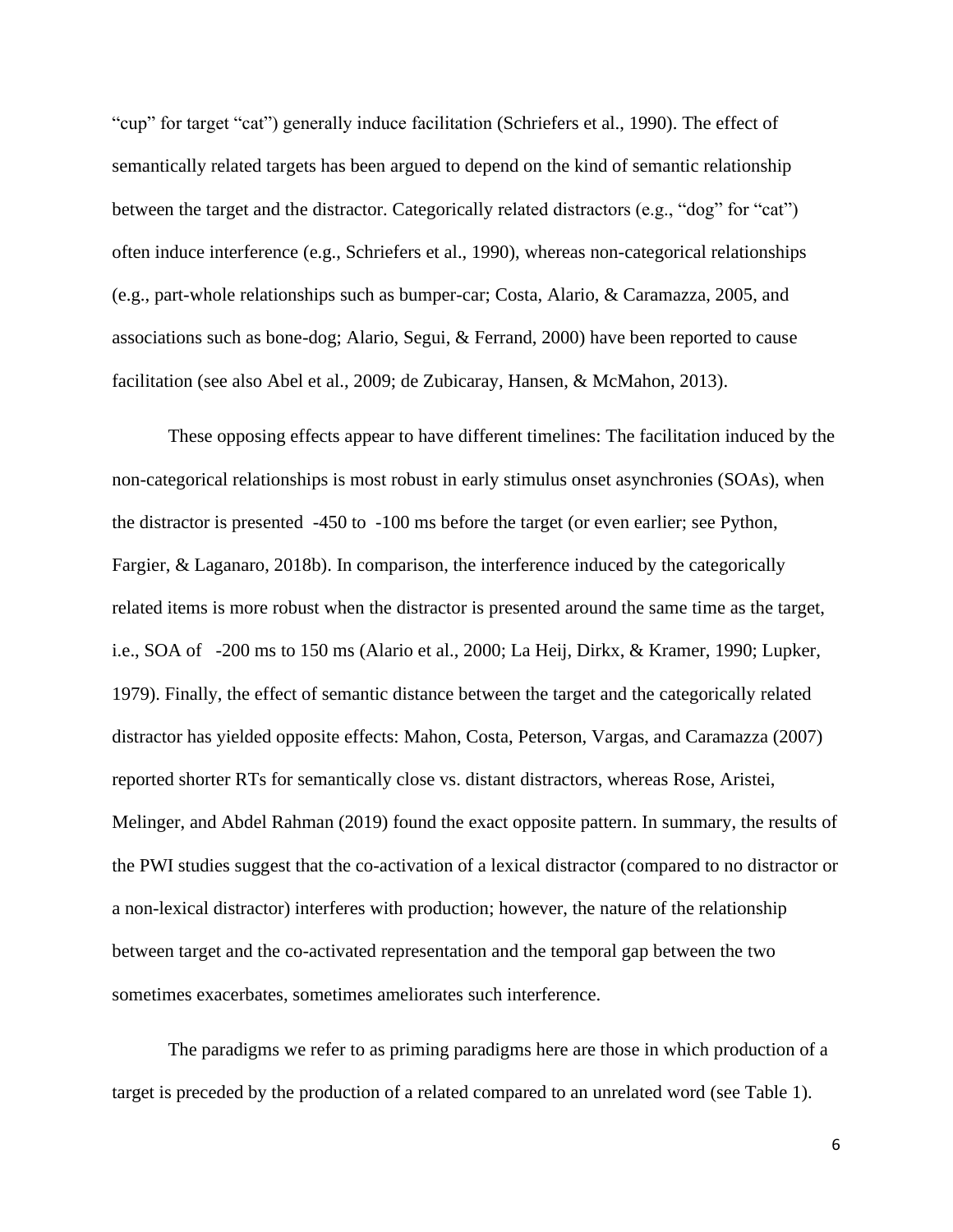Unlike PWI, priming paradigms do not require suppression of a perceived word as an irrelevant item. Opposing effects of semantically related primes are best demonstrated in priming paradigms. While naming a picture shortly  $(< 2 \text{ s})$  before another picture often facilitates naming (Biggs & Marmurek, 1990; Huttenlocher & Kubicek, 1983; Lupker, 1988), producing a semantically related word preceding the target by longer intervals  $(> 4 \text{ s})$  generally leads to interference (Vitkovitch, Rutter, & Read, 2001; Wheeldon & Monsell, 1994). The possibility that facilitation may be primarily due to strategic expectations developed in participants about the nature of targets following semantically related primes has been recently ruled out by Wei and Schnur, (2019). These authors showed robust facilitation even with low (<15%) probability that a target would be semantically related to the prime. Furthermore, the magnitude of facilitation was not modulated by either conscious awareness of semantic relations between targets and primes, or in later stages of the task where participants are expected to have had more time to realize that such relationships exist between primes and targets. These results point to the production-internal mechanisms not only for interference, as has been claimed before, but also for facilitation induced by the co-activation of semantically related items. Continuous naming paradigms are extended versions of priming paradigms, in which pictures from the same semantic category (e.g., animals) are presented, interleaved with unrelated pictures, without repetition. Since the gap between items is typically longer than a few seconds, they produce the typical interference effect observed in priming paradigms with long lag, discussed above. More specifically, RTs increase linearly as a function of the number of previously named semantically related pictures (Costa, Strijkers, Martin, & Thierry, 2009; Howard et al., 2006; Schnur, 2014).

In blocked cyclic naming paradigms, unlike the paradigms reviewed above, a small set of pictures are presented repeatedly in cycles (e.g., Belke et al., 2005; Schnur et al., 2009; see Table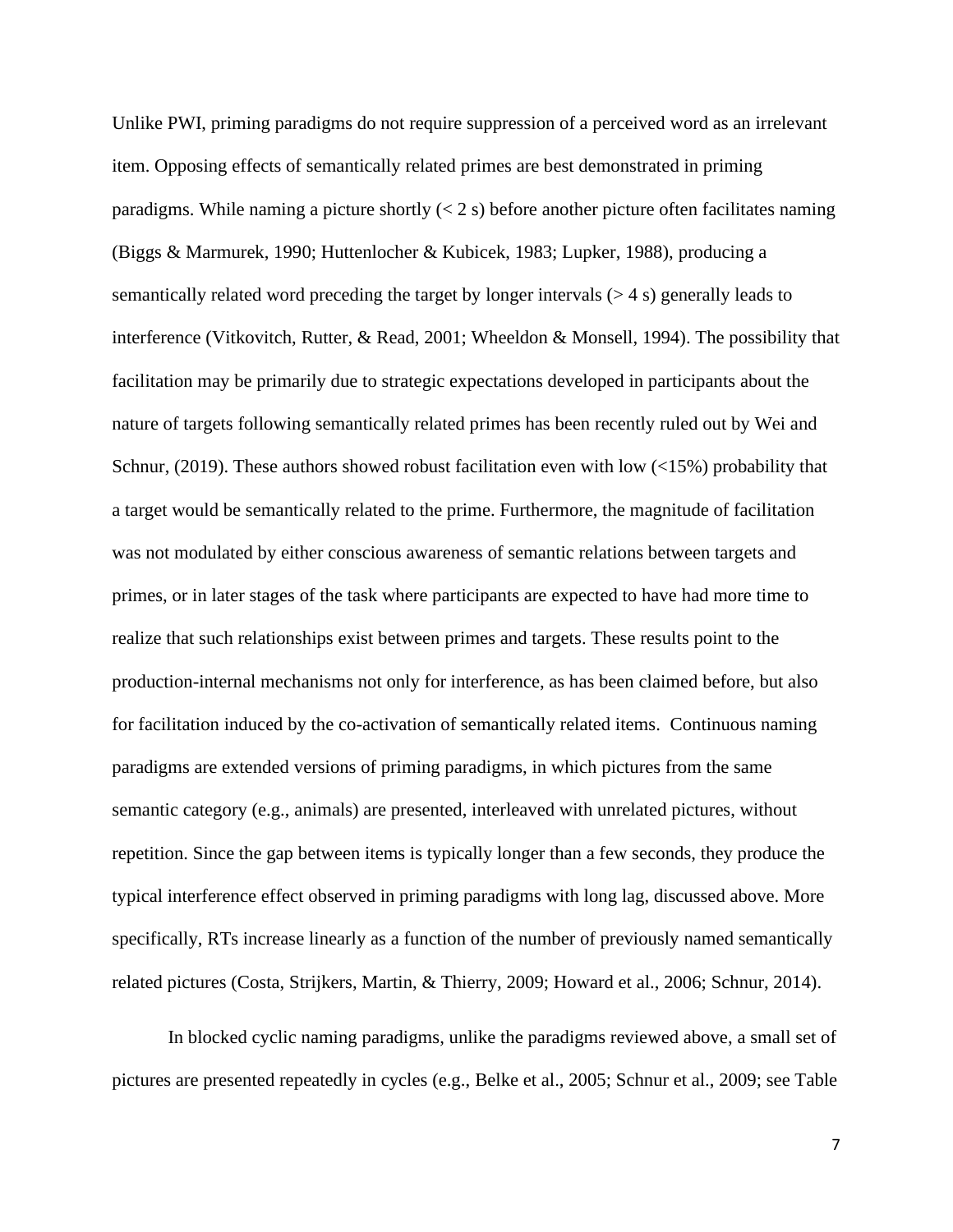1). Variations of this paradigm include repeated presentation of two (e.g., Nozari, Freund, Breining, Rapp, & Gordon, 2016) or more pictures without first cycling through all the pictures (e.g.,O'Séaghdha & Frazer, 2014). Items in a block are either unrelated (e.g., cat, pen, bowl), categorically related (e.g., cat, dog, goat), associatively related (gladiator, chariot, shield), related in onset segments (cat, cup, cone), or related in non-onset segments (man, fan, can). The baseline for comparison is always the unrelated (often referred to as the heterogeneous) condition. In keeping with the PWI results, the effect of categorically related items on naming suggests interference (Belke et al., 2005; Nozari et al., 2016; Schnur, Schwartz, Brecher, & Hodgson, 2006; Schnur et al., 2009) in cycles after the first one. A transient facilitation for related items is often found on the first cycle (e.g., Schnur et al., 2009; Python, Fargier, & Laganaro, 2018a) which seems to have a strategic component (Belke, Shao, & Meyer, 2017). Also in line with the PWI results, the effect of onset-overlapping items on RTs is facilitatory, and is also subject to strategic and attentional influences (e.g., O'Séaghdha & Frazer, 2014). Interestingly, overlap in non-onset segments seems to induce interference, rather than facilitation (Breining, Nozari, & Rapp, 2018; Breining, Nozari, & Rapp, 2016; Nozari et al., 2016).

The effect of non-categorically-related items has been inconsistent. Abdel Rahman and Melinger (2007) found interference for non-categorically-related items (e.g., bee, honey, beekeeper). In another study, they showed that ad-hoc categories, e.g., items related to a fishing trip, also induced interference as long as the theme had been established by presenting participants with an informative title, e.g., "fishing trip" (Abdel Rahman & Melinger, 2011; Aristei, Melinger, & Abdel Rahman, 2011). Contrary to these results, de Zubicaray, Johnson, Howard, and McMahon (2014) only found a transient facilitatory effect of thematically related over unrelated items on the first cycle, with no significant differences between the two conditions on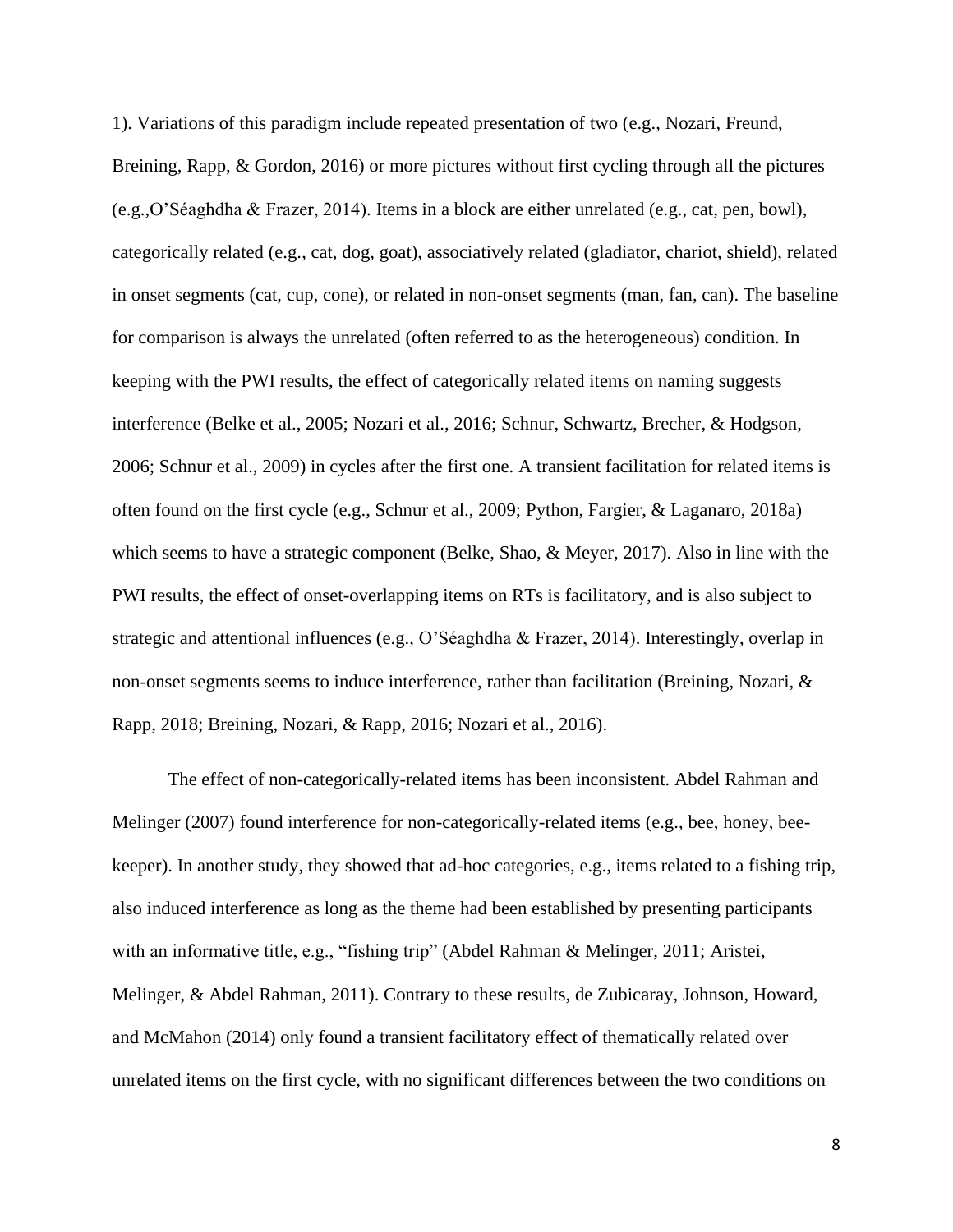further cycles. The authors attributed the discrepancy between their findings and the findings of Abdel Rahman and colleagues to methodological problems in the latter studies, which they claim confounded thematic and categorical relationships. At this stage, more studies are needed to settle that debate.

In short, in the majority of cyclic naming studies, co-activation of two items leads to interference that is more pronounced in the related compared to the unrelated condition. Exceptions include facilitation in naming pictures with overlapping onsets, facilitation sometimes observed in the first cycle of the presentation of semantically related pictures, and possibly non-categorical semantic relationships. Of these, the third effect is far from robust. The first effect is almost certainly strategic, as onset facilitation disappears if the words with shared onsets are interleaved with words that have overlap with them in other segments (Breining et al., 2016). The origin of the second effect is less clear. In a meta-analysis of past studies, Belke (2017) speculated that semantic facilitation on the first cycle of the blocked cyclic naming task was observed when related cycles were grouped together, but not when they alternated with the unrelated cycles. But Shao, Roelofs, Martin, and Meyer (2015) found interference in the first cycle of a task with the alternating design, calling this interpretation into question. Replicating the findings of Navarrete, Del Prato, Peressotti, and Mahon (2014), Belke et al. (2017) found facilitation when sets were separated by pauses, but not when such pauses were removed. They took the sensitivity of the facilitation effect to imply a strategic origin, although it is not clear whether alternative explanations can be convincingly ruled out. Finally, Belke (2008) found that facilitation on the first cycle turned into interference if speakers were concurrently engaged in a working memory task which may leave less resources for them to use for strategic behavior.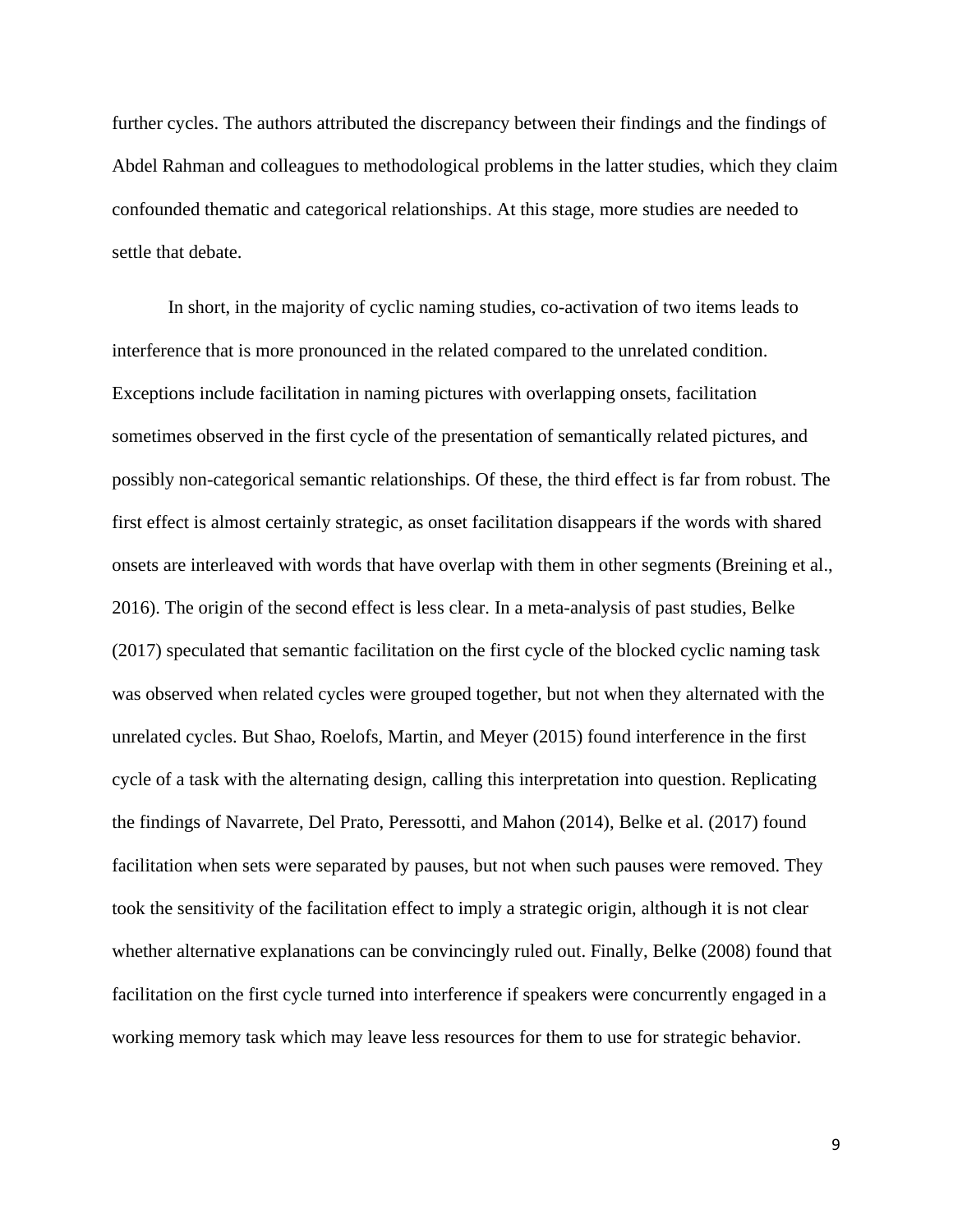| Paradigm                  | <b>Procedure</b>                                                                                                                   | <b>Example studies</b>                   | <b>Finding</b> |  |  |
|---------------------------|------------------------------------------------------------------------------------------------------------------------------------|------------------------------------------|----------------|--|--|
| Picture-word Interference | A picture is named while ignoring a (spoken or heard) distractor word.                                                             |                                          |                |  |  |
| (PWI)                     | - Lexical vs non-lexical distractors                                                                                               | Hirschfeld et al., 2008                  | Interference   |  |  |
|                           | - Onset-related vs. unrelated distractors                                                                                          | Schriefers et al., 1990                  | Facilitation   |  |  |
|                           | - Categorically-related vs. unrelated distractors                                                                                  | Schriefers et al., 1990                  | Interference   |  |  |
|                           | - Semantically-related (non-categorical) vs. unrelated                                                                             | Alario et al., 2000; Costa et al., 2005  | Facilitation   |  |  |
|                           | distractors                                                                                                                        |                                          |                |  |  |
|                           | - Close vs. far semantic neighbors                                                                                                 | Mahon et al., 2007; Rose et al., 2019    | Inconsistent   |  |  |
| Priming paradigm          | A picture is named after producing a related word (prime)                                                                          |                                          |                |  |  |
|                           | Short gap $(< 2s)$ between prime and target                                                                                        | Biggs & Marmurek, 1990; Huttenlocher     | Facilitation   |  |  |
|                           |                                                                                                                                    | & Kubicek, 1983; Lupker, 1988            |                |  |  |
|                           | Long gap $($ > 4s) between prime and target                                                                                        | Vitkovitch et al., 2001; Wheeldon &      | Interference   |  |  |
|                           |                                                                                                                                    | Monsell, 1994                            |                |  |  |
| Continuous naming         | Multiple pictures from the same category are named                                                                                 | Costa et al., 2009; Howard et al., 2006; | Interference   |  |  |
| paradigm                  | without repetition, usually interleaved with pictures                                                                              | Schnur, 2014                             |                |  |  |
|                           | form other categories.                                                                                                             |                                          |                |  |  |
| Blocked cyclic naming     | A small set of pictures that are in some related are named in cycles, with the same pictures repeating across cycles,              |                                          |                |  |  |
| paradigm                  | usually (but not always) not interleaved with unrelated pictures.                                                                  |                                          |                |  |  |
|                           | - Onset-related vs. unrelated distractors                                                                                          | O'Séaghdha & Frazer, 2014)               | Facilitation   |  |  |
|                           | - Rhyme/coda-related vs. unrelated                                                                                                 | Breining et al., 2016; Nozari et al.,    | Interference   |  |  |
|                           |                                                                                                                                    | 2016                                     |                |  |  |
|                           | - Categorically-related vs. unrelated distractors                                                                                  | Belke et al., 2005; Schnur et al., 2006; | Interference   |  |  |
|                           |                                                                                                                                    | 2009                                     |                |  |  |
|                           | - Semantically-related (non-categorical) vs. unrelated                                                                             | Abdel Rahman & Melinger, 2007,           | Inconsistent   |  |  |
|                           | distractors                                                                                                                        | 2011; de Zubicaray et al., 2014)         |                |  |  |
| Simple picture naming     | The influence of the properties of pictures that are hypothesized to contribute to the co-activation of other words is<br>studied. |                                          |                |  |  |
|                           | Phonological neighborhood density                                                                                                  | Sadat et al., 2014                       | Interference   |  |  |
|                           | Name agreement                                                                                                                     | Alario et al., 2000; Kan & Thompson-     | Interference   |  |  |
|                           |                                                                                                                                    | Schill, 2004                             |                |  |  |

*Table 1. A summary of the behavioral results for the co-activation of two words during word production. See the text for details.*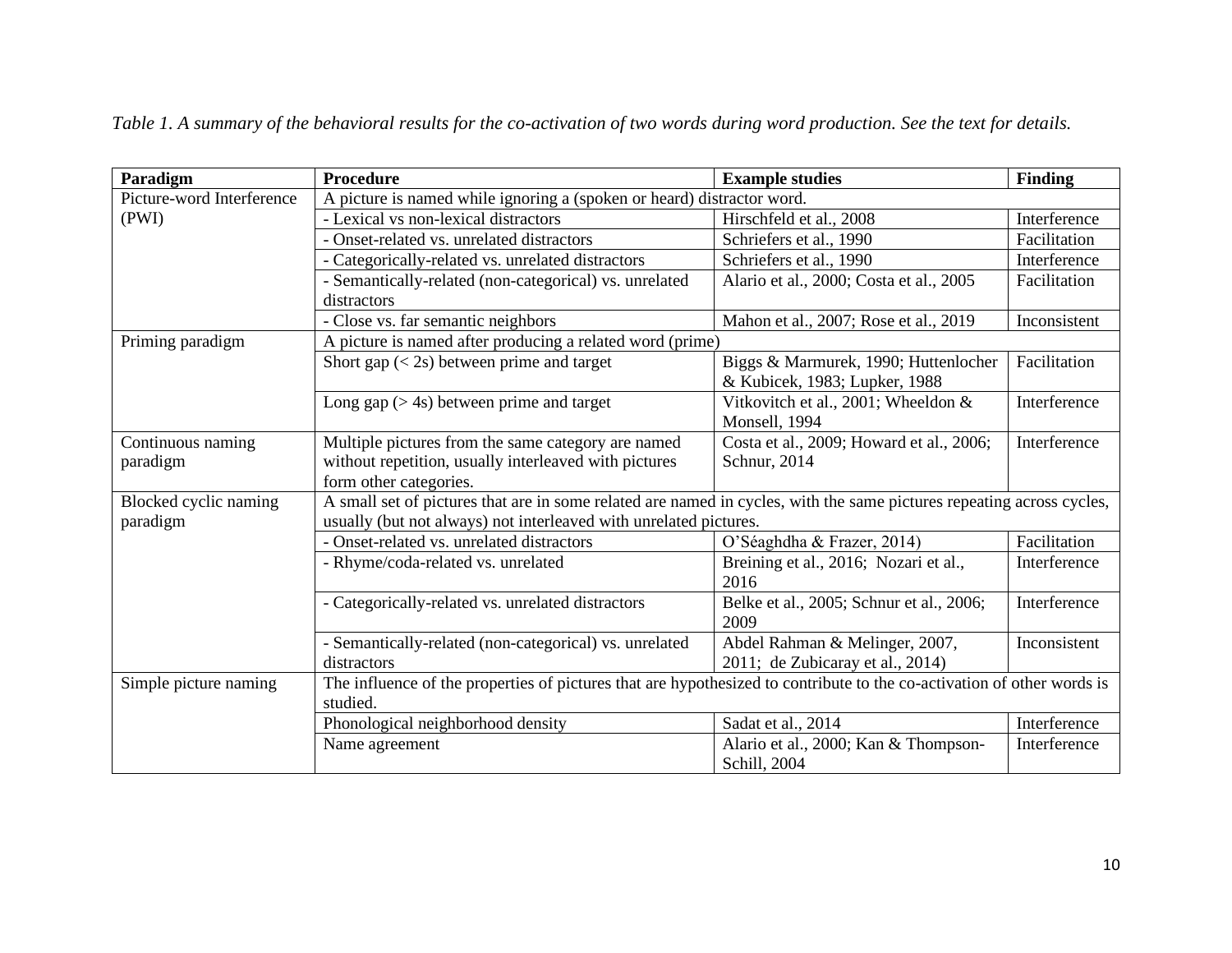Finally, the consequences of co-activation of multiple items can be probed by the inherent properties of words. Two examples are name agreement and phonological neighborhood density. When controlled for other indices of lexical retrieval, pictures with low name agreement (e.g., couch, sofa) tend to have longer RTs compared to those with high name agreement (Alario et al., 2004; Kan & Thompson-Schill, 2004), pointing to a potential interference effect resulting from the co-activation of multiple items. Also, according to models of language processing such as the one depicted in Fig. 1, words with lots of phonological neighbors tend to co-activate more words during production than those with fewer neighbors. While the effect of phonological neighborhood density has long been debated, the most carefully controlled study together with a re-analysis of multiple prior studies has shown the net effect of phonological neighborhood density in neurotypical speakers to be interference (Sadat et al., 2014).

The behavioral consequences of co-activation of items in picture naming can be summarized as follows: a) Co-activation of other items has a definite effect on the production of the target item. b) While paradigm-specific effects undoubtedly exist, common trends can be seen across paradigms. c) Co-activation of semantically or phonologically related items induces both facilitation and interference effects (see also Abdel Rahman & Melinger, 2009; Belke et al., 2017). But there is disagreement about the origin of these opposing effects and how much they reflect underlying dynamics of the production system, as opposed to strategic effects. While facilitation has been viewed as a critical (Abdel Rahman & Melinger, 2009) or even the only real effect of co-activation of semantically related representations during the semantic-lexical activation phase (Mahon et al., 2007; Navarrete et al., 2014), others have viewed it as a strategic effect that is not consistently found (Belke, 2017; Belke et al., 2017). Collectively, the evidence suggests that while the facilitation often observed in the first cycle of the blocked cyclic naming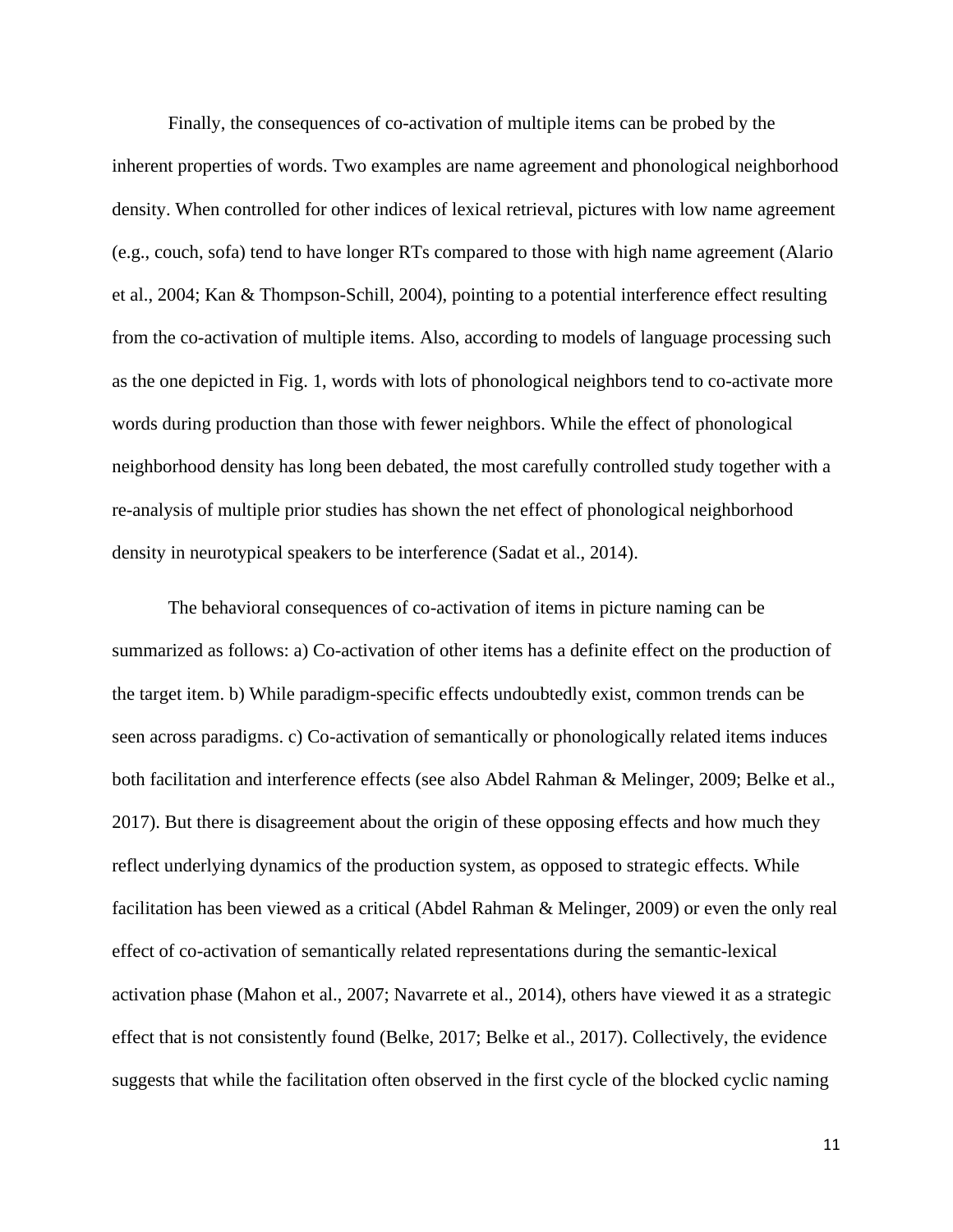task may be strategic in origin, facilitation observed in other cases is unlikely to be strategic (e.g., Nozari, 2019; Wei & Schnur, 2019), and is instead a reflection of the core dynamics of spreading activation in the system (see also Abdel Rahman & Melinger, 2009). We return to this critical point when discussing the theoretical perspectives on the neural data.

#### **Neural signatures of the co-activation of multiple representations**

### *Neuroimaging studies*

The main goal of neuroimaging studies is to understand the link between brain and behavior. A specific advantage of this technique is to identify brain regions that are involved in domainspecific operations (e.g., the occipital cortex is involved in visual processing, but not in word production), vs. those that are involved across a variety of tasks in different domains (e.g., the inferior prefrontal cortex is consistently implicated in situations where response selection is difficult, and this is not specific to a certain task or domain). The review below shows that both types of regions have been implicated in studies of co-activation of multiple representations in word production.

In one of the earliest neuroimaging studies of PWI, de Zubicaray, Wilson, McMahon, and Muthiah (2001) contrasted picture naming in the presence of semantic vs. neutral distractors (a row of Xs matched to the length of the semantic distractors). They found the following regions to show increased activation in the semantic compared to the neutral condition: the left middle temporal gyrus (MTG; BA21), left posterior superior temporal gyrus (pSTG; BA13), left anterior cingulate cortex (ACC; BA32), bilateral orbitomedial prefrontal cortex comprising right medial and left superior frontal gyri (BA 10), and left inferior parietal lobule (IPL: BA40). In another study, de Zubicaray, McMahon, Eastburn, and Pringle (2006) presented participants with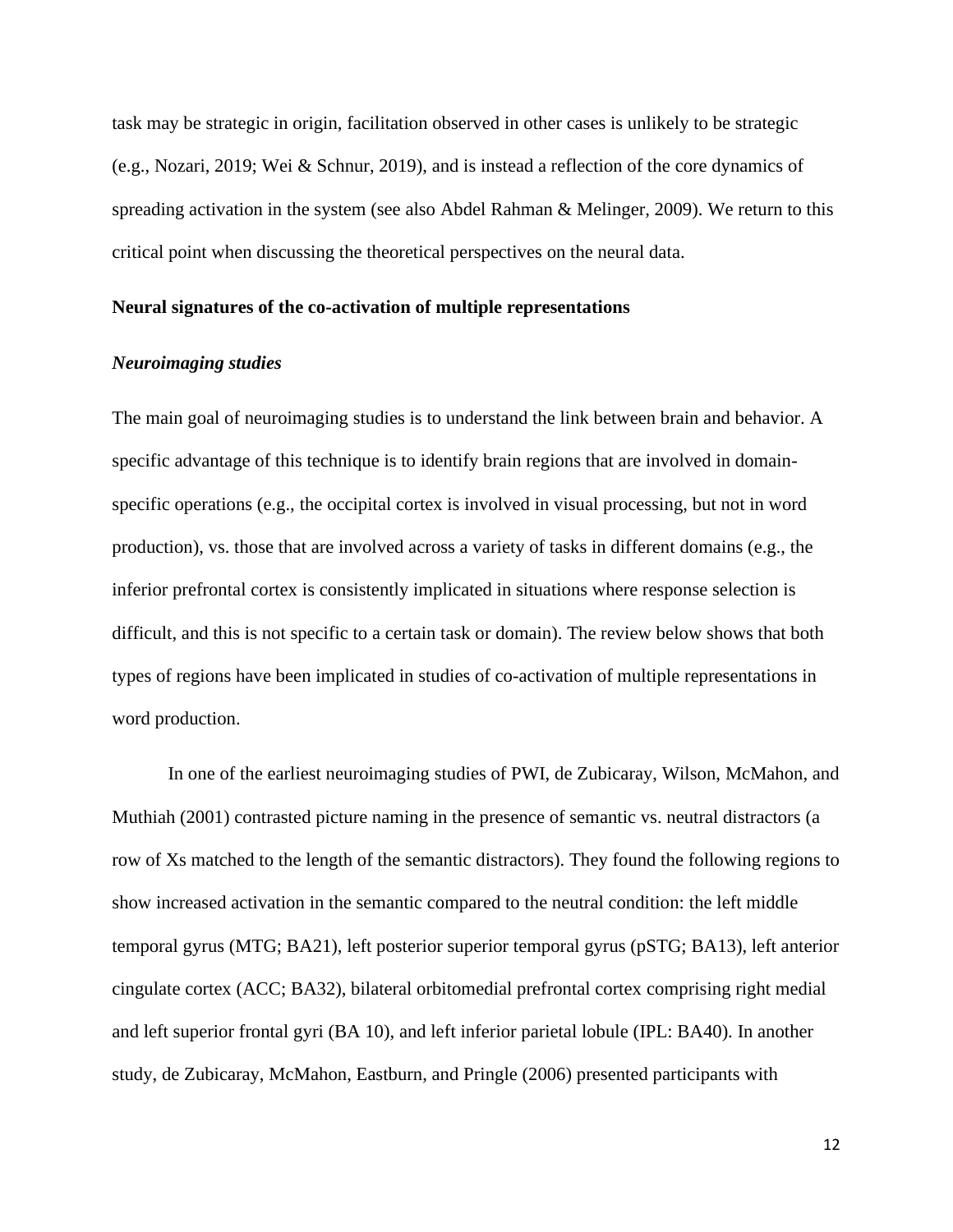semantically related primes named from a definition (with intervening items between the definition and the target pictures), and showed that naming times were slowed down for related compared to unrelated distractors. The condition that caused greater behavioral interference was accompanied by increased activity in the left pMTG, ACC, and left inferior frontal gyrus (IFG), as well as left inferior prefrontal cortex (pars triangularis; BA 46), supplementary motor area (SMA; BA 8/32), and superior frontal gyrus (frontopolar cortex; BA10). Since then several other fMRI studies have investigated the neural correlates of co-activation of representations during production. A subset of the regions discussed above is consistently implicated in neuroimaging studies that contrast the co-activation of semantically related to unrelated items (de Zubicaray et al., 2013; de Zubicaray, McMahon, & Howard, 2015; de Zubicaray & McMahon, 2009; Heim, Friederici, Schiller, Rüschemeyer, & Amunts, 2009; Mechelli, Josephs, Ralph, McClelland, & Price, 2007; see Fig. 2). The most prominent of these are MTG, ACC, and LIFG.

*MTG.* Although changes to the BOLD signal in MTG are often reported in these studies, the direction of the change does not consistently predict the behavioral outcome. For example, in de Zubicaray et al. (2001, 2006; discussed above) as well as de Zubicaray et al. (2015), behavioral interference has been accompanied by *increased* activity in MTG. In fact, in a continuous naming paradigm, de Zubicaray et al. (2015) found a linear relationship between increased MTG activity and position of the picture in the sequence, which is in turn accompanied by cumulative semantic interference. In contrast, in a PWI study using auditory distractors that were categorically related to the targets (0 SOA), de Zubicaray and McMahon (2009) found behavioral interference accompanied by *decreased* BOLD signal in left middle and posterior parts of MTG. In keeping with this finding, another study by the same group, employing blocked cyclic naming, also found behavioral interference together with decreased MTG activity for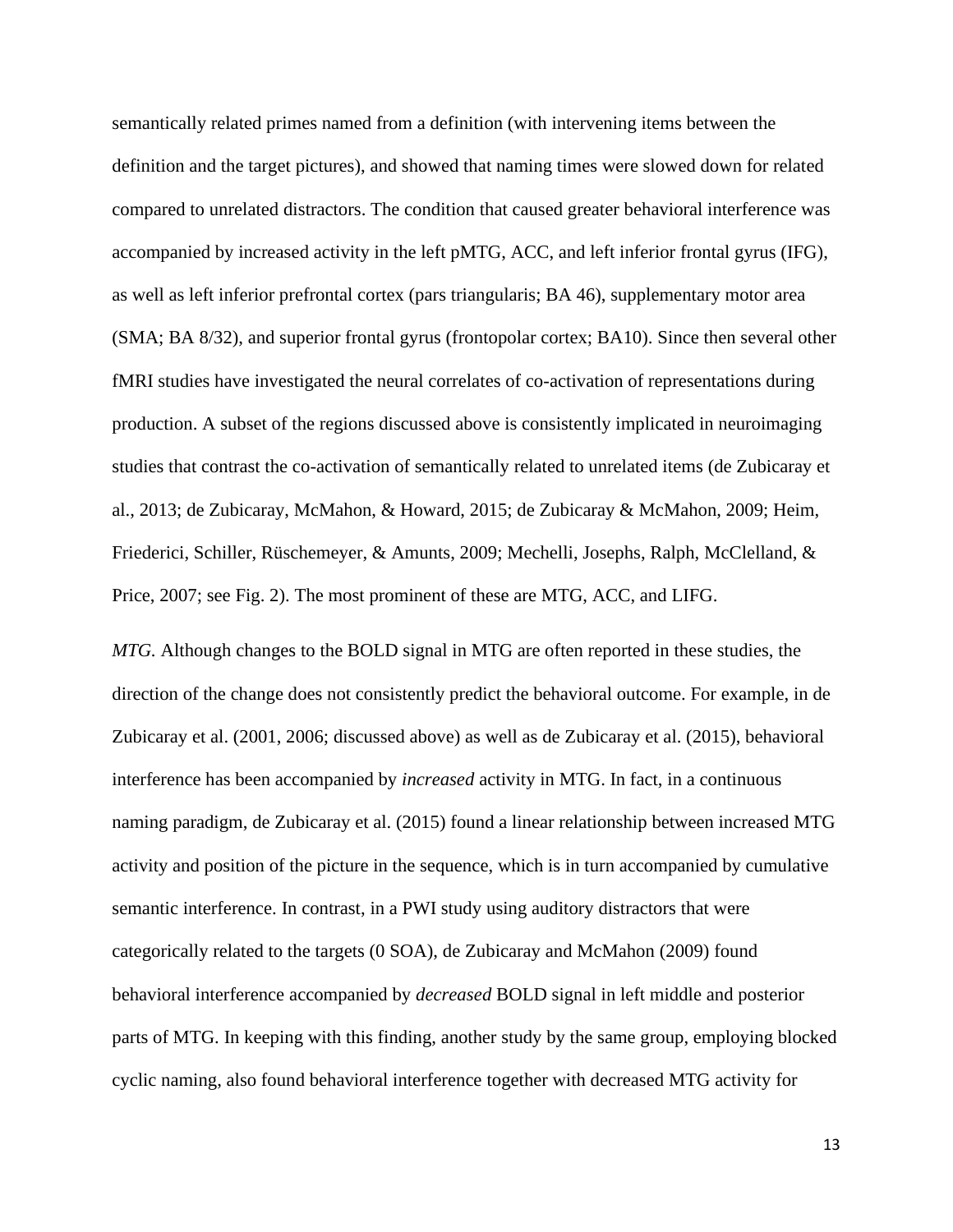categorically related compared to the unrelated blocks (de Zubicaray et al., 2014). The opposite brain-behavior relationship was reported by Abel et al. (2009), who also used auditory distractors in PWI (albeit with a -200 ms SOA) and reported *increased* BOLD signal in the left MTG and left angular gyrus which accompanied behavioral *facilitation* for associatively related distractors. (That study failed to find a robust effect of categorically related distractors, or any neural differences pertaining to that comparison). The dissociation between the direction of changes to the BOLD signal and behavior is most obvious in de Zubicaray et al. (2013). In a PWI paradigm with written distractors, they found the expected behavioral interference induced by categorically related words (cow/rat), which was accompanied by a decrease in the BOLD signal in the left posterior MTG. The same study, however, reported behavioral facilitation for thematically related items (cow/pasture), which was also accompanied by a decrease in the BOLD signal in the left middle MTG.



*Fig. 2. Schematic of the neural regions commonly implicated in neuroimaging studies of coactivation of words during picture naming. ACC: anterior cingulate cortex; IPL: inferior parietal lobule; LIFG: left inferior frontal gyrus; MTG: middle temporal gyrus; pSTG: posterior superior temporal gyrus; pre-SMA: presupplementary motor area; SMA: supplementary motor area.*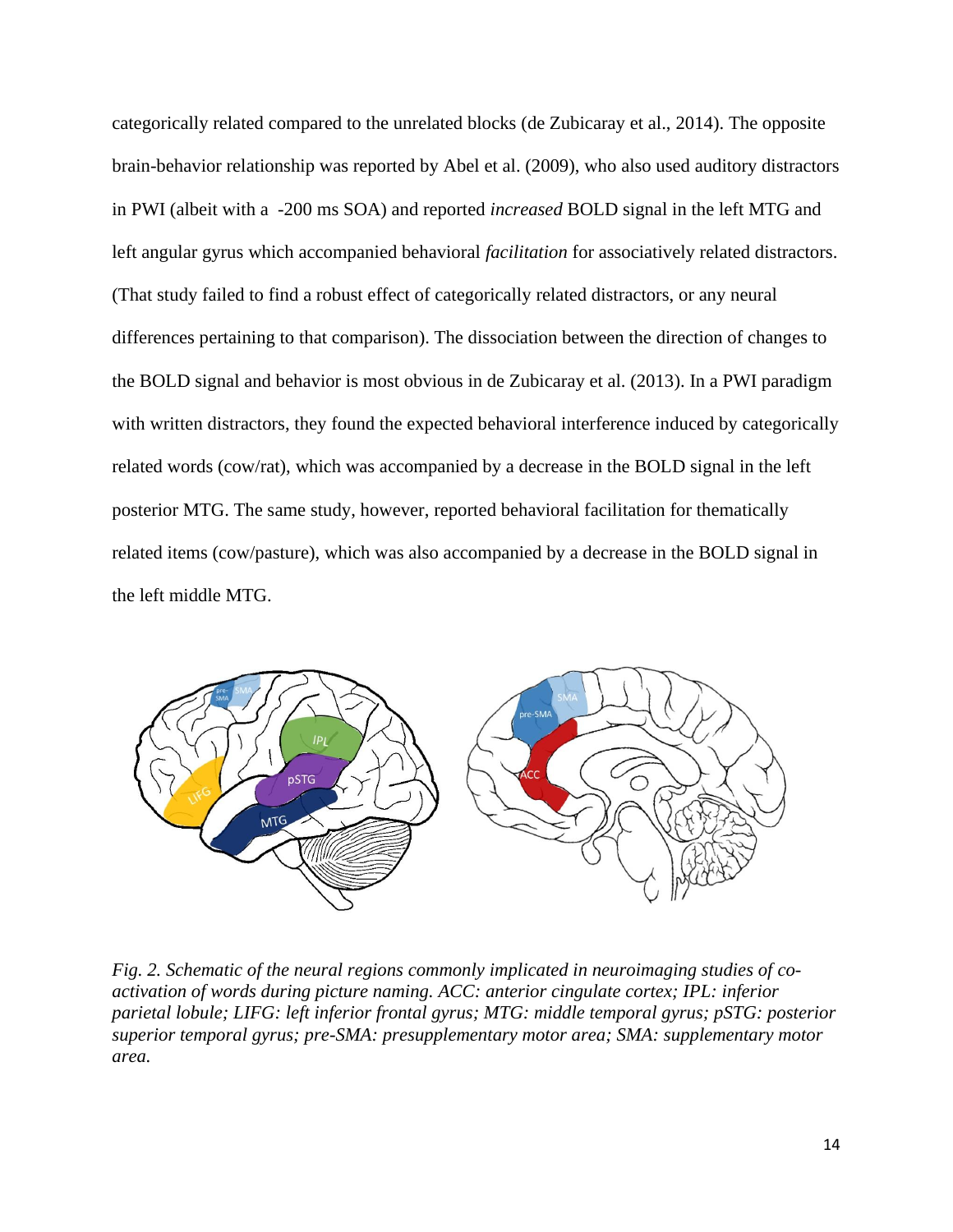*ACC*. In picture naming tasks with primes or distractors, ACC activation seems to be found when the target and competitor have close temporal overlap (e.g., de Zubicaray, McMahon, Eastburn, & Wilson, 2002; de Zubicaray et al., 2001; Heim et al., 2009) and not when the distractor is presented either too early (e.g., Abel et al., 2009) or too late (Spalek & Thompson-Schill, 2008). Generally speaking, ACC activation is observed under three circumstances (Barch, Braver, Sabb, & Noll, 2000): a) errors, b) when a prepotent response needs to be overcome, as in Stroop and go-nogo tasks, and c) when multiple underdetermined responses compete for selection, as in verb generation tasks when the noun is associated with multiple responses (e.g., ball  $\rightarrow$  play, kick, throw, etc.), as opposed to a single dominant response (e.g., bell  $\rightarrow$  ring). One unifying theme between these three conditions is that ACC is activated under situations of high conflict, i.e., when two or more representations compete for selection as a response, most likely in order to signal that the situation has a high chance of leading to an error (Botvinick, Braver, Barch, Carter, & Cohen, 2001; Ullsperger, Fischer, Nigbur, & Endrass, 2014; Yeung, Botvinick, & Cohen, 2004). Compatible with this hypothesized monitoring role, ACC has been consistently found to show increased activation for representations that are harder to tease apart (de Zubicaray et al., 2001; Heim et al., 2009).

*LIFG.* A third region often implicated under conditions of co-activation of multiple representations in production is LIFG. In the broader literature, LIFG's activity is hypothesized to reflect the implementation of top-down control by biasing competition towards one (usually the more goal-compatible) of the two or more representations competing for selection (Thompson-Schill, D'Esposito, Aguirre, & Farah, 1997; Thompson-Schill et al., 1998). In other words, while the ACC is hypothesized to play a role in the *detection of conflict*, LIFG is considered to be involved in the *resolution of conflict*. We have previously summarized a large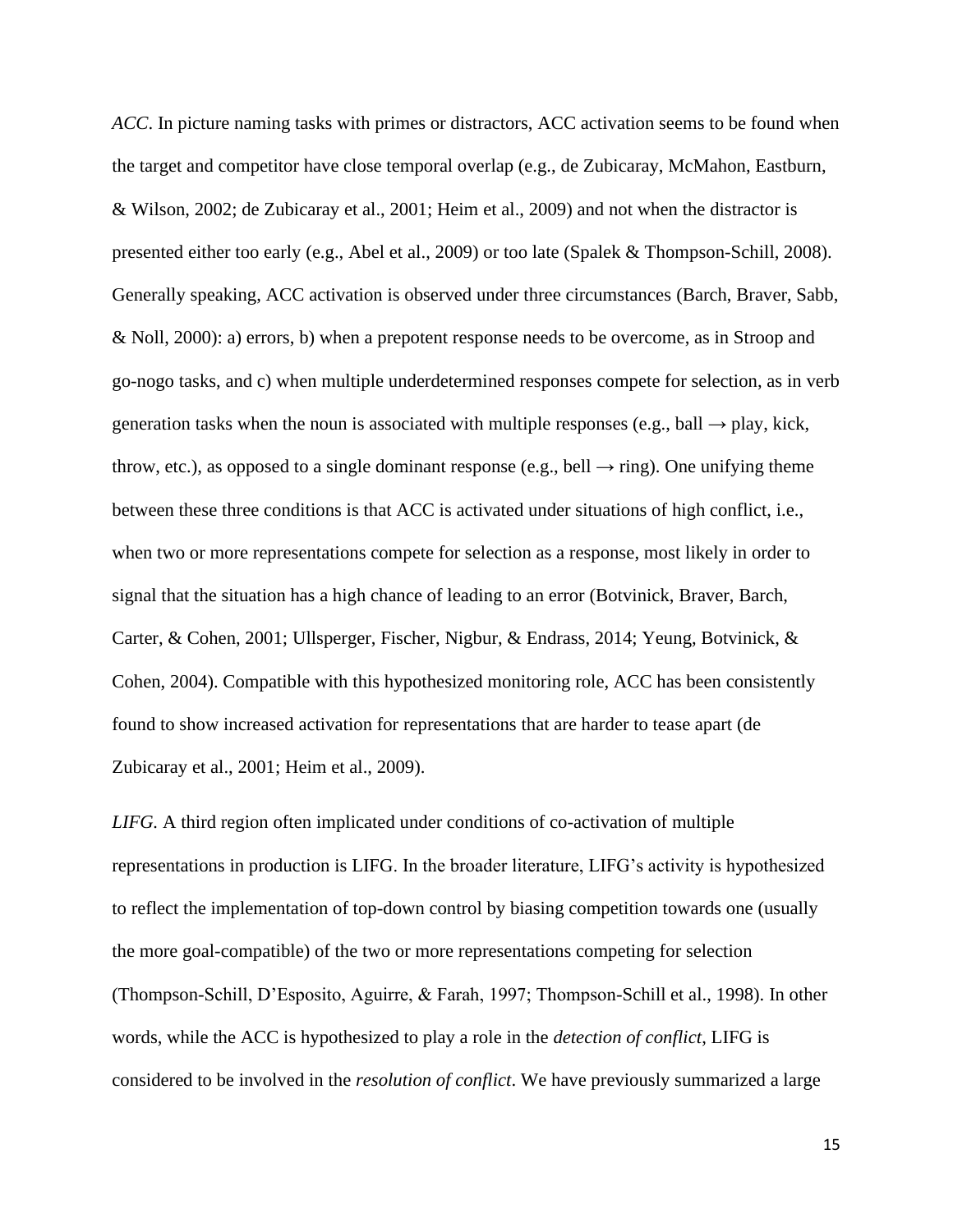body of evidence pointing to a similar function for the LIFG in language comprehension and production (Nozari & Thompson-Schill, 2016). We thus confine this section to a discussion of some of the evidence most relevant to the current debate: Thompson-Schill et al. (1997) found greater LIFG activation during a verb generation task in response to nouns associated with multiple as opposed to a single dominant verb (see above under ACC). In the same vein, Kan and Thompson-Schill (2004) found increased LIFG activity for naming pictures with low vs. high name agreement, a finding that accompanied behavioral interference as described earlier. De Zubicaray and McMahon (2009) further found selective activation of the pars orbitalis of LIFG in semantically related compared to unrelated conditions. Increased LIFG activation has also been reported when semantically related items cause behavioral interference in blocked cyclic naming (Schnur et al., 2009) and continuous naming (de Zubicaray et al., 2015). While de Zubicaray et al. (2015) found greater activity of LIFG for later compared to earlier positions, a linear relationship between such activity and position was missing. A more recent study, however, found a linear increase in the BOLD response of LIFG as a function of the number of previously named semantically related pictures (Canini et al., 2016).

*Other regions.* In addition to the three regions above, a few other regions have been implicated in studies investigating the co-activation of multiple representations during production with some regularity. The most prominent of these are pSTG, left IPL and SMA and its most anterior portion, referred to as the pre-SMA. A decrease in the activation of the pSTG has been found to accompany the facilitation observed in the presence of phonologically related distractors in PWI (de Zubicaray et al., 2002; see also Bles & Jansma, 2008, who used picture–picture stimuli). Another region is the left IPL, especially the angular gyrus. It is undisputed that this region plays a role in language production. However, there is disagreement on whether its role is more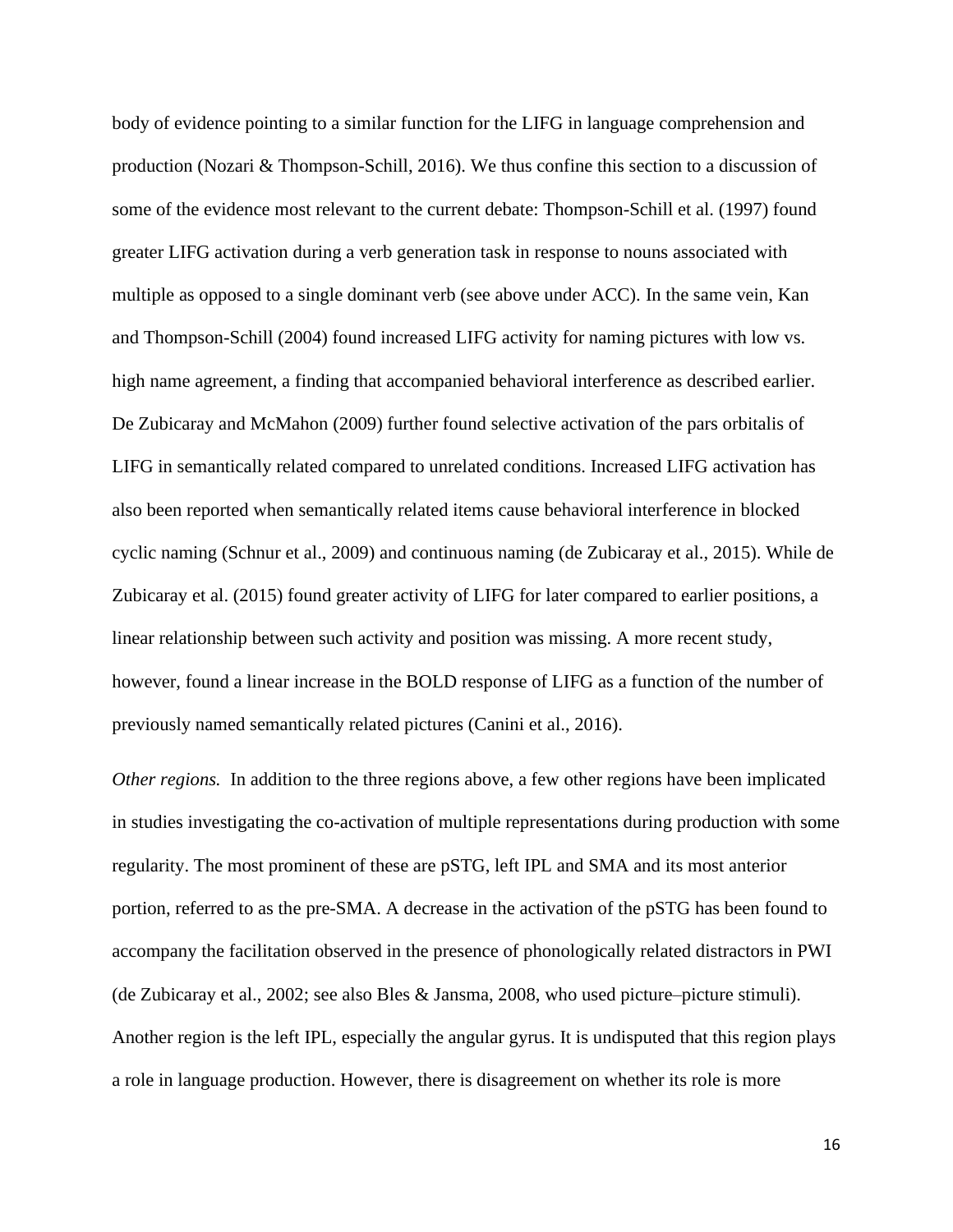relevant to the processing of specific types of semantic information such as thematic relationships or information carried by verbs (Abel et al., 2009; Boylan, Trueswell, & Thompson-Schill, 2015; de Zubicaray et al., 2013; Schwartz et al., 2011) or to conflict resolution similar to LIFG (Noonan, Jefferies, Visser, & Lambon Ralph, 2013). Finally, left SMA/preSMA have been reported to show greater activation when co-activation of items led to longer RTs (de Zubicaray, Miozzo, Johnson, Schiller, & McMahon, 2012; de Zubicaray et al., 2001), but de Zubicaray et al. (2013) found decreased activity in left SMA for categorically related compared to unrelated items. Evidence suggests that pre-SMA and SMA represent higher-order information for planning movement sequences, such as the specific position of elements in a sequence and the intervals between the elements (e.g., Shima  $\&$  Tanji, 2000), and as such are critical for the initiation of speech motor commands (e.g., Alario, Chainay, Lehericy, & Cohen, 2006). Empirical evidence on the differences between pre-SMA and SMA suggests a more abstract (cognitive) role for the pre-SMA as opposed to a more motoric role for the SMA. In implemented models of motor control of speech, such as GODIVA (Bohland, Bullock, & Guenther, 2010), pre-SMA's job is to encode abstract frames, while SMA's job is to initiate the planned speech acts. However, pre-SMA has also long been implicated in performance monitoring (see Ullsperger et al., 2014 for a review). This view has recently gained support from a study using intracranial recordings from the pre-SMA neurons in human subjects which found sensitivity of the pre-SMA neurons to errors even earlier than the ACC (Fu et al., 2019).

To summarize, neuroimaging studies implicate several regions as relevant to situations where multiple items are co-activated during word production. Three of the more commonly reported regions are MTG, ACC and LIFG. Of these, ACC and LIFG have more consistently shown increased activation during production of related (compared to unrelated) items when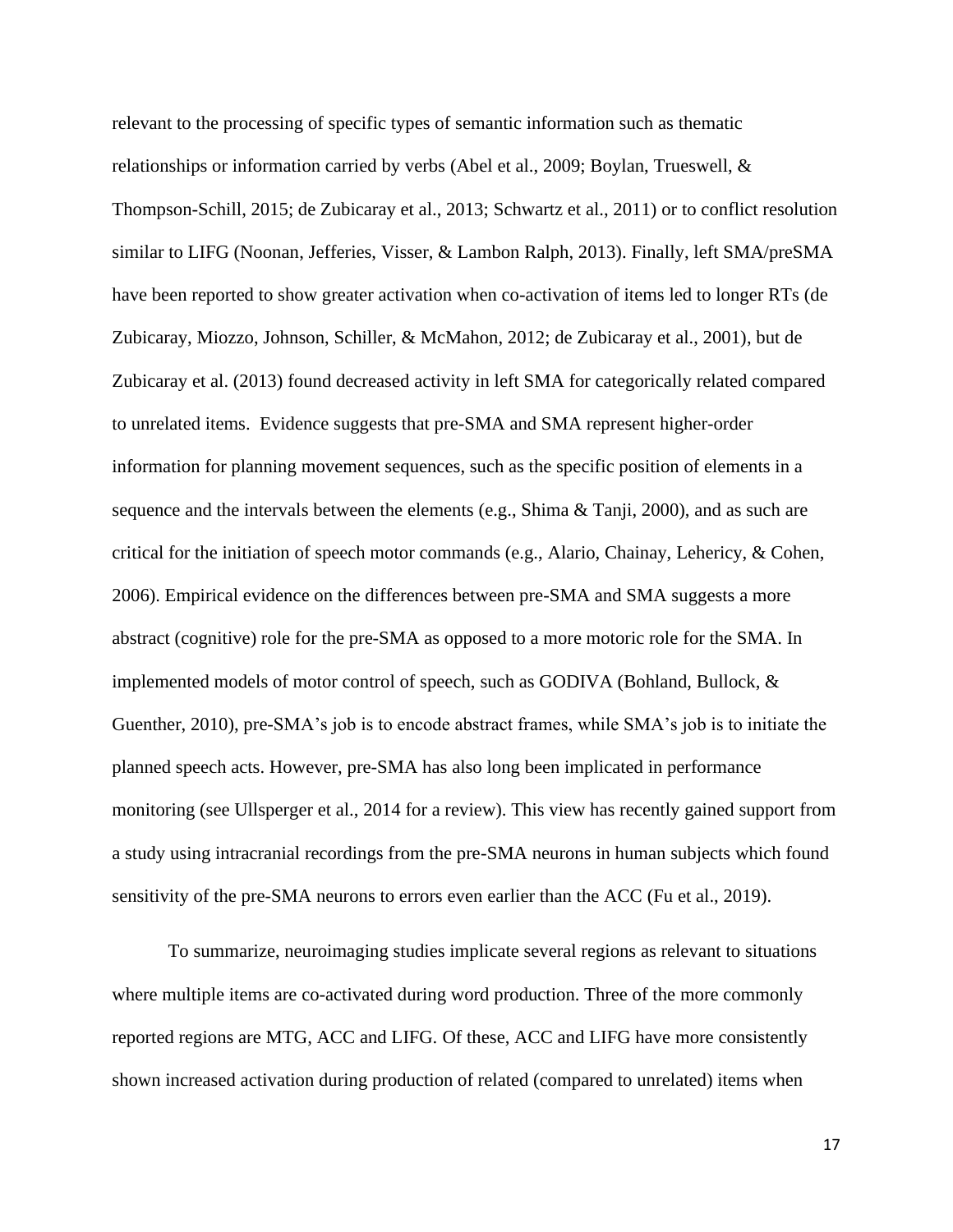these relations have led to behavioral interference. Moreover, both have been implicated in general detection and resolution of conflict across multiple domains (see Nozari & Thompson-Schill, 2015 for a review). MTG results are mixed, but a non-negligible number of studies have found decreased activity of this region under conditions of co-activation of multiple items, whether the final outcome was facilitation or interference. Unlike the ACC and LIFG, this region is more closely linked to word-specific operations. The function of some of the other regions such as IPL and pre-SMA are less well understood in the broader literature, but have ties to the monitoring-control loop, similar to the ACC and LIFG.

# *Electrophysiological studies*

Unlike neuroimaging studies, the main advantage of electrophysiological studies is their high temporal resolution, which allows them to pick up changes in neural activity with millisecond precision. Thus, while fMRI studies are primarily concerned with the regions involved in processing multiple items during production, EEG studies are interested in the timeline of such effects. In this section, we attempt to summarize the findings of these studies. One of the earliest effects (within the first 100 ms of processing) has been the significantly greater positivity induced by a non-linguistic distractor compared to a variety of linguistic distractors, all of which patterned more or less similarly in this very early window (Hirschfeld et al., 2008). In the same study, a little later in the 120–220 ms window, differences between other distractor types emerged, with distractors related in surface features (e.g., "fur" for the target "dog") inducing the lowest negative amplitude followed by semantic category members and unrelated distractors (which did not differ from one another), and finally the non-linguistic distractors which now showed the highest negative amplitude. Between 250–400 ms, again the non-linguistic distractors showed the greatest positivity (as in the earliest window), with non-significant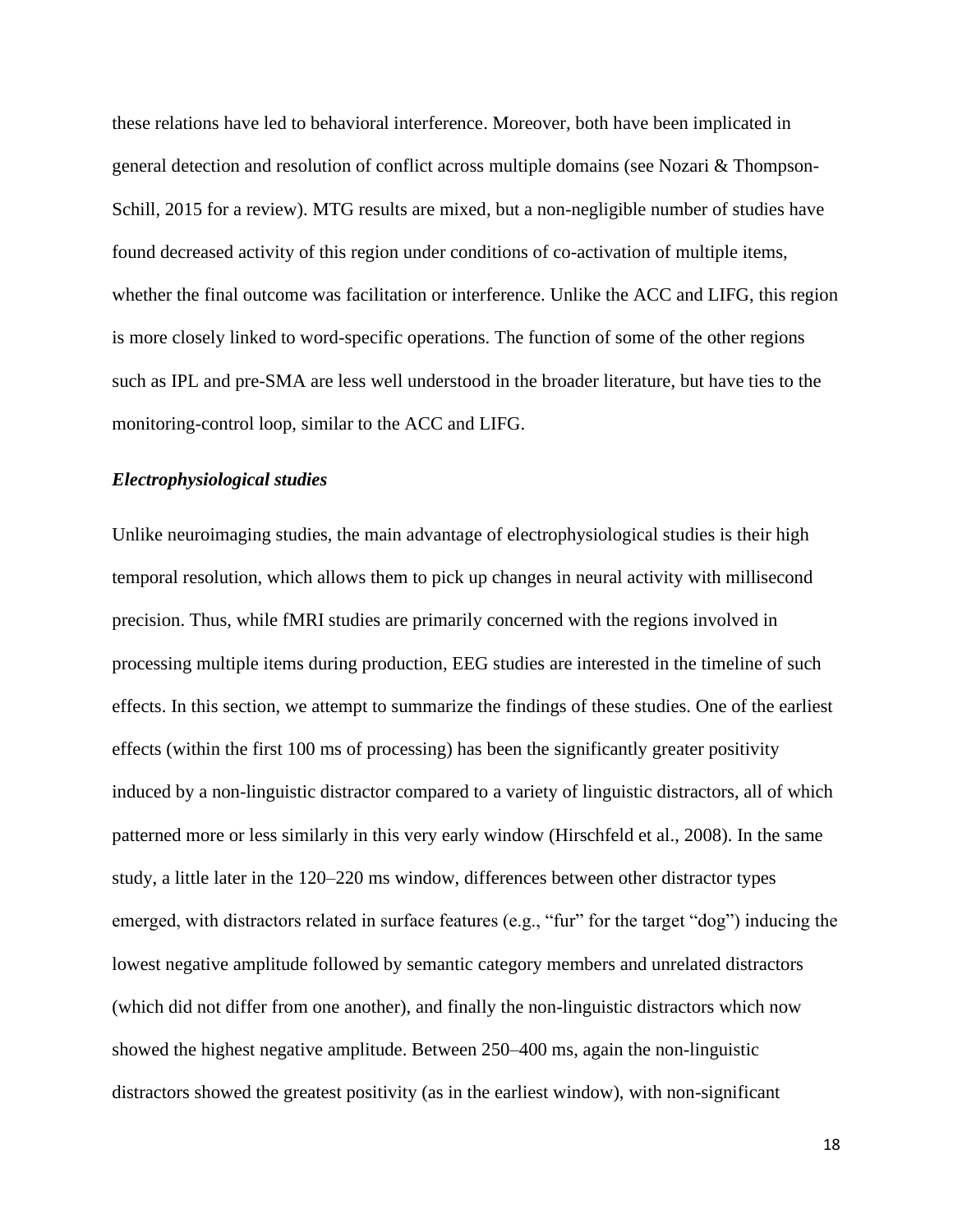differences between the other three distractor types. Dell'Acqua et al. (2010) also found a sustained difference in the 50–200 ms window with higher positive amplitudes for related compared to unrelated distractors in the PWI paradigm. These studies show that the system could be sensitive not only to the co-activation of items, but also to the type of relationship between the target and the competitor starting earlier, or around 200 ms after the stimulus presentation. We call these effects "early effects". Following this early window, several studies have reported effects within what is usually considered the N400 window in the comprehension literature. Finally, reports also exist of very late stimulus-locked effects, past the N400 window and around the time the verbal response is made. Not surprisingly, many studies have reported effects in multiple windows. These stimulus-locked effects are summarized in Table 2.

Findings in the early time window are difficult to compare, because some studies have identified and labeled components (e.g., N2, P2), while others have described effects over a time-window without specifically labeling components. The most striking effect in the early time window has been reported by Costa et al. (2009) in a continuous naming paradigm. These authors found a graded decrease to the N2 and a graded increase to the P3 amplitudes with ordinal position, an ERP effect which was correlated with the increase in the RTs (see Rose & Rahman, 2017, for a replication with close as opposed to distant semantic neighbors; but see Llorens, Trébuchon, Riès, Liégeois-Chauvel, & Alario, 2014, for an earlier failure to replicate). Using the blocked cyclic naming paradigm, Python et al. (2018a) reported a smaller P2 for the related compared to the unrelated blocks for cycles 2 and 3, where interference was observed. Studies that did not label their components have also found effects in the 200–450 ms window. Using blocked cyclic naming, Janssen, Carreiras, and Barber (2011) found an effect in this window, with related blocks producing smaller negative amplitudes than unrelated blocks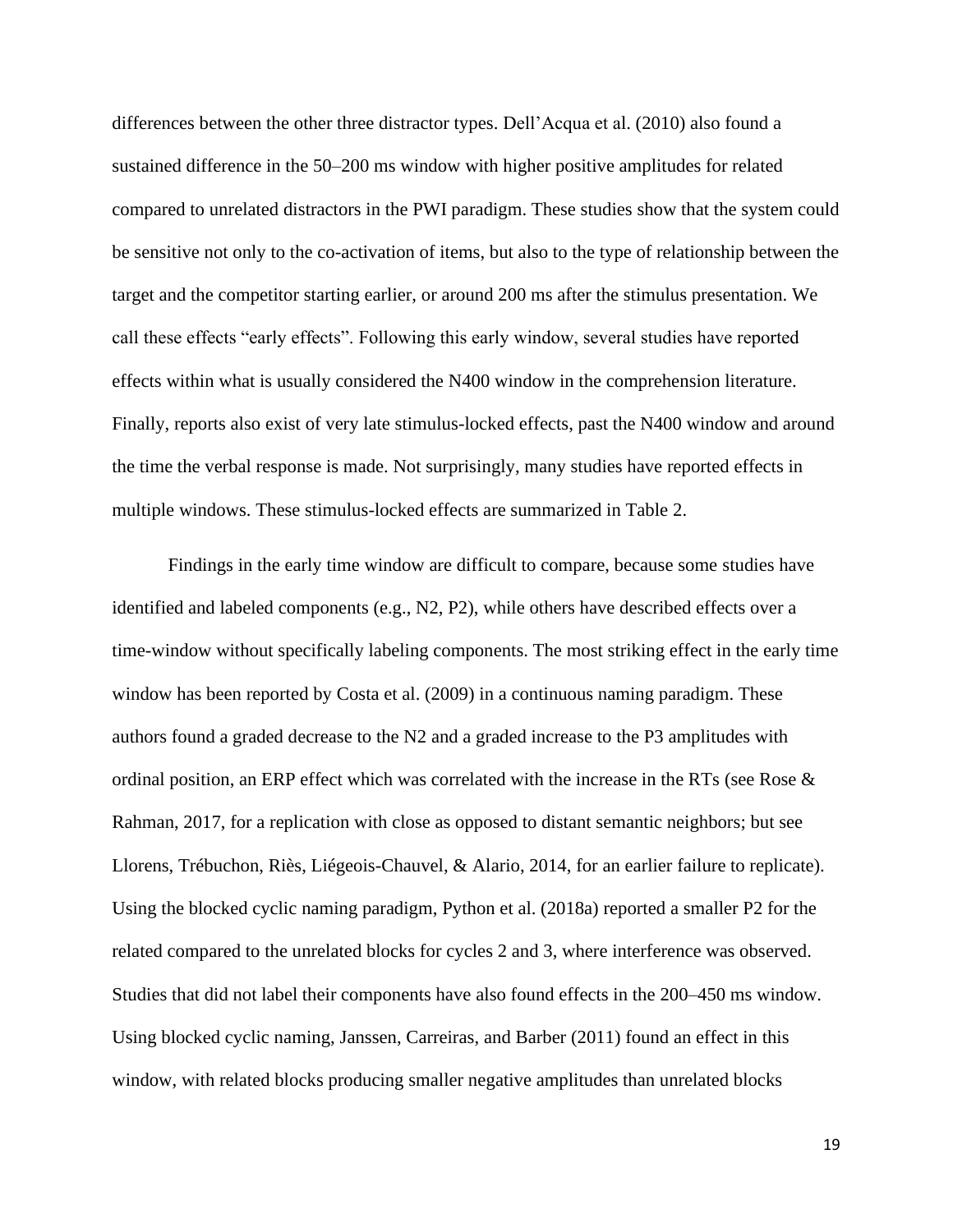(Janssen, Hernández-Cabrera, van der Meij, & Barber, 2015; Wang, Shao, Chen, & Schiller, 2018). In a PWI paradigm comparing close and distant categorically related distractors to unrelated ones, Rose et al. (2019) found a lower amplitude associated with the closely related compared to unrelated distractors.

Compared to the early window, the findings in the N400 window have been reported more uniformly. PWI studies that compared semantically related to identity distractors have found more negative waveforms in the N400 time window for the semantically related distractors (Piai, Roelofs, & van der Meij, 2012; Shitova, Roelofs, Schriefers, Bastiaansen, & Schoffelen, 2017). It is important to note that the "identity" distractor does not activate a separate representation from that of the target. Thus, as far as the number of activated semantic-lexical representations is concerned, this comparison is closer to comparing picture naming with and without distractors. The results can thus be read as a more negative N400 in the presence of a second co-activated representation. When comparing the *nature* of the activated representations, findings consistently point to a lower-amplitude N400-like waveform for related compared to unrelated distractors, both when the effect of semantic distractors has been interference (Blackford, Holcomb, Grainger, & Kuperberg, 2012; Dell'Acqua et al., 2010; Rose et al., 2019; Wong et al., 2017) and when it has been facilitation due to the long negative SOA (Python et al., 2018b).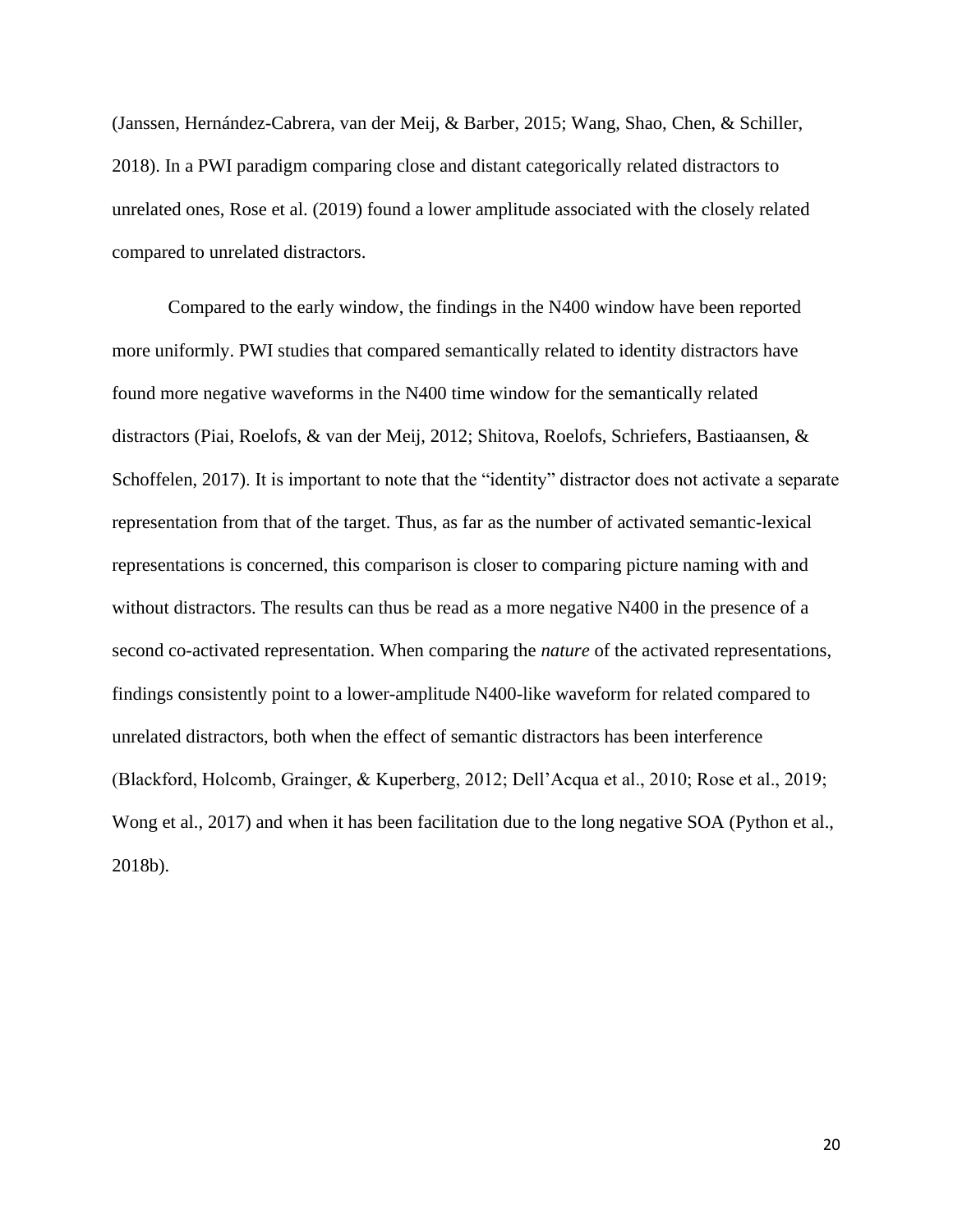*Table 2. A summary of stimulus-locked effects for co-activation of items in paradigms with picture naming.*

|                                                        | <b>Study</b>                        | Window/<br>component                              | Paradigm/<br>manipulation   | <b>Behavioral</b><br>effect                                                           | <b>EEG</b> effect                                                                                                  | <b>Topography</b>     |  |  |
|--------------------------------------------------------|-------------------------------------|---------------------------------------------------|-----------------------------|---------------------------------------------------------------------------------------|--------------------------------------------------------------------------------------------------------------------|-----------------------|--|--|
| Early (starting before or around 200 ms post-stimulus) |                                     |                                                   |                             |                                                                                       |                                                                                                                    |                       |  |  |
|                                                        | Costa et al.,<br>2009               | N <sub>2</sub> [230-<br>280], P3<br>$[280 - 380]$ | continuous<br>naming        | semantic interference                                                                 | Decrease in N2 amplitude and increase in<br>P3 amplitude with serial position                                      | parieto-<br>occipital |  |  |
|                                                        | Llorens et al.,<br>2014             | N/A                                               | continuous<br>naming        | cumulative semantic<br>interference                                                   | Failure to replicate Costa et al. (2009)<br>[No significant differences found]                                     | N/A                   |  |  |
|                                                        | Janssen et al.,<br>2011             | $[220 - 450]$                                     | blocked cycling<br>naming   | semantic interference                                                                 | Less negative amplitudes for related items                                                                         | fronto-central        |  |  |
|                                                        | Python et al.,<br>2018a             | P <sub>2</sub> [200-<br>300]                      | blocked cycling<br>naming   | semantic interference in<br>cycle 3                                                   | Lower P2 amplitude for related items<br>in cycles 2 and 3                                                          | posterior             |  |  |
| N400 time window                                       |                                     |                                                   |                             |                                                                                       |                                                                                                                    |                       |  |  |
|                                                        | Blackford et<br>al., 2012           | N400 [325-<br>600]                                | PWI with a<br>backward mask | semantic interference,<br>phonological facilitation                                   | Decreased N400 for both identity and<br>semantically related distractors; no effect<br>of phonemic overlap (onset) | fronto-central        |  |  |
|                                                        | Python et al.,<br>2018 <sub>b</sub> | $[330 - 430]$                                     | $PWI (SOA =$<br>$-700$      | semantic facilitation (both<br>associative and categorical)                           | Less negative amplitude for both<br>categorical and associative primes<br>compared to unrelated                    | central               |  |  |
|                                                        | Shitova et al.,<br>2017             | N400 [350-<br>600]                                | $PWI (SOA = 0)$             | semantic interference<br>compared to identity<br>distractor (no unrelated<br>control) | More negative amplitude for semantic than<br>identity distractors                                                  | central               |  |  |
|                                                        | Piai et al.,<br>2012                | N400 [250-<br>500]                                | $PWI (SOA = 0)$             | semantic > unrelated ><br>identity distractors                                        | Same as Shitova et al. (2017); no<br>difference between semantic and unrelated                                     | central               |  |  |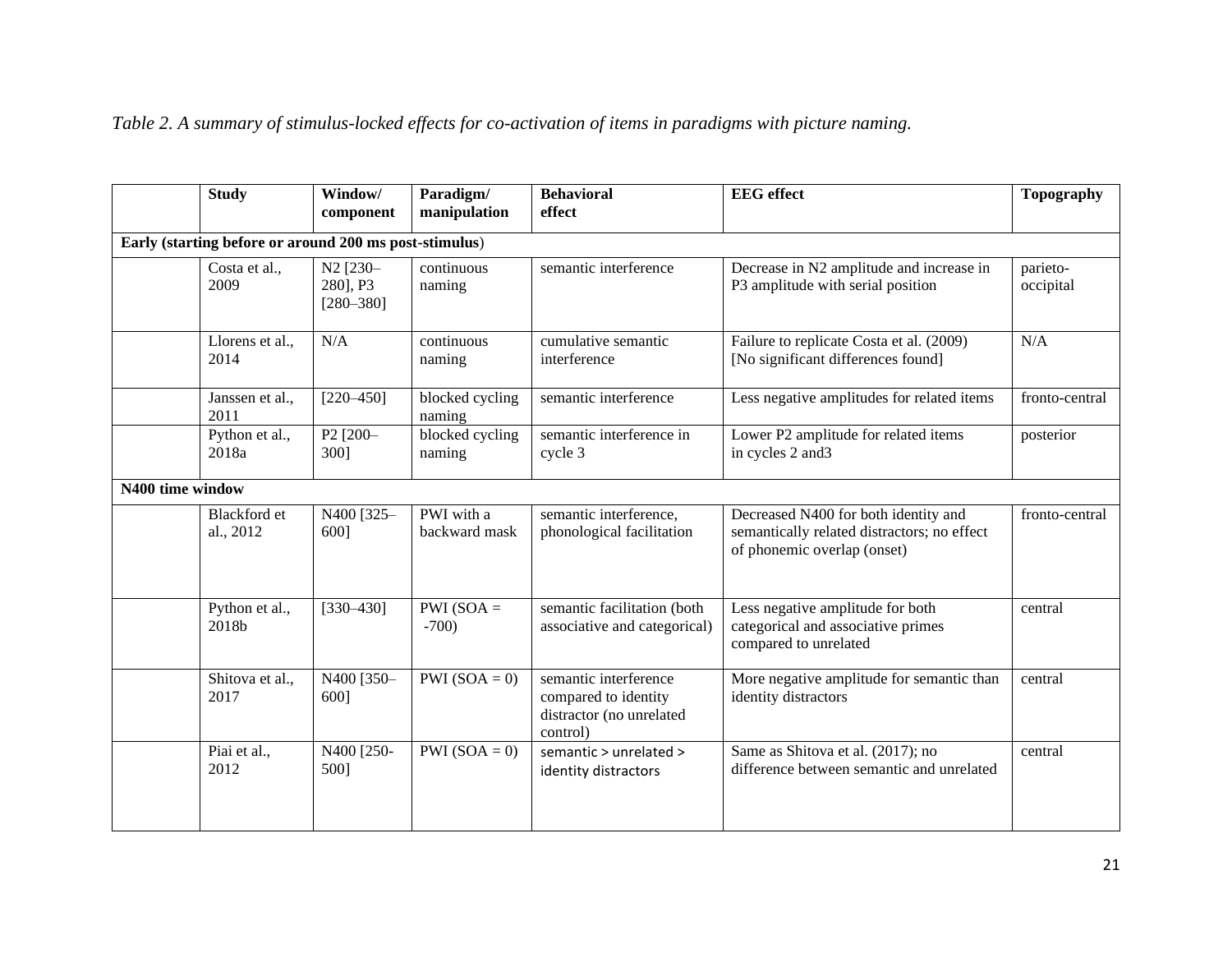| Wong et al.,<br>2017       | $[275 - 400]$                                   | $PWI (SOA = 0)$           | semantic interference for<br>categorical distractors, non-<br>significant for associative<br>distractors, marginal<br>phonological facilitation | less negative amplitude for related than<br>unrelated for both associative and<br>categorical, no effect of phonological<br>distractor                                                                                                                          | only electrode<br>clusters<br>shown                              |  |  |  |
|----------------------------|-------------------------------------------------|---------------------------|-------------------------------------------------------------------------------------------------------------------------------------------------|-----------------------------------------------------------------------------------------------------------------------------------------------------------------------------------------------------------------------------------------------------------------|------------------------------------------------------------------|--|--|--|
| Early + later effects      |                                                 |                           |                                                                                                                                                 |                                                                                                                                                                                                                                                                 |                                                                  |  |  |  |
| Hirschfeld et<br>al., 2008 | $[0-100]$ ,<br>$[120-220]$ ,<br>$[250 - 450]$   | $PWI (SOA =$<br>$-150$    | semantic interference for<br>categorical distractors,<br>facilitation for<br>nonlinguistic and feature<br>distractor                            | [0-100]: lower positivity for all linguistic<br>than nonlinguistic distractors. [120-220]:<br>negativity amplitude in feature < category<br>$=$ unrelated $<$ nonlinguistic<br>[250-450]: lower positivity for all linguistic<br>than nonlinguistic distractors | only Cz<br>shown                                                 |  |  |  |
| Dell'Acqua et<br>al., 2010 | $[50-200]$ ,<br>$[200 - 450]$                   | <b>PWI</b><br>$(SOA = 0)$ | semantic interference and<br>phonological facilitation                                                                                          | [50-200ms]: more positive amplitude for<br>related items in semantic; RT effect<br>correlated with ERP amplitude. [250-<br>450ms]: less negative amplitude for related<br>in both semantic and phonological<br>conditions                                       | central                                                          |  |  |  |
| Rose et al.,<br>2017       | $[100-150]$ ,<br>$[250-400]$ ,<br>$[500 - 600]$ | Continuous<br>naming      | Semantic interference for<br>closely related words                                                                                              | 100-150: increased P1 from 1 <sup>st</sup> to 2 <sup>nd</sup> serial<br>position<br>250-400: higher positive amplitude with<br>increasing serial position<br>500-600: lower positive amplitude with<br>increasing serial position                               | Posterior<br>(similar<br>electrodes to<br>Costa et al.,<br>2009) |  |  |  |
| Wang et al.,<br>2018       | $[200-550]$ ,<br>$[350 - 500]$                  | blocked cyclic<br>naming  | semantic interference and<br>phonological facilitation                                                                                          | Lower amplitude for both semantic and<br>phonological compared to unrelated blocks<br>in both windows                                                                                                                                                           | only electrode<br>clusters<br>shown                              |  |  |  |
| Rose et al.,<br>2019       | $[228-292]$ ,<br>$[350-474]$                    | $PWI (SOA = 0)$           | semantic interference:<br>closely related $>$ distantly<br>related> unrelated                                                                   | No differences between distant and<br>unrelated. Lower amplitude for close<br>compared to either unrelated or distant in<br>multiple time windows                                                                                                               | posterior,<br>central                                            |  |  |  |
| Janssen et al.,<br>2015    | $[250-400]$ ,<br>$[500 - 750]$                  | blocked cyclic<br>naming  | Facilitation for related<br>compared to unrelated in<br>cycle 1, interference for<br>related in cycles 2-4                                      | 250-400: related less negative than<br>unrelated. 500-750: related less positive<br>than unrelated (cross over effect)                                                                                                                                          | central,<br>frontal                                              |  |  |  |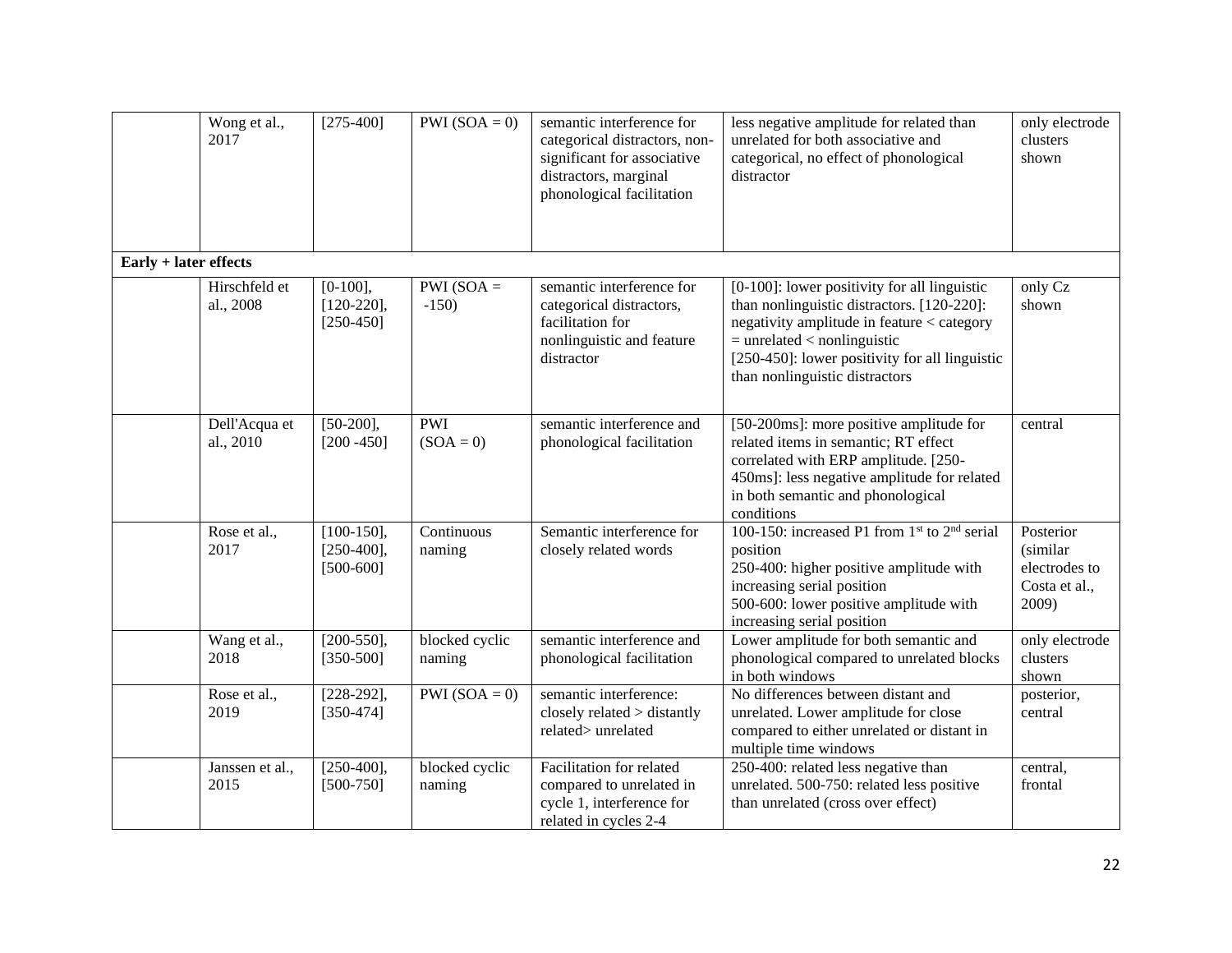Finally, a few studies have reported delayed effects around the time of articulation. One prominent example is Janssen et al. (2015), who reported less positivity for related compared to the unrelated blocks in cycles 2, 3, and 4 of a blocked cyclic naming task (the same cycles which showed behavioral interference) in the 500-750 ms time window, primarily over anterior electrodes. In the continuous naming task, Rose and Abdel Rahman (2017) also found lower positive amplitudes with increasing serial position from 500-600 ms post-stimulus. The very late effects around the articulation time are usually investigated with response-locked ERPs. For example, Python et al. (2018a) found that related conditions yielded lower amplitudes than unrelated conditions around -100 ms before the vocal onset. Another set of studies that have looked at response-locked ERPs have been particularly interested in the difference between error and correct trials. This difference is reflected in the error related negativity (ERN; Falkenstein, Hoormann, Christ, & Hohnsbein, 2000), a fronto-central component around the response initiation with greater negativity for error compared to correct trials (Ganushchak & Schiller, 2008b; Masaki, Tanaka, Takasawa, & Yamazaki, 2001; Stéphanie Riès, Janssen, Dufau, Alario, & Burle, 2011). ERN has also been found in other language production tasks that do not involve picture naming, such as tongue-twisters (Acheson & Hagoort, 2014), SLIP task (Möller, Jansma, Rodriguez-Fornells, & Münte, 2007), copy typing (Kalfaoğlu, Stafford, & Milne, 2018) and phoneme substitution (Trewartha & Phillips, 2013).

To our knowledge, the only ERP study comparing the effects of semantic and unrelated conditions on both stimulus- and response-locked ERPs is (Python et al., 2018a; see Riès et al., 2017, for time frequency analyses of ECoG data). This study, however, time-locked the late effects not to the response itself but to 100 ms before articulation and did not explore the differences at and after the articulation time. A recent study in our lab investigated both stimulus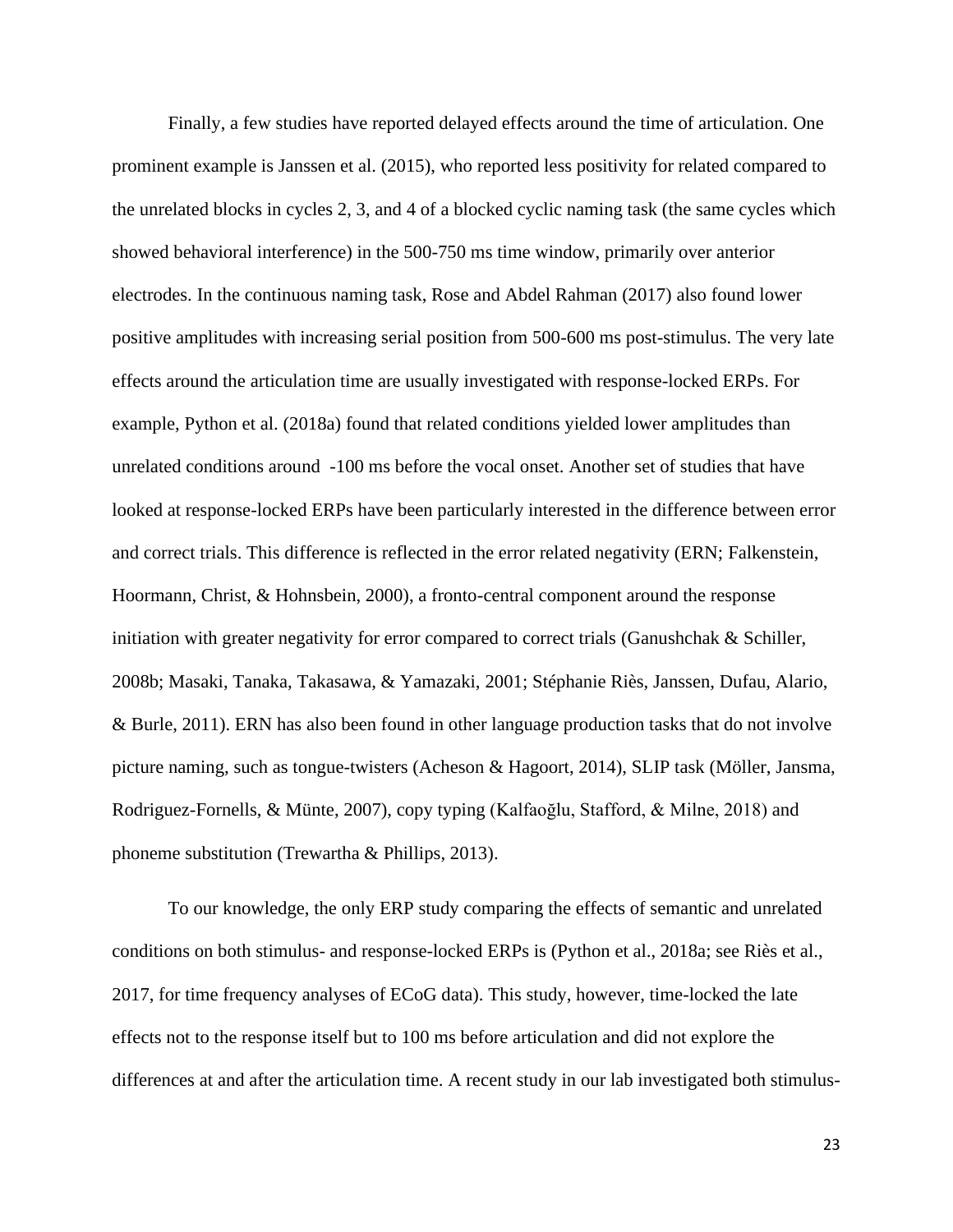and response-locked consequences of producing words in the context of either a semantically related or an unrelated word. Participants repeatedly named one of the two items in a block, causing both items to be highly activated throughout the block. ERP comparisons were always on the same target items (e.g., pie) when they appeared in the context of a semantically related item (e.g., cake) or an unrelated item (e.g., hair). Fig. 3a, shows stimulus-locked responses. In keeping with Costa et al. (2009), semantic similarity led to a less negative N2. Also in keeping with Janssen et al. (2015), the related condition produced less negativity in the late stimuluslocked window. Widespread differences were also found in the response-locked analyses (Fig. 3b). The two conditions differed not only in a window around 200 ms before the response onset, but also during response articulation.

After the Laplacian transformation, an ERN-like component (in terms of time, shape, and topography) was identified on FCz (Fig. 1c). When scaled to be comparable to Riès et al. (2011), the amplitude of the current ERN (for correct trials with co-activation) was two times higher than the ERN for correct trials (without co-activation) reported by Riès et al. (2011) but still lower than that of the error trials in that study. Interestingly, however, the latency and magnitude of this component was similar between semantic and unrelated conditions. This is, to our knowledge, the first demonstration of the continued effects of the co-activation of representations during production from the very early time window all the way to the articulation phase, using both stimulus-locked and response-locked analyses. To summarize, EEG studies have provided unequivocal evidence for the system's sensitivity to the co-activation of non-target items from very early all the way to the late stages of word production and even post-articulation. This literature has also attempted to link specific processes to narrow time windows using a serial model of language production. Next section assesses the validity of this approach.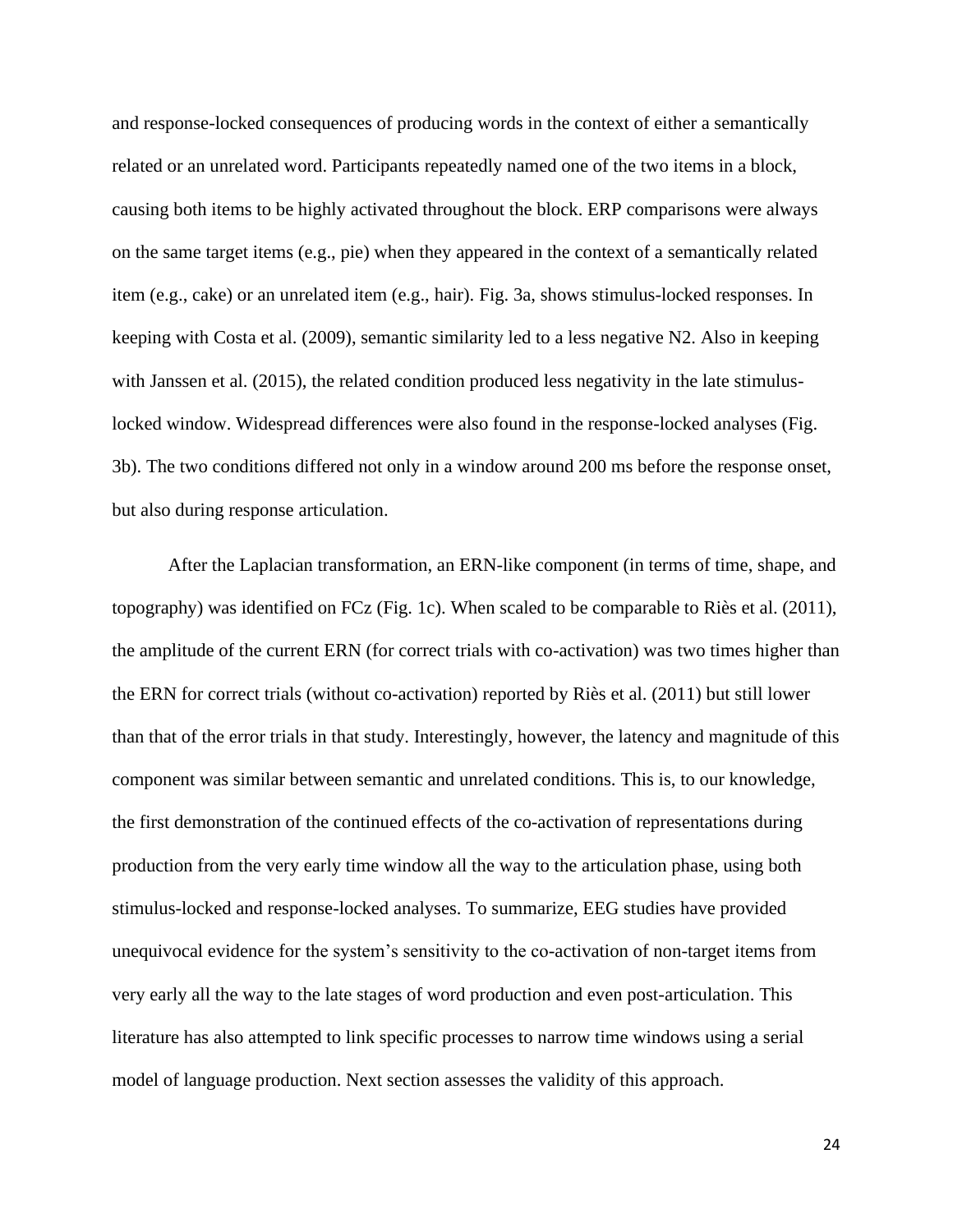

*Fig. 3. ERPs for producing the same word in the context of semantically related (grey) vs. unrelated (black) representations. Stimulus-locked (panel a) and response-locked (panel b) ERPs are shown on the Cz electrode. Grey shaded area corresponds to periods of statistical significance, tested with non-parametric point-by-point Wilcoxon signed-rank test with permutations, corrected for a minimum duration of 20ms. Panel c shows Laplaciantransformed ERPs on the FCz electrode. The shape, timing, and topography of this component are compatible with the ERN. Average response time is 637 (±164) ms.* 

#### **Deriving theoretical perspectives from empirical evidence**

We have reviewed a rich body of behavioral, neuroimaging, and electrophysiological data addressing the consequences of co-activation of multiple representations in word production. A few general conclusions are warranted by these data: the results obtained using all three methods converge on the fact that presence of a non-target item changes the dynamic of processing in the word production system. Examination of the neural regions shows that both domain-specific and domain-general regions are involved in this altered dynamic. Moreover, inspection of the results of the electrophysiological studies shows that the change is not limited to a single point in the process and instead affects multiple windows of processing. In this section, we discuss some of the interpretations attached to the data and the problems associated with such interpretations.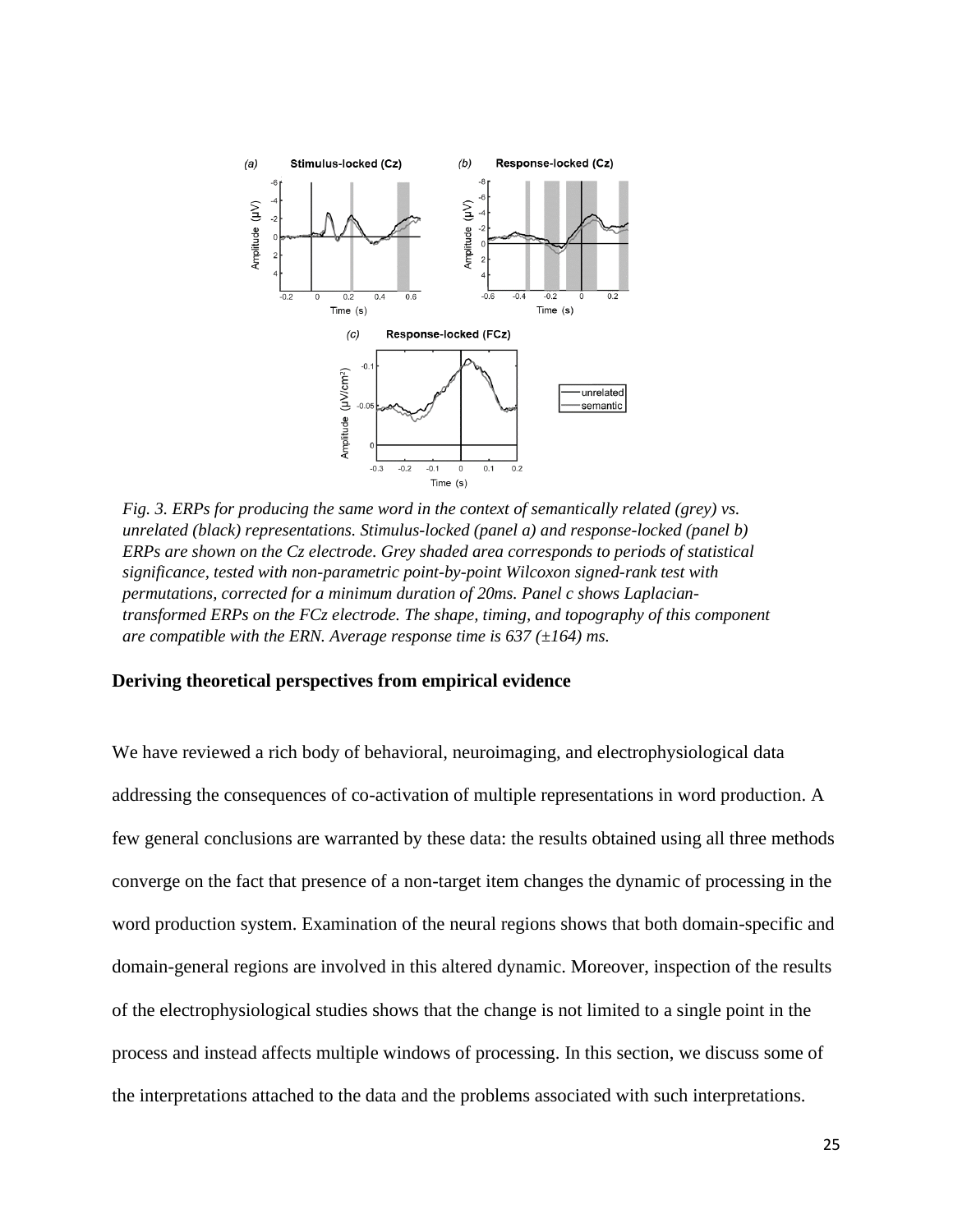A common approach to solving this problem has been to pinpoint an event to an underlying process by comparing its emergence in the EEG data against an assumed timeline of events in word production. This assumed timeline is often borrowed from Indefrey and Levelt (2004) or its upgraded form (Indefrey, 2011). According to this timeline, conceptual encoding is completed by 200 ms post-stimulus-onset, with lexical selection taking place between 200 and 275 ms post-onset, followed by phonological encoding and later articulatory buffering at around 455 ms after the picture onset. ERP differences obtained in other experiments are then compared to this timeline and labeled accordingly.

For instance, based on the appearance of ERP differences starting after 300 ms poststimulus-onset, Python et al. (2018b) concluded that the facilitatory effect of semantically related primes must be post-lexical, because lexical selection must be over by 275 ms (see also Python et al., 2018a). In contrast, studies that have reported semantically induced interference have taken relatively early effects around 200 ms post-picture-onset to indicate lexical competition (e.g., Costa et al., 2009; Rose et al., 2019; Wang et al., 2018). Together, these interpretations counterintuitively put lexical competition before semantic facilitation, which is often attributed to the dynamics of spreading activation preceding lexical selection (e.g., Abdel Rahman & Melinger, 2009; Nozari, 2019). In contrast, some have claimed that competition arises much later (after 500 ms post-picture-onset) in word production (Janssen et al., 2015), which, in turn, puts competition resolution way past phonological encoding and even articulation. One could blame the discrepancies in these claims on insufficient or discrepant data, but as reviewed earlier, there is plenty of evidence to suggest that co-activation of representations during word production induces effects at various stages from early to late (even post-articulation) phases. The problem,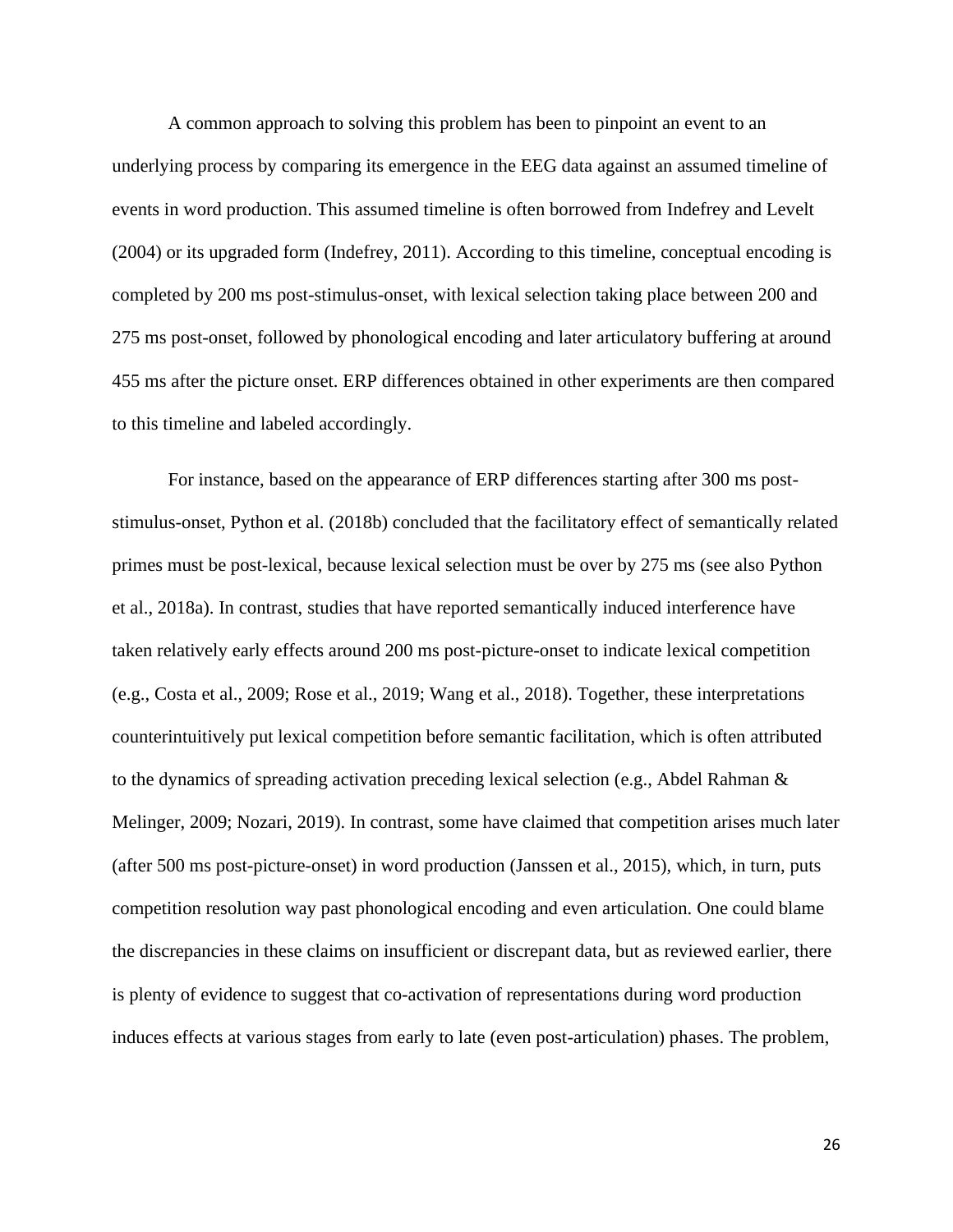then, must be in the interpretation of what these effects mean. Below, we lay out three problems in the approach discussed above.

1) Indefrey and Levelt (2004) is inarguably a tour de force, both in terms of being one of the first attempts to clearly link neural processes underlying word production to a well-formed cognitive model, and in terms of the number of studies reviewed. However, it must be remembered that the assumptions are made within the framework of Levelt et al.'s (1999) model, which is a serial model of word production with no cascading and no interactivity. Almost two decades later, there is now plenty of evidence that production processes include both cascading and interactivity (Baese-Berk & Goldrick, 200; see Dell, Nozari, & Oppenheim, 2014, for a review of the cognitive evidence; see also Peramunage, Blumstein, Myers, Goldrick, & Baese-Berk, 2011, for neural evidence), at least in English (see Zhu, Damian, & Zhang, 2015, for arguments that some of these processes might be different in Chinese).

The modularity imposed by the Levelt et al.'s theoretical framework has an unequivocal bearing on the interpretation of the electrophysiological effects. For example, it must be assumed that phonological effects cannot possibly be observed at the same time as lexical effects, because phonology is only activated after lexical selection has been completed. Miozzo, Pulvermüller, and Hauk (2015) directly tested this assumption in a MEG study by investigating the effects of visual complexity, two indices of semantic retrieval, and word length as a proxy for phonological encoding. The findings revealed early activation of the visual cortex (~100 ms post-stimulus) followed by the perisylvian regions at around 150 ms, which showed sensitivity to both semantic and phonological variables. These results are incompatible with strict seriality of the production process, at least with the timeline proposed by Indefrey and Levelt (2004; see also Munding, Dubarry, & Alario, 2016 for a similar conclusion in reviewing the MEG data). More generally,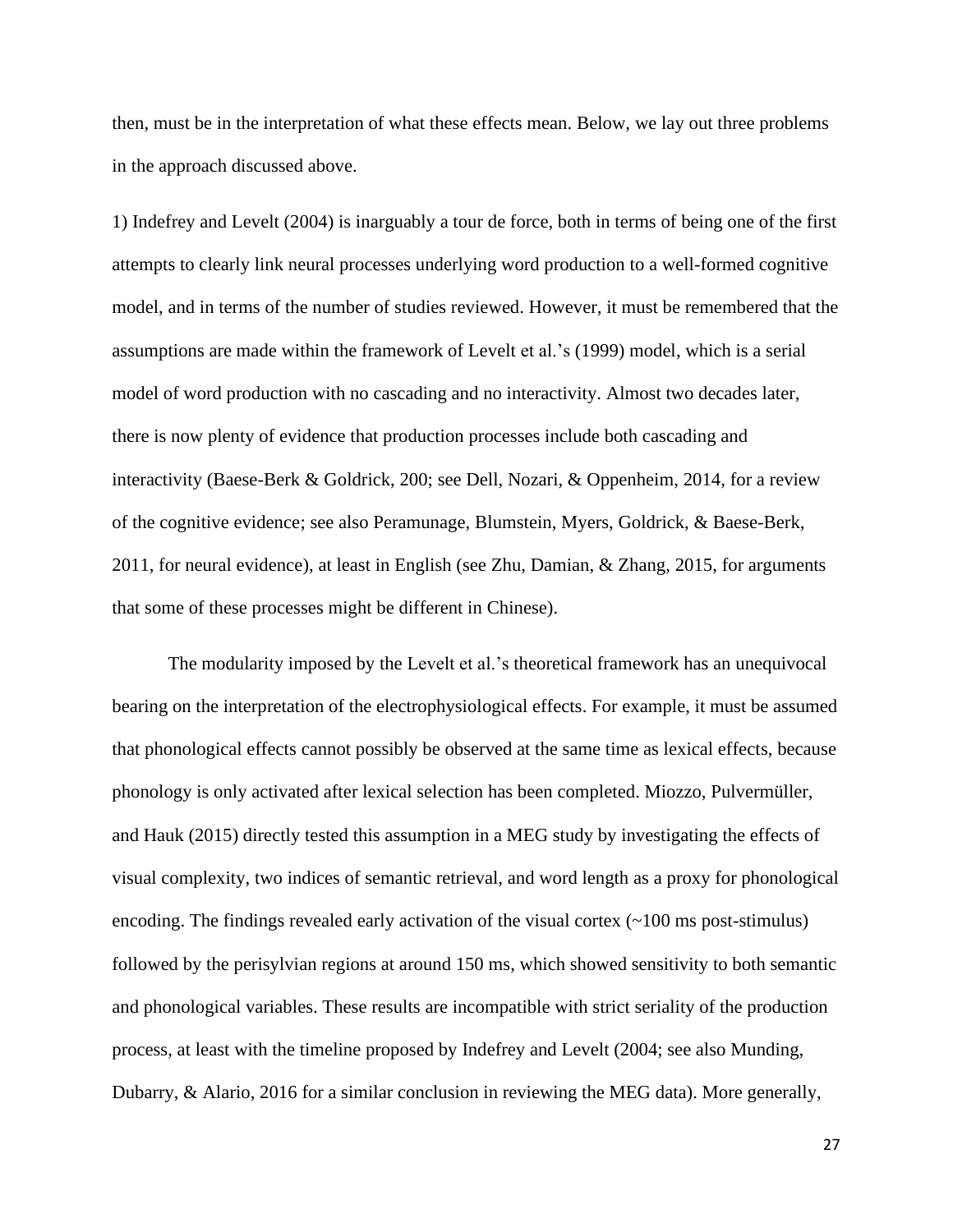they call into question a serial timeline within which certain effects can be unambiguously attributed to certain processes without contamination from other processing levels.

2) Strict seriality aside, the model on which Indefrey and Levelt's (2004) reports are based assumes lexical selection by competition, thus findings of ERP differences that arise during the co-activation of semantically similar items are assumed to reflect competition at the lexical level. For example, in Maess, Friederici, Damian, Meyer, and Levelt (2002), the interference effect induced by the semantically related compared to the unrelated condition in a blocked naming task was accompanied by electrophysiological differences between the conditions in a 150-225 ms post-stimulus window. Assuming that this difference must reveal competition during selection, these findings are taken as reflecting the timing of lexical selection.

While lexical selection by competition is a reasonable assumption, it is far from undisputed (see Nozari & Hepner, 2018; 2019, and the commentaries). One topic of debate is whether interference or facilitation is the "real" behavioral effect, mostly in specific paradigms like blocked cyclic naming (see Navarrete et al., 2014, Belke et al., 2017 for examples). The main approach here has been to accumulate evidence for overt behavioral interference or facilitation by tweaking these paradigms. As far as this kind of evidence goes, our reading of the literature is that the empirical evidence for a net effect of interference in many cases is robust (see the various studies by Abdel Rahman and colleagues reviewed in earlier sections), and cannot be written off as spurious, as has been suggested by the proponents of non-competitive selection (e.g., Navarrete et al., 2014). The question now is whether robust interference necessarily means competitive selection. This brings us to the other main topic of debate, which is the link between the data and the underlying mechanism. To date, with the exception of PWI, the rest of the interference effects (either with repetition, as in blocked cyclic naming tasks, or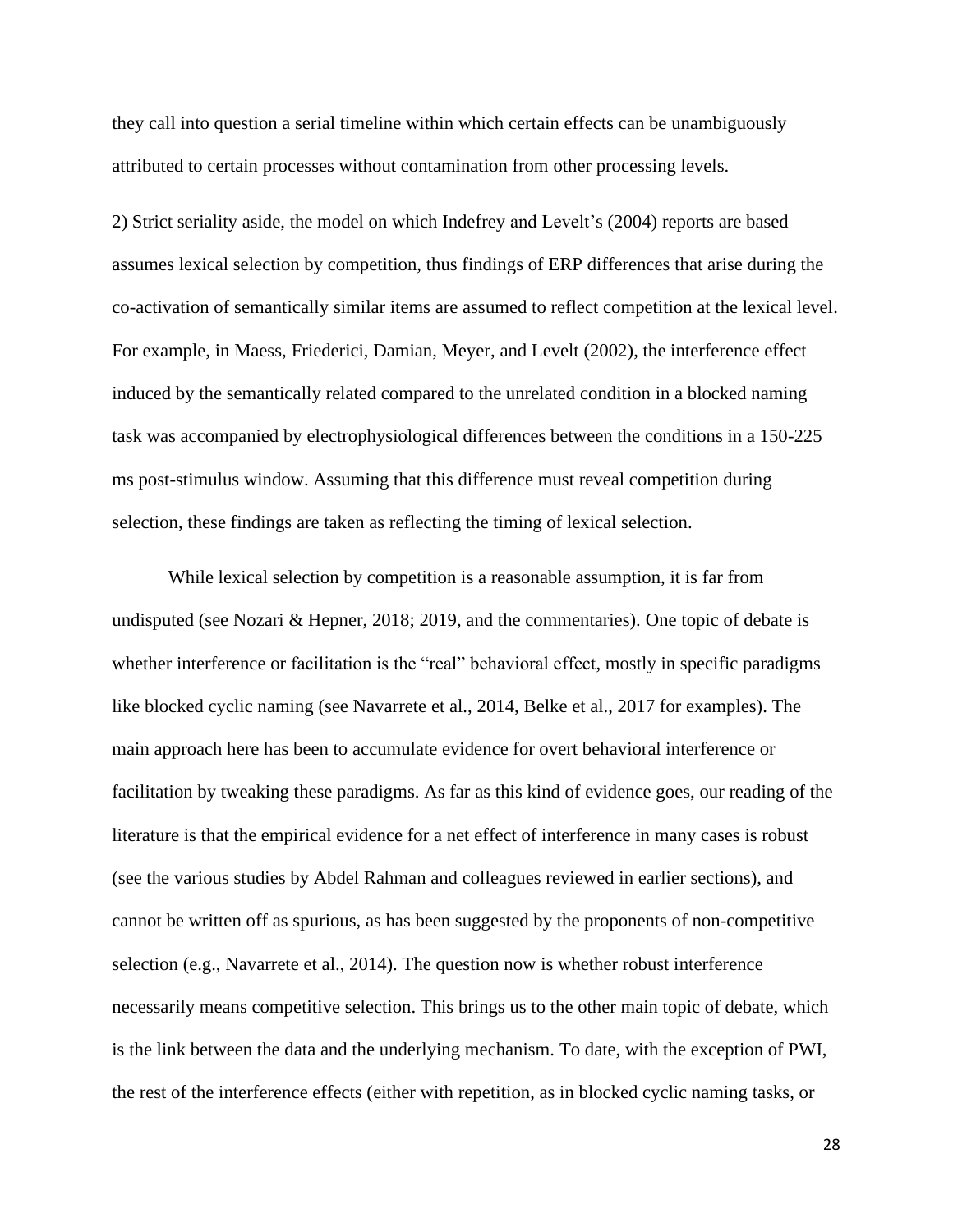without repetition, as in continuous naming tasks) have been successfully modeled with noncompetitive selection criteria (Oppenheim, 2018; Oppenheim, Dell, & Schwartz, 2010). Therefore, the only advantage that competitive accounts of lexical selection currently hold over non-competitive accounts is their explanation of the findings derived from the PWI paradigm. The weight given to this advantage depends on whether one views PWI as representing the true dynamics of word production or not, a topic that is hotly debated (see Oppenheim & Balatsou, 2019 vs. Roelofs, 2018).

A third angle relevant to the debate of competitive vs. non-competitive lexical selection is the use of the ERP data themselves to test the models. For example, Janssen et al. (2015) took the late timeline of their ERP effects to be evidence against incremental learning mechanisms proposed by the models of non-competitive selection, and in favor of conflict resolution accounts. But this late effect might very well reflect the top-down effect of the frontally mediated "booster" assumed in incremental learning models (Oppenheim et al., 2010). Similarly, Wang et al. (2018) claimed that their findings were evidence against the incremental learning model because they took the divergence of related vs. unrelated conditions at around 200 ms to represent lexical selection, and incremental learning was supposed to have its effect before lexical selection, i.e., during the mapping of semantic features to lexical items. But this claim is again based on an assumption derived from a serial model with competitive selection, the problems with which have been laid out in this and the previous point.

In short, while the interference effect at the behavioral level has been convincingly demonstrated, the argument that this interference can only be explained by competitive lexical selection is weak. Our goal is not to imply that competitive lexical selection has, by any means, been ruled out, but to emphasize that if, in truth, lexical selection is not competitive, evaluating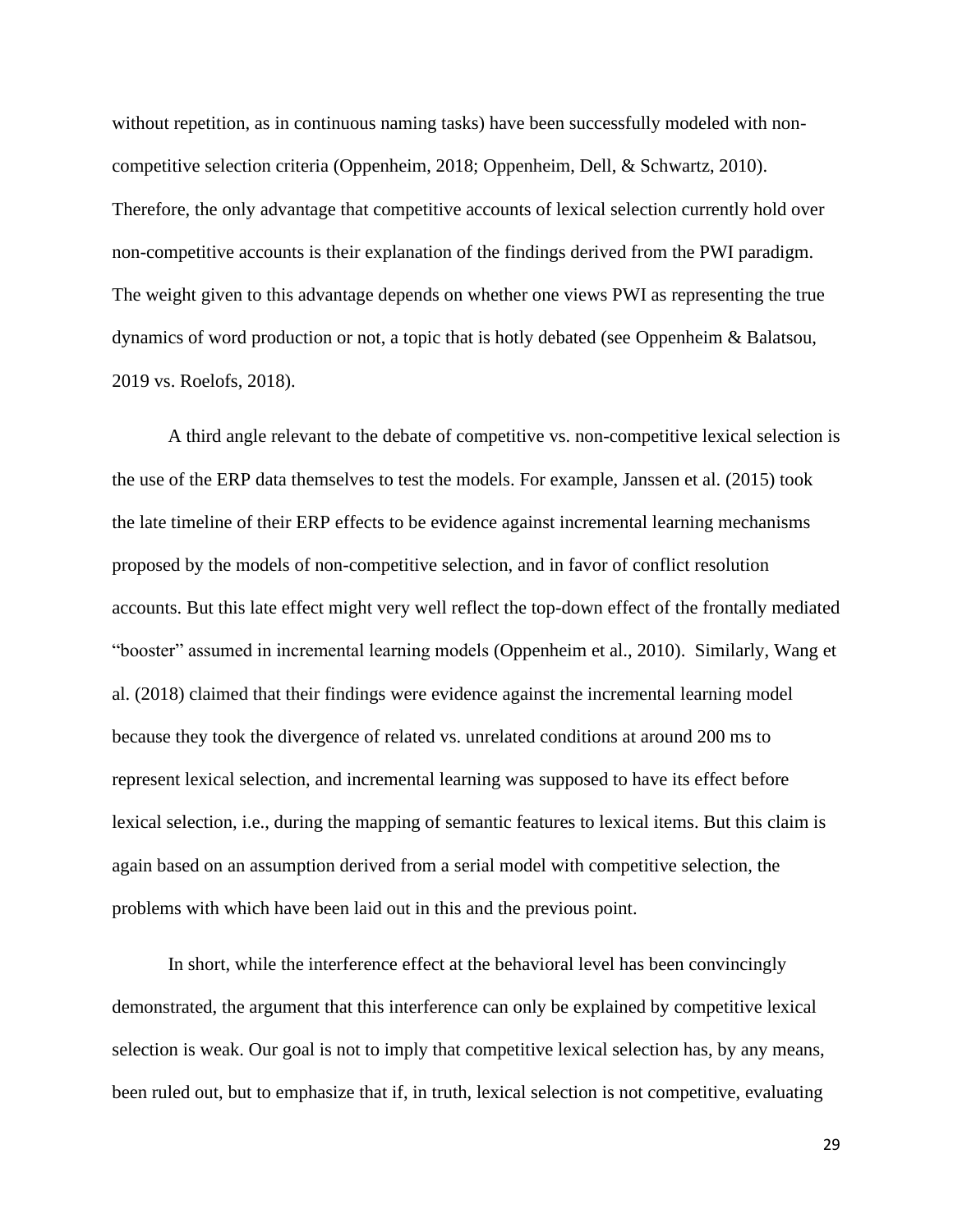empirical data against a model that makes a strong assumption of competitive selection is bound to be misleading.

3) More generally, it is important to remember that the timelines that are used as assumptions have often been derived from the same paradigms that are now being tested against them, creating circular arguments. For example, using a blocked cyclic naming paradigm, the timeline of lexical selection was determined to be around 150-225 ms (Maess et al., 2002). This assumption is then used to interpret the findings in other blocked cyclic naming paradigms: when an effect of semantic similarity in the first cycle of the task appeared later than this window, it was attributed to phonological or monitoring processes (Python et al., 2018a). Ideally, assumptions should be derived independently of the specific paradigm they are tested on. The problem here is to find the right paradigm for developing solid assumptions that are generalizable to other paradigms. The PWI paradigm is a poor choice for this purpose, as it is a fairly complex task with multiple cognitive processes (reading or auditory comprehension) which are irrelevant to word production in everyday speech, and are also absent in other paradigms. Blocked cyclic naming paradigms avoid this problem, but they are not immune to strategic processes (Belke, 2008) which may alter the pure internal dynamics of word production. Studying the effects of different item properties (e.g., lexical frequency, length, phonological neighborhood density, etc.) in simple picture naming is a reasonable approach, as it is not contaminated by additional processes or wildly different strategies across participants, but it has the downside of comparing different items. Still, clear and replicable mapping of the timeline and duration of the effect of psycholinguistic variables during picture naming is a good step in developing more reliable assumptions about the loci of effects in more complex naming paradigms. As of now, such studies have been sparse and their findings have not been consistent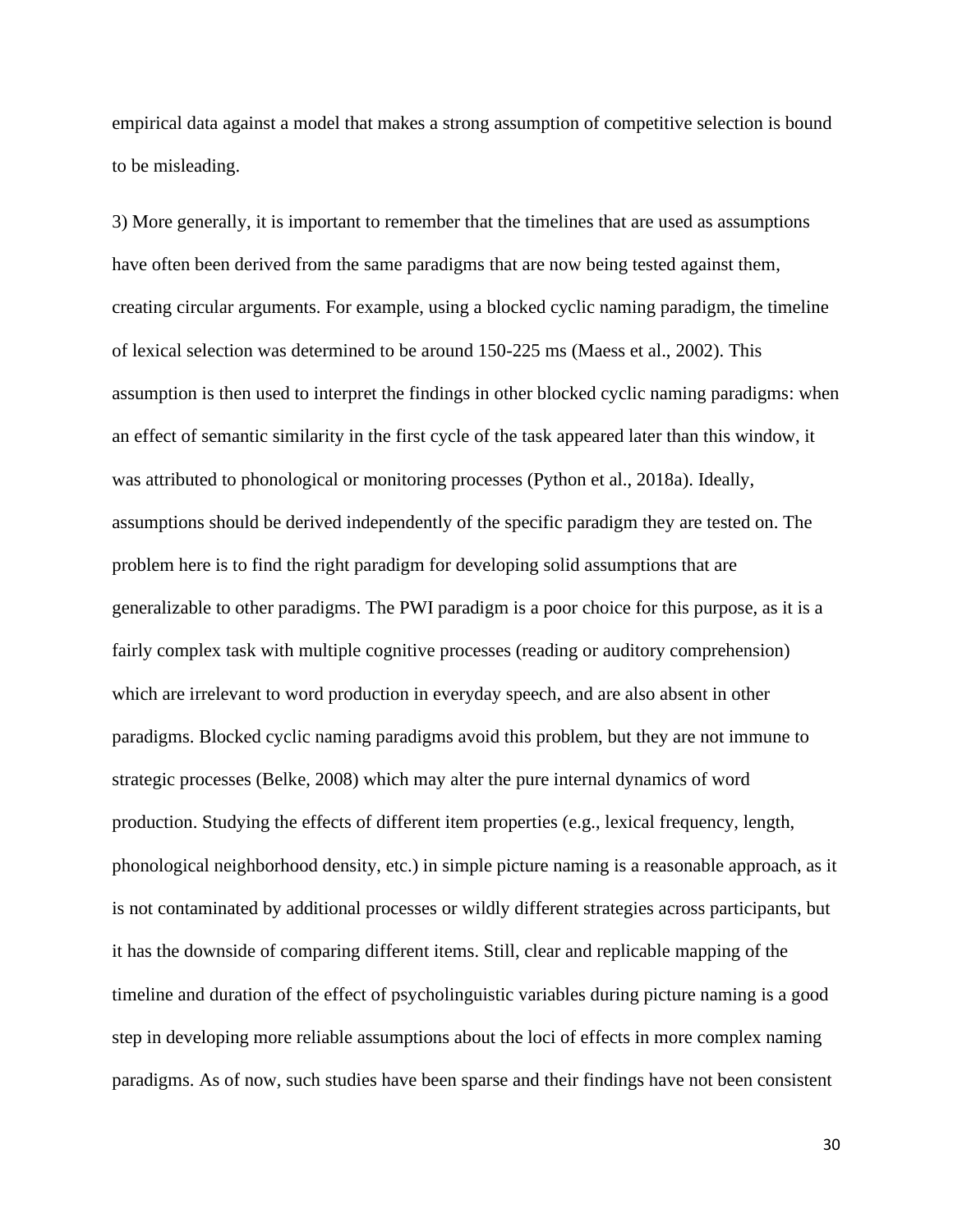enough to recommend a clear timeline (Miozzo et al., 2015; Riès, Janssen, Burle, & Alario, 2013; Strijkers, Costa, & Thierry, 2010; Valente, Bürki, & Laganaro, 2014). Such a timeline could then be complemented with other naming tasks that compare the effect of semantically vs. phonologically related representations on the production of the same item in relatively simple naming paradigms, e.g., repeated naming of only two pictures with different relationships, although repetition priming and strategic effects must be taken into account for the latter.

#### **A way forward**

In previous sections, we have reviewed the empirical evidence and touched upon some of the problems in the interpretations assigned to such evidence. The goal of this section is to propose a potential way for moving forward.

## *The explanatory power of the dynamics of spreading activation*

As alluded to in several places above, the early divergences of ERP signatures for the related vs. unrelated conditions have often been taken to indicate lexical *selection*. Often overlooked, however, are the underlying dynamics of *spreading activation* as a potential reason for these early differences. Even though the importance of spreading activation has been highlighted in prior accounts, e.g., Abdel Rahman and Melinger's (2009) swinging network, such dynamics are often pushed aside in favor of the dynamics of lexical selection when explaining the neuroimaging and electrophysiological findings. The reasons are the dominance of net interference effects observed in the behavioral outcomes and the original proposal of Indefrey and Levelt (2004) that described the 200-275 ms post-stimulus window as the window for lexical selection. We have explained the problems associated with both of these assumptions.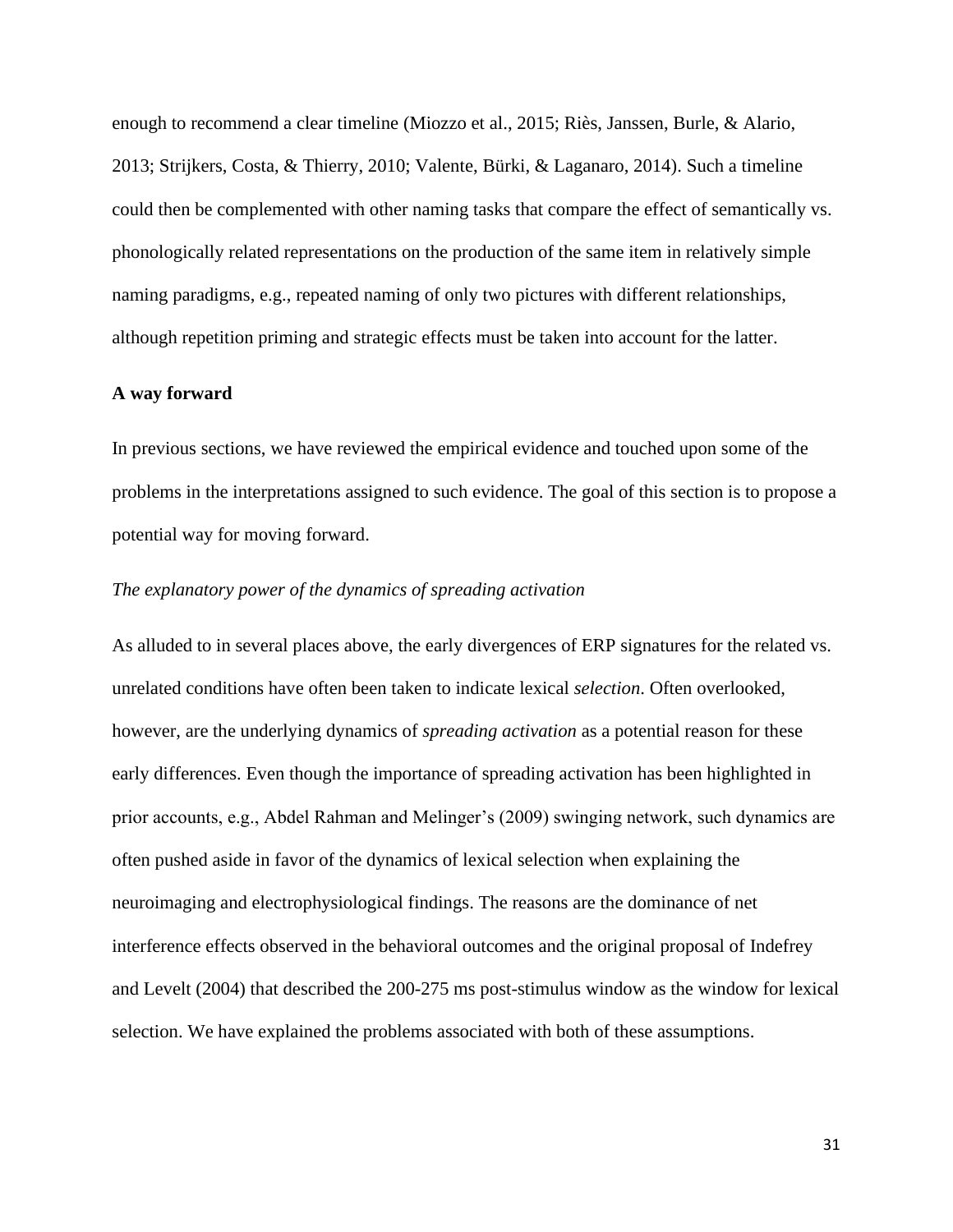The critical question here is, *Can* activation dynamics predict changes to the ERP and BOLD signals, and are those predictions compatible with the empirical data? Take, for example, a model with distributed lexical semantic representations, in which each representation consists of a number of features<sup>1</sup> (e.g., representations A, B, and C depicted in Fig. 4). Similarity is represented as overlap in features, as in A and C. Each feature is either turned on or off. Assume that a representation is activated when all its features are turned on. A simple way of representing the total activation in the system is by counting the number of the features that are on. All else being equal, this sum will be smaller in the case of co-activation of two related (A and C) compared to two unrelated (A and B) representations, because fewer features are activated in the former case. Therefore, simply assuming distributed lexical semantic representations across neural populations (an assumption that is biologically much more plausible than its localist counterparts) predicts differences in the related and unrelated conditions, arising merely due to the activation dynamics.

If this simple concept of the total activation were linked to the total activity of the neural population representing lexical items, one would expect a lower amplitude for the ERP component(s) which may represent such activity in the related compared to the unrelated conditions, and perhaps a decrease in the BOLD signal in areas related to semantic lexical processing (most likely middle MTG). Incidentally, both of these predictions find at least partial support in a number of empirical studies. For example, de Zubicaray and McMahon (2009) found decreased MTG activity in response to semantically related compared to unrelated conditions. Such a decrease was considered puzzling, so the authors speculated that it may be

<sup>&</sup>lt;sup>1</sup> Note that by "features" we simply mean the units composing the representation of an item, and not physical features (see Introduction for details). We call them "features" in order to emphasize that, while they may not represent a real-life feature, they indeed capture the similarity between items.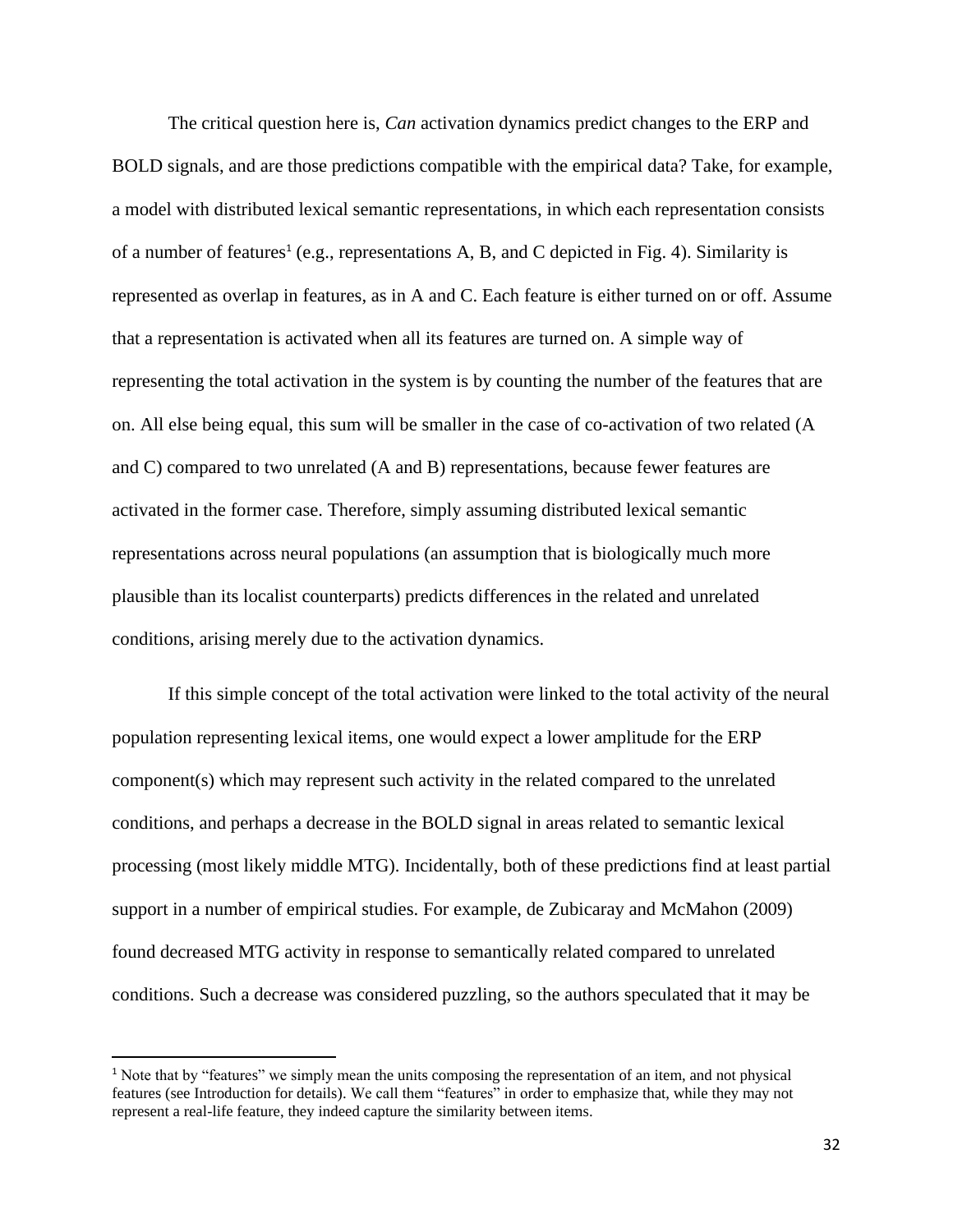related to the attenuation often observed in sensory regions for ignored stimuli in crossmodal tasks, or the modulation of processing based on how task-relevant the distracting stimuli are. While not impossible, the results may find a simpler explanation in the dynamics of activation.



*Fig. 4. Schematic of distributed semantic lexical representations for three items A, B, and C. A and B are unrelated, while A and C are related. Lower case letters denote "features". Similar items A and C share two of their "features". A feature is either "off" (shaded white), or "on" (light gray). For an item to be produced, all its features must be "on". Total activation, counted as the number of "on" features, is lower for the related pair A and C, compared to the unrelated pair A and B.* 

Similarly, the component marked as N2 has been interpreted as marking lexical "selection" (e.g., Costa et al., 2009). This interpretation is close to the interpretation offered by the proponents of conflict-based ERN, who have proposed N2 as the stimulus-locked equivalent of the ERN in forced-choice tasks (Yeung et al., 2004). Both accounts maintain that N2 indexes the difficulty of separating two co-activated items, i.e., a process that is related to selection. If this interpretation were true, one would have expected a *larger* N2 in the related compared to the unrelated condition. Instead, in picture naming tasks it has consistently showed a *lower* amplitude for related items (Costa et al., 2009; see also Fig. 3a). Nevertheless, Costa et al. (2009) have interpreted the effect as indexing lexical competition, perhaps because the magnitude of gradual decrease in the P2-N2-P3 time-window correlated with the increase in the RTs. In later sections we discuss the brain-behavior relationship. For now, we simply open up the possibility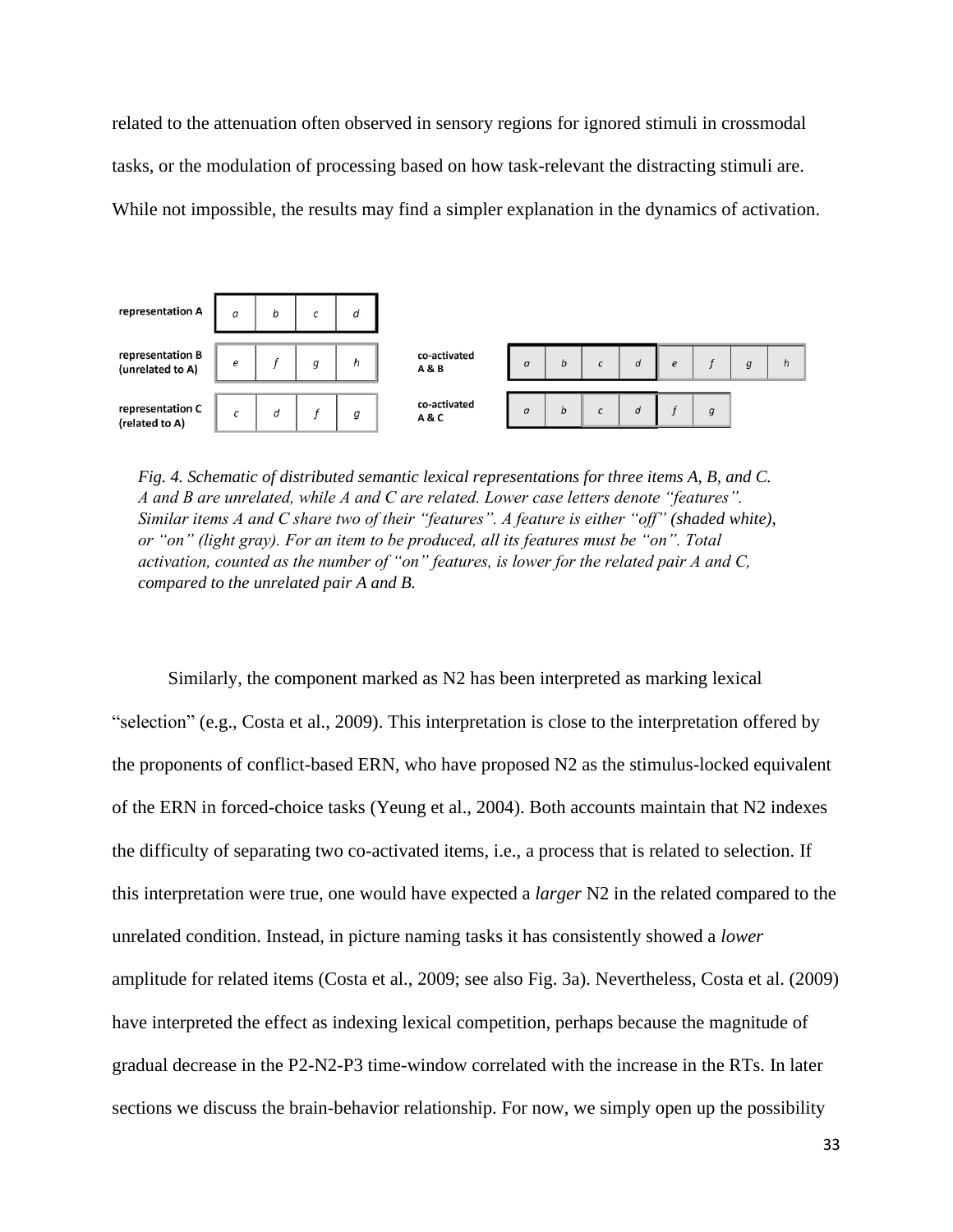that the early EEG differences may be more easily explained by the dynamics of activation as opposed to selection.

The findings in the N400 window further encourage this interpretation. As explained in the earlier sections, numerous studies have reported a decrease in the amplitude of N400 in the related compared to the unrelated condition (Blackford et al., 2012; Python et al., 2018b, Wong et al., 2017). This decrease is even more meaningful than the early window, as the N400 is a relatively well understood component in the comprehension literature. Thus, if we accept, based on its timeline and topographical distribution, that the component recovered in this time window could be the counterpart of the N400 in comprehension (Blackford et al., 2012), then appealing to the dynamics of spreading activation for explaining the effects on the N400 gain further support from the comprehension literature (see below). It is important to note that we do not mean to advocate for this very simplified model as a realistic neural model. In fact, a careful balance of activation and inhibition derived from biologically plausible models may be necessary to capture the nuances in ERP data, as has been shown in a computational model of N400 in word reading (Cheyette & Plaut, 2017; Laszlo & Plaut, 2012). These authors showed that N400 in word reading can be elegantly modeled as the transient overactivation within distributed semantic representations by taking into account the balance of excitation and inhibition between and within cortical areas. The model not only produced the N400 in a stable time window, but also captured its sensitivity to a variety of factors in accordance with the empirical data, such as a higher amplitude for low frequency words as well as for semantically rich words, and a lower amplitude for repeated words (Cheyette & Plaut, 2017).

Interestingly, the model came on the heel of a popular model of N400 which attached a more complex evaluative interpretation to N400, namely that of implicit semantic prediction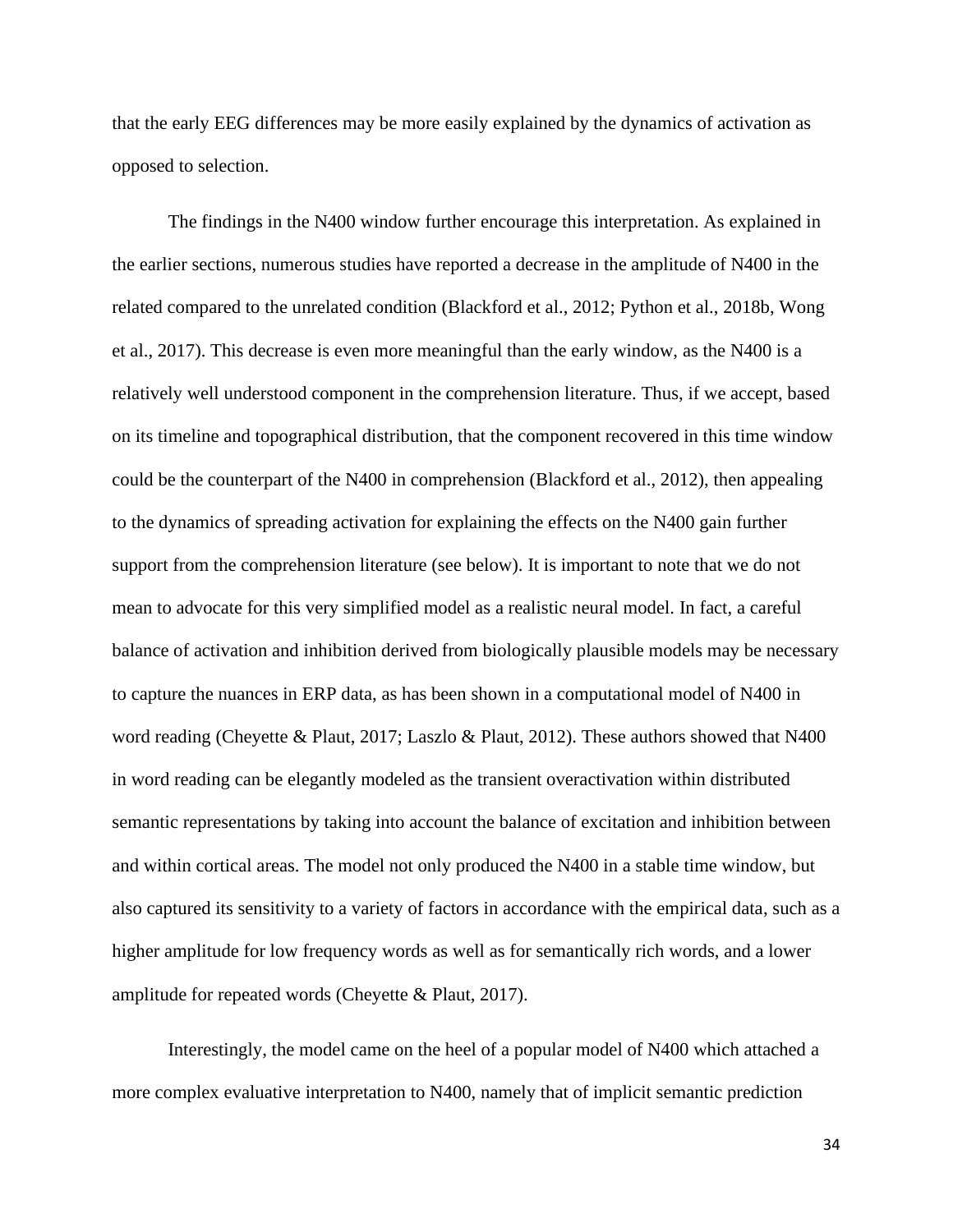error (Rabovsky & McRae, 2014). While Cheyette and Plaut's (2017) model was able to account for all the findings accounted for by Rabovsky and McRae's (2014) model, it had the advantage of actually generating an N400, and accounting for findings like the presence of the N400 in response to isolated words and nonwords that are harder to reconcile with a prediction error account. In other words, a model which simply linked N400 to the dynamics of bottom-up activation in the system (Kutas & Federmeier, 2011) proved not only to be sufficient, but perhaps even superior to a model which attributed N400 to more complex processes akin to integration (e.g., Brown & Hagoort, 1993). A parallel may very well exist in word production.

This suggestion may raise two questions: 1) What about early phonological effects, such as those reported by Miozzo et al. (2015), appearing as early as semantic effects? 2) What about the behavioral interference? The first question can be answered by accepting cascading in the system. In models without cascading, activation can only propagate to a later layer, e.g., phonemes, once competition has been resolved at the lexical layer and a single representation has been selected. Models with cascading, on the other hand, allow for activation in later layers before selection in a previous layer is complete. As such, multiple lexical representations would be able to simultaneously activate multiple phonological representations, creating concurrent signatures of lexical-semantic and phonological effects. The basic computational arguments for cascading have been discussed in Dell (1986) and summarized in Dell et al. (2014), so we will not repeat them all here. As independent evidence, Baese-Berk and Goldrick (2009) found significantly longer voice onset times (VOTs) to the same phoneme when the word had a minimal pair neighbor when the initial consonant was voiced (e.g. cod  $\rightarrow$  god) compared to when it did not (e.g., cop  $\rightarrow$  \*gop; see also Goldrick & Blumstein, 2007, for an extension of cascading to later processes such as articulatory phonetic encoding). This and similar reports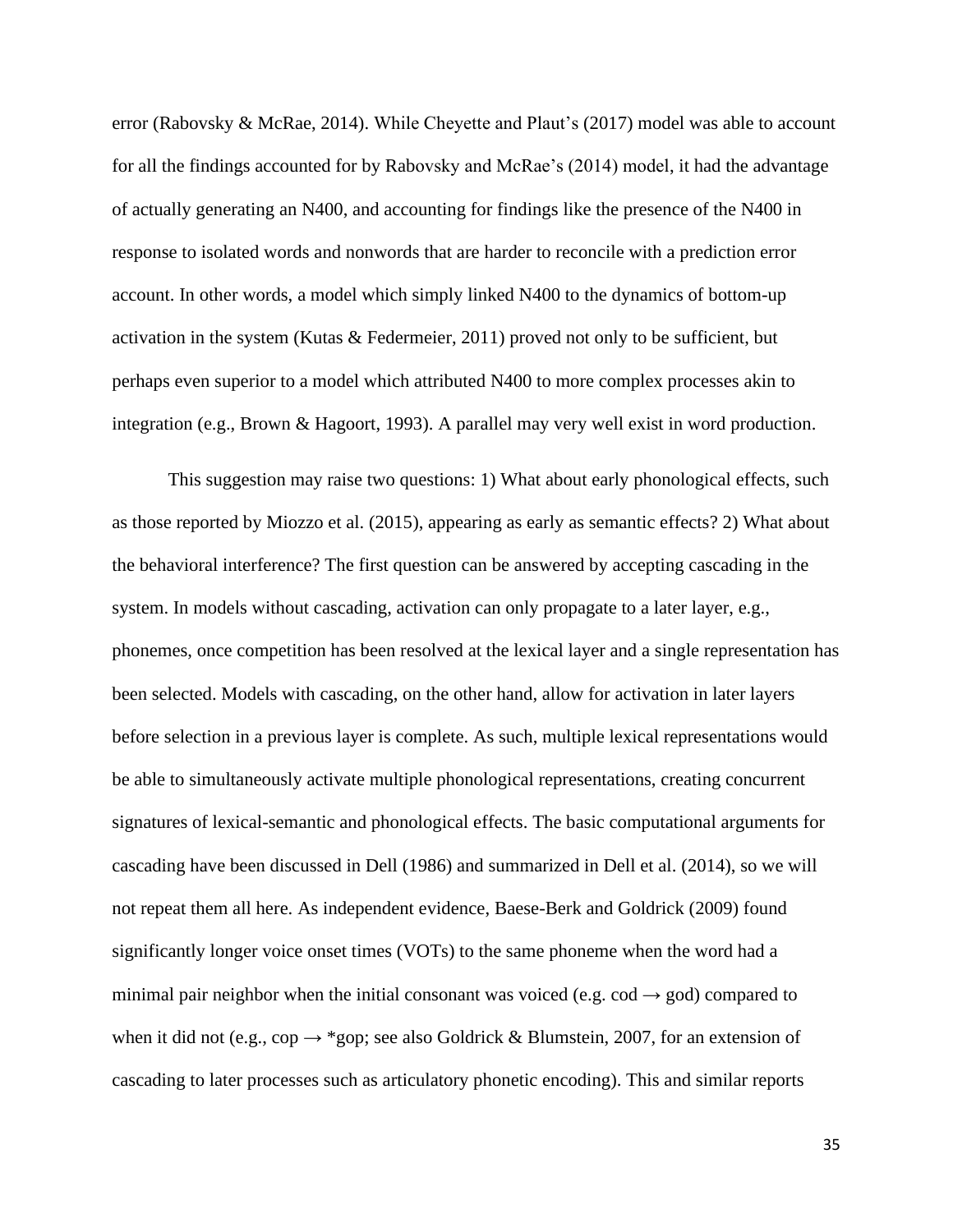show that co-activation at the lexical level has downstream consequences up to articulation. There is thus no theoretical contradiction between attributing differences in ERPs to activation dynamics in the semantic-lexical space in the same window where phonological effects have been observed, as activation flow is likely to also reach later representations to some degree.

Answering the second question is more difficult, mainly because the relationship between EEG and behavior is not always straight forward. In comprehension, higher N400 amplitude is accompanied by longer RTs for low frequency words (N400↑, RT↑), longer RTs for nonrepeated words (N400↑, RT↑), but shorter RTs for semantically rich words (N400↑, RT↓). Therefore, one cannot simply predict the change in behavior by looking at the change in the N400 amplitude. This, however, does not imply that the relationship is arbitrary. Cheyette and Plaut's (2017) model was able to predict such a dissociation because the changes to the activation in the semantic space concern not only the target, but also its neighbors (orthographic neighbors in their case, since the stimuli were written words). For example, low frequency words generate a larger N400 because they are less effective in suppressing their orthographic neighbors (which then activate their own semantic representations), but the activation of those neighbors does not facilitate the production of low frequency words. Semantically richer words, on the other hand, cause greater activation of their corresponding representations in the semantic space (hence the larger N400), and this greater activation directly benefits their access.

Very similar problems exist in production, and may be solved by similar solutions. For example, a counterintuitive effect in the PWI paradigm is that low-frequency distractors tend to interfere more with production than high-frequency distractors (Catling, Dent, Johnston, & Balding, 2010). According to Cheyette and Plaut's (2017) model, the reason is that lowfrequency distractors are less successful in suppressing their neighbors (orthographic for written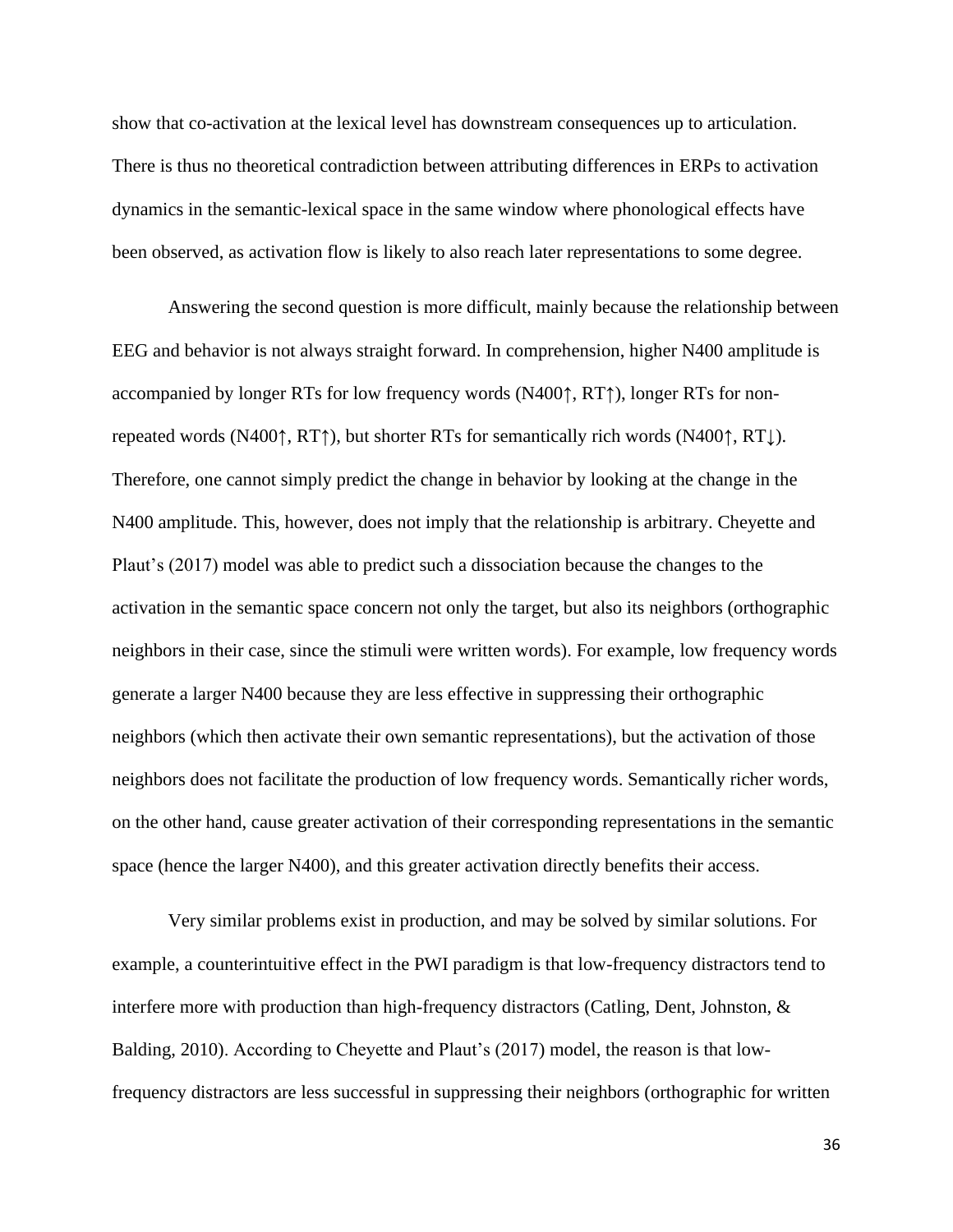and phonological for auditory distractors). The model thus predicts more activation in the semantic-lexical space because of the unsuccessfully suppressed neighbors. If we take the activity in MTG to index the activation dynamics, as argued above, then the prediction finds support in a neuroimaging study by de Zubicaray et al. (2012), who found increased activity in the left MTG for low-frequency distractors. This higher activation, however, is not due to the activation of the target response, and does not help performance.

These examples demonstrate the utility of an implemented computational framework for understanding the change to the neural signatures of co-activation of representations. Importantly, given similar implementations from the comprehension side, it is not implausible that ERP changes up to the N400 window, as well as the corresponding BOLD signal changes, reflect the dynamics of spreading activation in word production (see also Blackford et al., 2012). The question remains: Where does the interference come from? The next section addresses this issue.

## *The critical question about selection: Where?*

Even if some of the neuroimaging and electrophysiological findings can be explained simply by the overlap during the activation of semantic lexical representations, any cognitive or neural theory of word production must ultimately explain why the co-activation of multiple representations during production often leads to interference. The simple answer is that, somewhere in the process, there is a bottleneck. The critical question is, *where*? The most obvious candidate is the very last stage of production, i.e., articulation. One word—and not two or three—can be articulated at any given time, so by the time the speaker gets to the articulation phase, it seems that selection must have occurred. But there are several stages before articulation, and selection may take place at any (or all) of those stages. Lexical selection has taken such a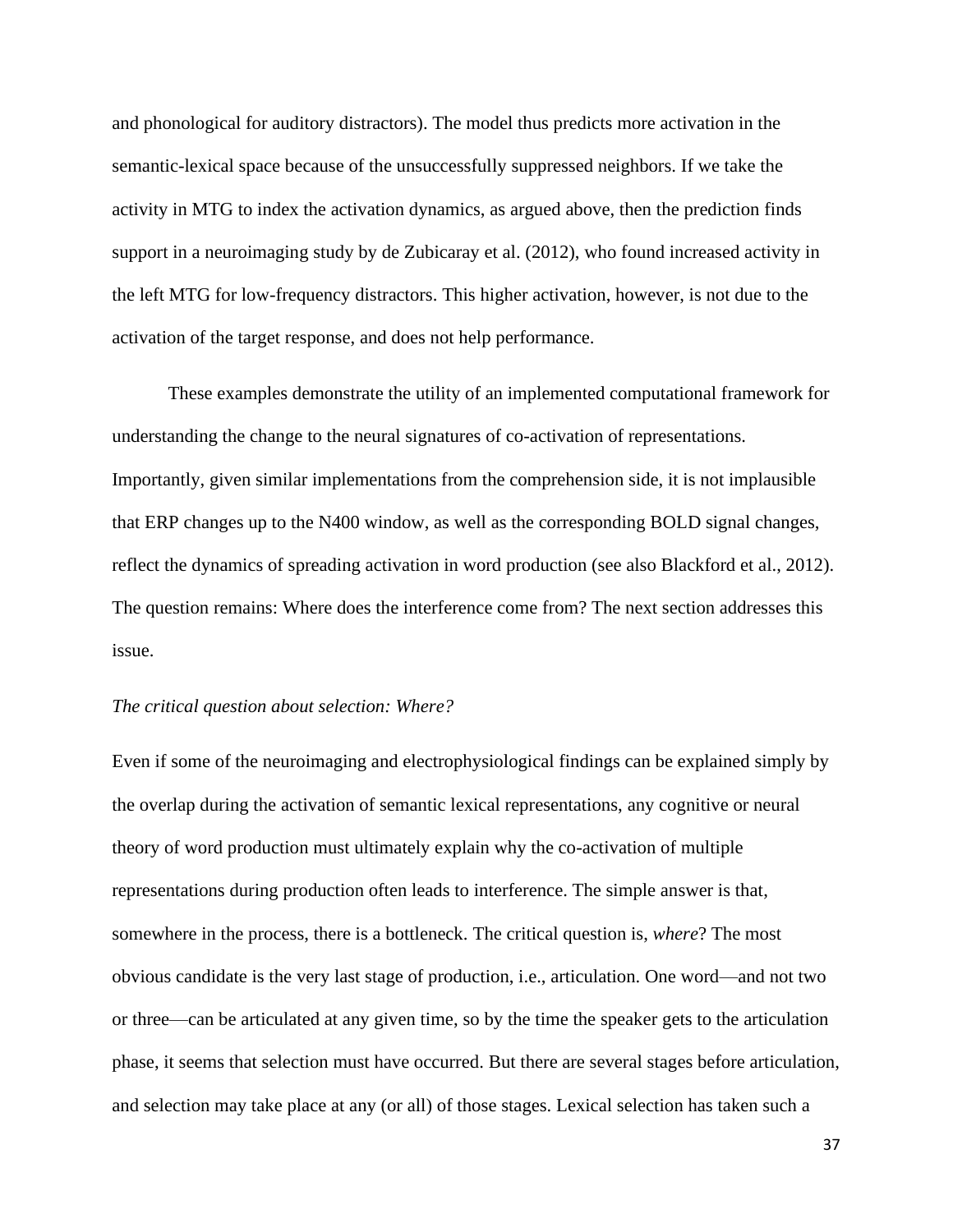monumental place in the word production literature because it is the first place in the production process where selection becomes meaningful: If the system successfully weeds out the non-target representations at this stage, production can move swiftly and cleanly to later stages and avoid errors on most occasions. The fact that native adult speech is in fact efficient and error-free in most cases has further supported an early selection mechanism at the lexical level. Moreover, some accounts deem lexical selection a good locus for the input from the syntactic frame (e.g., Gordon & Dell, 2003).

The importance of a selection mechanism is even more apparent in an interactive system with cascaded activation. Once semantic-lexical representations are activated, they send activation to their corresponding downstream representations (e.g., phonemes, articulatory phonetic features, motor plans, etc.), which in turn activate several potential responses in lower layers of the production system. The interactivity in the system activates additional representations through feedback, or intensifies the previously activated representations, further adding to the growing list of possible candidate responses. In such a system, it is vital to rein in the spread of activation relatively early in the system in order to give one response its best shot. This could be achieved in one of two ways: 1) Activated items impose some degree of inhibition on other representations. This so-called *lateral inhibition* emerges from the internal dynamics of the spreading activation within the production system, and naturally tunes production towards a winner. 2) An external system intervenes and biases the competition towards one of the activated representations. Lateral inhibition is a very reasonable assumption, given its prevalence in biological systems, and we assume it also exists in language production. In the next section on monitoring and control, we elaborate on the second possibility while discussing the monitoring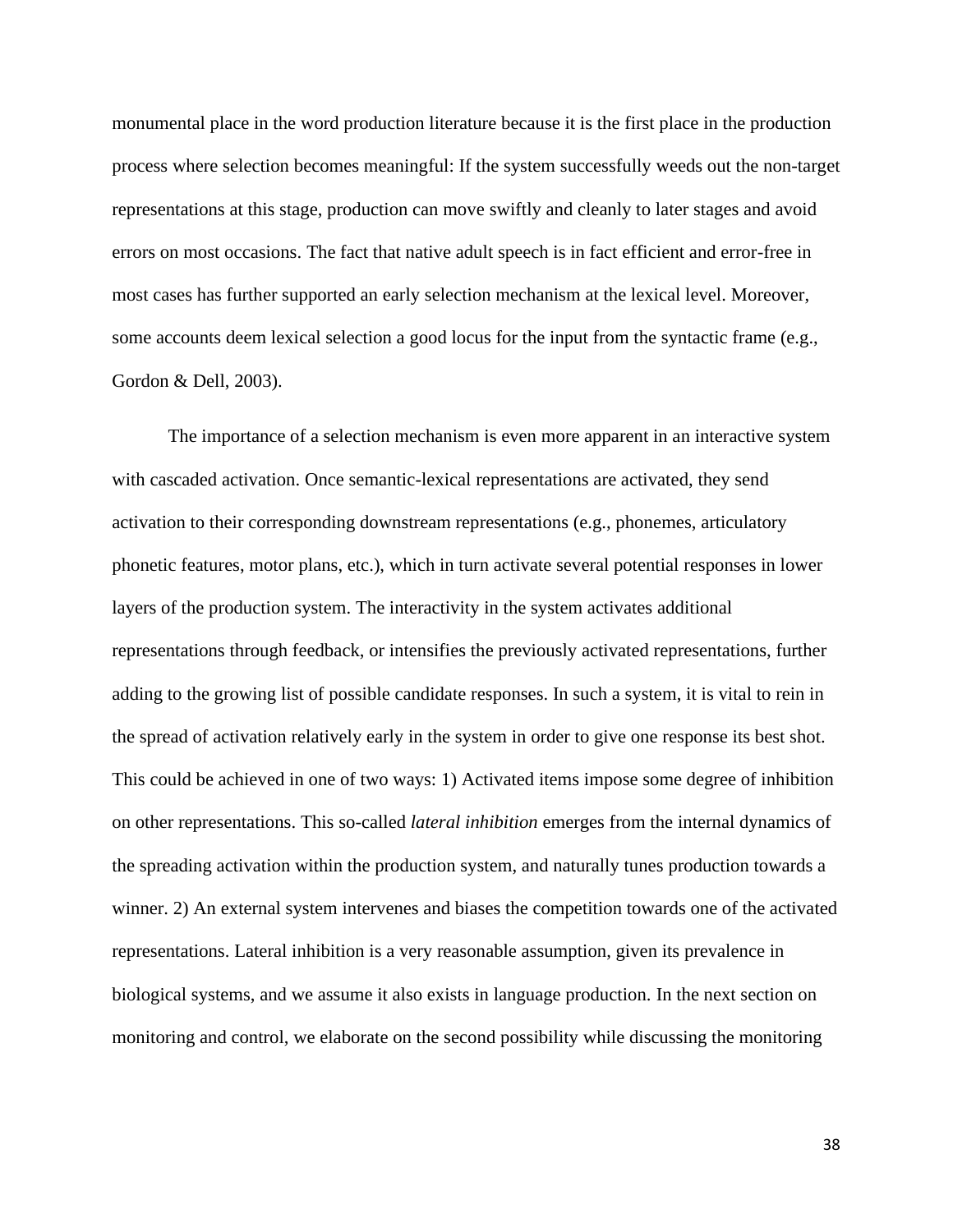control loop. Immediately relevant to the current discussion, however, is the question, When is the production system allowed to proceed towards producing a response?

The answer to this question constitutes the critical debate between competitive and noncompetitive theories of lexical selection. Competitive accounts of lexical selection maintain that a *relative threshold*, i.e., a certain difference between the activation of two lexical items, is necessary before production can proceed (e.g., Roelofs, 2018). In the case of related items, their shared features contribute to smaller differences in the activation levels of the two representations, so this distance is initially smaller. We have referred to this as "conflict" (Nozari, Dell, & Schwartz, 2011; Nozari & Hepner, 2018). When conflict is higher, resolving it takes longer, hence the interference observed in the related vs. unrelated conditions. The upside is that, since other representations have been mostly suppressed, there will be little chance for competition in later stages. The behavioral prediction is straightforward: relatively preserved accuracy in the presence of related co-activated items, but longer RTs.

In contrast, non-competitive accounts propose that production moves towards generating a response as soon as a lexical item passes an *absolute threshold* (e.g., Mahon et al., 2007). Here, since the related items boost the activation of one another, it is probable that one of them reaches the absolute threshold even earlier (hence the proposed facilitation effect). The downside is that others are not far behind (since a relative threshold has not been imposed). So they have also activated their downstream representations with a force that may be comparable to that of the target. The behavioral prediction is less straightforward than the competitive models: There is no slow down at the lexical selection level as a function of co-activation of related items (in fact, there is often a speed-up). The final RTs thus depend on how competition is resolved at later stages: If an equally liberal criterion is applied to phonological/phonetic/motor selection, then the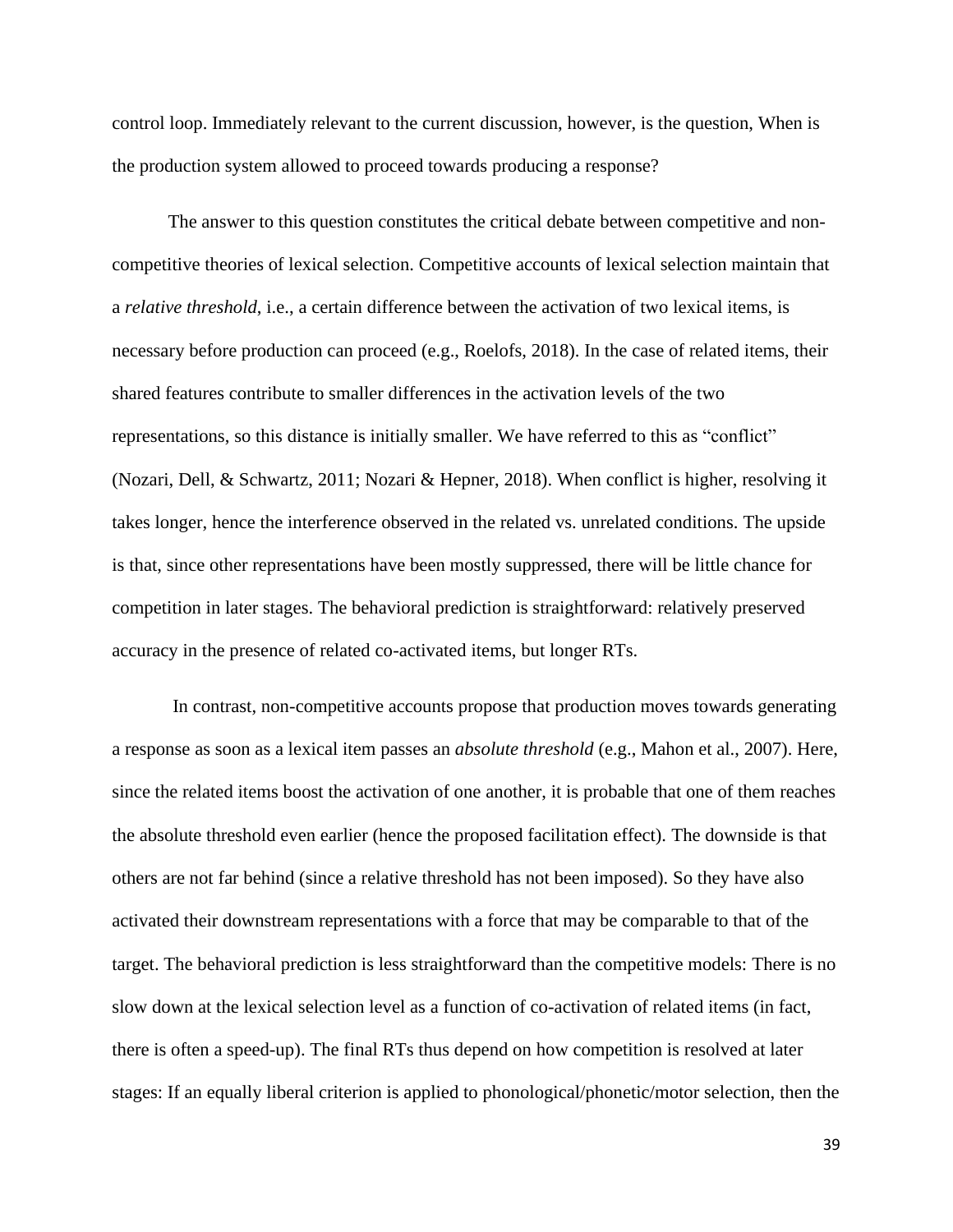net effect should be facilitatory. But it is also possible that later stages of processing enforce stricter criteria, in which case one could still observe behavioral interference. Importantly, the locus of such interference would not be at the stage of lexical selection.

A third possibility is a flexible threshold, called the *selection criterion*, determined by the task goals and the ability of the production system to meet them (Nozari & Hepner, 2018; 2019). If the task goals emphasize accuracy, the system sets a conservative criterion, such that production would only proceed if conflict is very small. This would mimic a competitive selection model. If, on the other hand, speed is emphasized over accuracy, or lowering conflict with additional delay is unlikely (as in individuals with damaged production systems), a liberal criterion could be set.

The problem should be clear by now. While competitive models allow a small time window for the resolution of competition arising from semantic similarity, non-competitive models allow such competition to trickle down to lower layers and be resolved at any of those. Flexible criterion models accommodate both, and allow competition resolution from the lexical layer all the way to motor representations. Thus in non-competitive and flexible criterion models unresolved lexical competition may manifest at a much later stage, e.g., in longer VOTs (Baese-Berk & Goldrick, 2009). This may account for the wide range of effects, from very early to very late, observed in various ERP paradigms. In the next section, we discuss the ramifications of this persistent co-activation of items in production for monitoring and control processes.

#### *Monitoring and control*

In the previous section, we discussed the highly likely existence of lateral inhibition mechanisms that automatically prune non-target representations and naturally contribute to the selection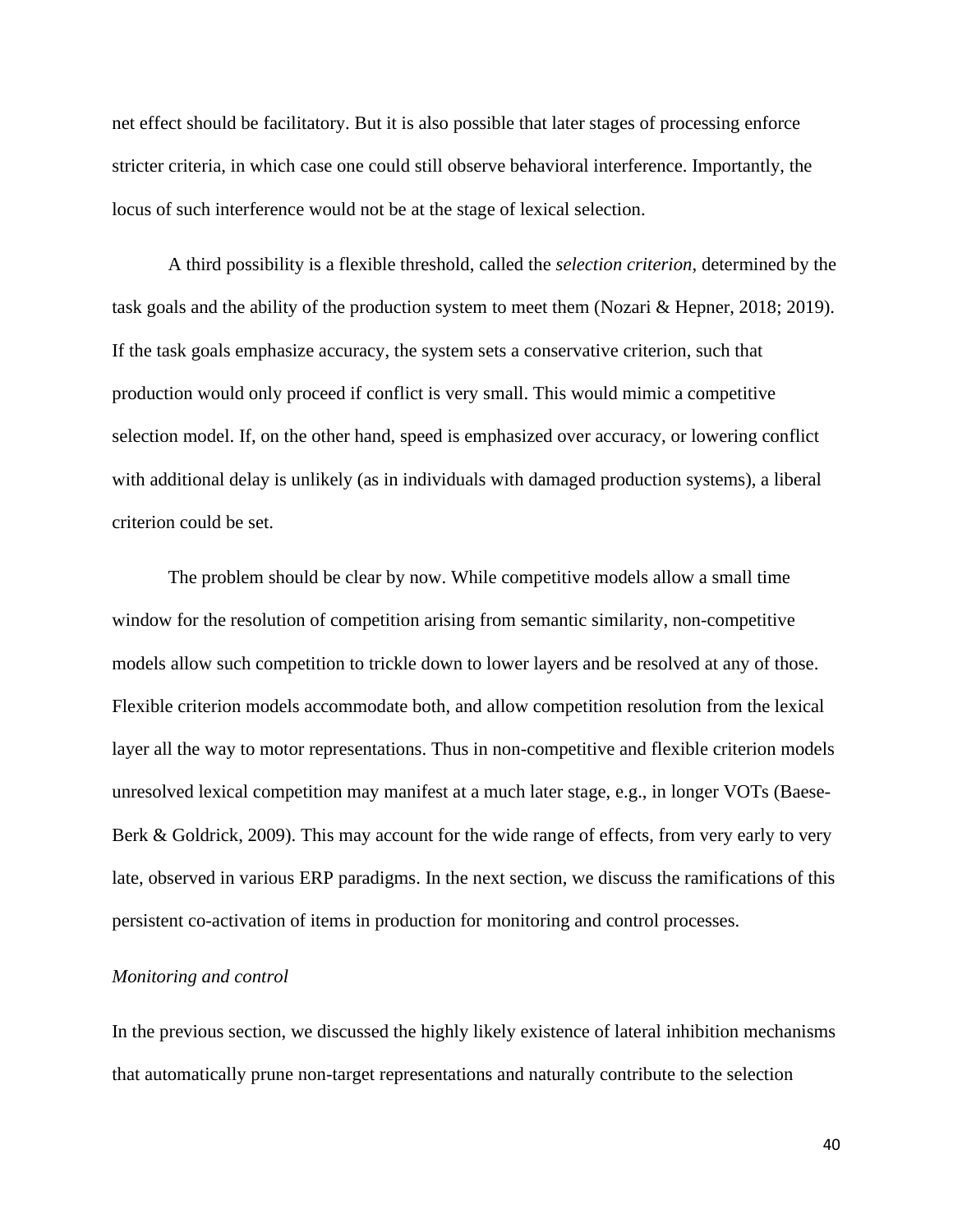process. For lateral inhibition to successfully suppress other representations in favor of the target, the target must already have stronger activation than the non-target representations (otherwise it will be the representation which is suppressed through lateral inhibition). There are three situations where this is not the case: a) Trials with high levels of noise in which the non-target representations erroneously gain a lot of activation. These often lead to errors. b) Situations in which a prepotent response needs to be overcome in order for the target to be produced (e.g., Stroop), and c) Situations in which multiple responses are more or less equally activated, without a strong preference for a single response. Recall that these three situations are identical to those described as the functions of ACC.

In the above situations, the internal dynamics of the production system alone may be insufficient to insure the desired behavioral outcome (i.e., accurate and timely production of the target word). Therefore, external intervention might be needed to regulate the system in order to ensure the production of the correct response. Determining when such intervention is required is what we consider to be the job of a monitoring system (Nozari, 2018). Note that this view differs from the classic view of monitoring as a system that detects speech errors (e.g., Levelt, 1983). While we concur that error detection is an important aspect of monitoring, we argue that the role of the monitor in the production system, like any other goal-oriented self-regulating system, is primarily to regulate the system in so as to *prevent errors*. In this broader view, monitoring requires access to the internal dynamics of the production system in order to detect error-prone situations before they lead to errors. One influential candidate for such a monitoring system is the conflict-based monitor (Botvinick et al., 2001).

The concept of the conflict-based monitor has strong ties to the main theme of this paper, namely the co-activation of representations during production. The closer the activation of these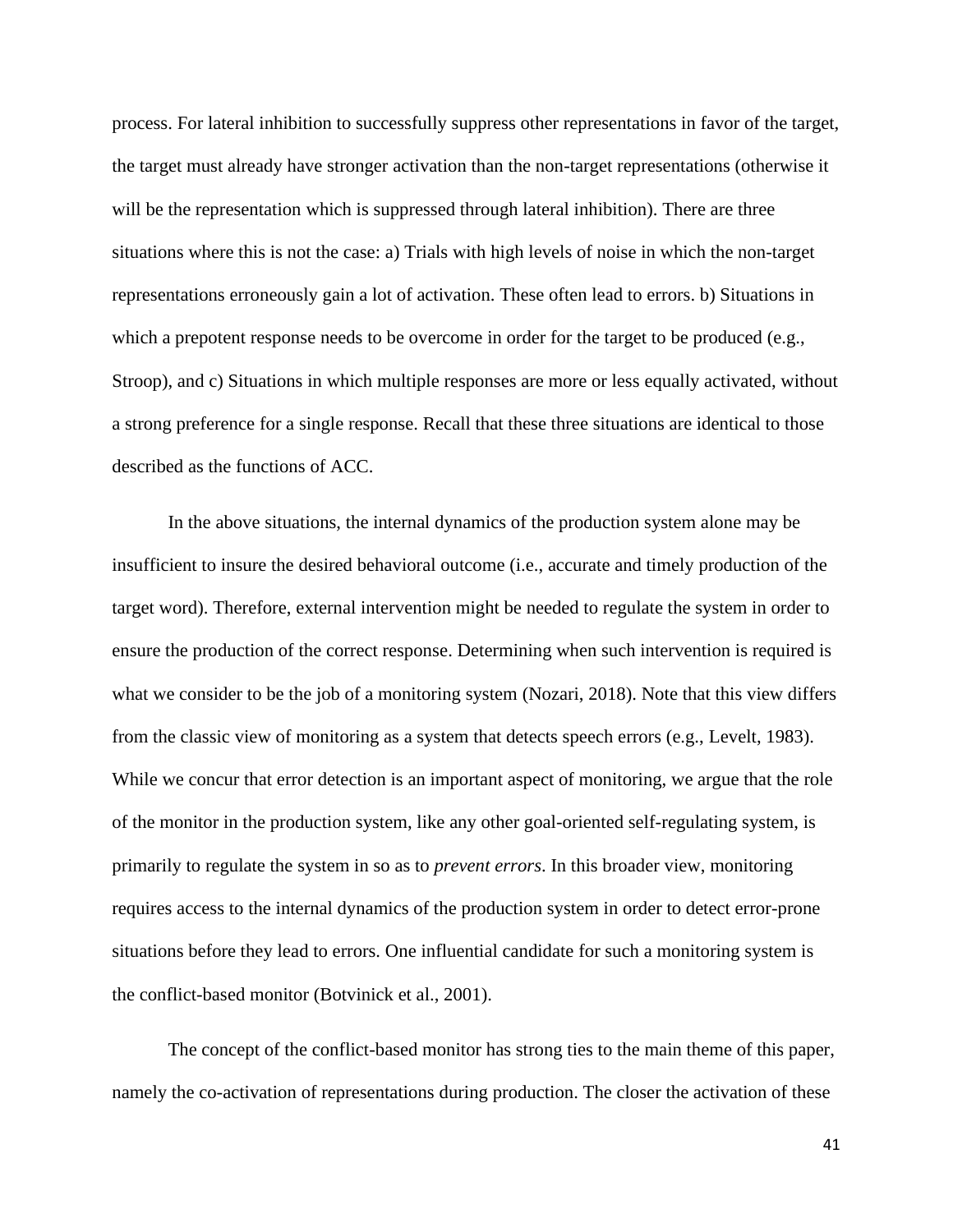representations, the higher the conflict. This higher conflict makes the suppression of other candidates in favor of one candidate more difficult, so the internal dynamics of lateral inhibition may no longer be sufficient to guarantee clean selection, leading to an increased probability of errors. Due to this close correspondence between conflict and error probability, conflict-based accounts view the amount of conflict as valuable information for the monitor to determine when control is required. Based on such information, the monitor then signals the need for top-down control in order to decrease conflict and facilitate clean selection.

In terms of neural correlates, neuroimaging studies of conflict monitoring and control outside of the language production literature have identified medial and lateral prefrontal areas as critical regions. Most noteworthy is the involvement of the ACC (Kerns et al., 2004), pre-SMA (Garavan, Ross, Kaufman, & Stein, 2003), and LIFG (Thompson-Schill et al., 1997). There are still debates about the function of each of these regions, but the evidence in support of conflict monitoring (and subsequent implementation of control), although not undisputed, is still strong (e.g., Ullsperger et al., 2014). Under this view, these regions, together with domain-specific representations, create monitoring-control loops that apply similar domain-general principles to provide regulation over specific domains (see Freund & Nozari, 2018, for a discussion on the balance of evidence for domain-generality vs. domain-specificity of control). Specifically, one of the functions attributed to ACC is to monitor conflict arising between domain-specific representations (the monitoring leg), and to communicate with the lateral prefrontal areas including LIFG to adjust top-down control in accordance with task goals and in proportion to the need determined by the amount of conflict (the control leg). In terms of EEG correlates, conflict monitoring has been most consistently linked to the ERN (Botvinick et al., 2001). Although the exact mechanism by which ERN is produced is, like the function of the area from which it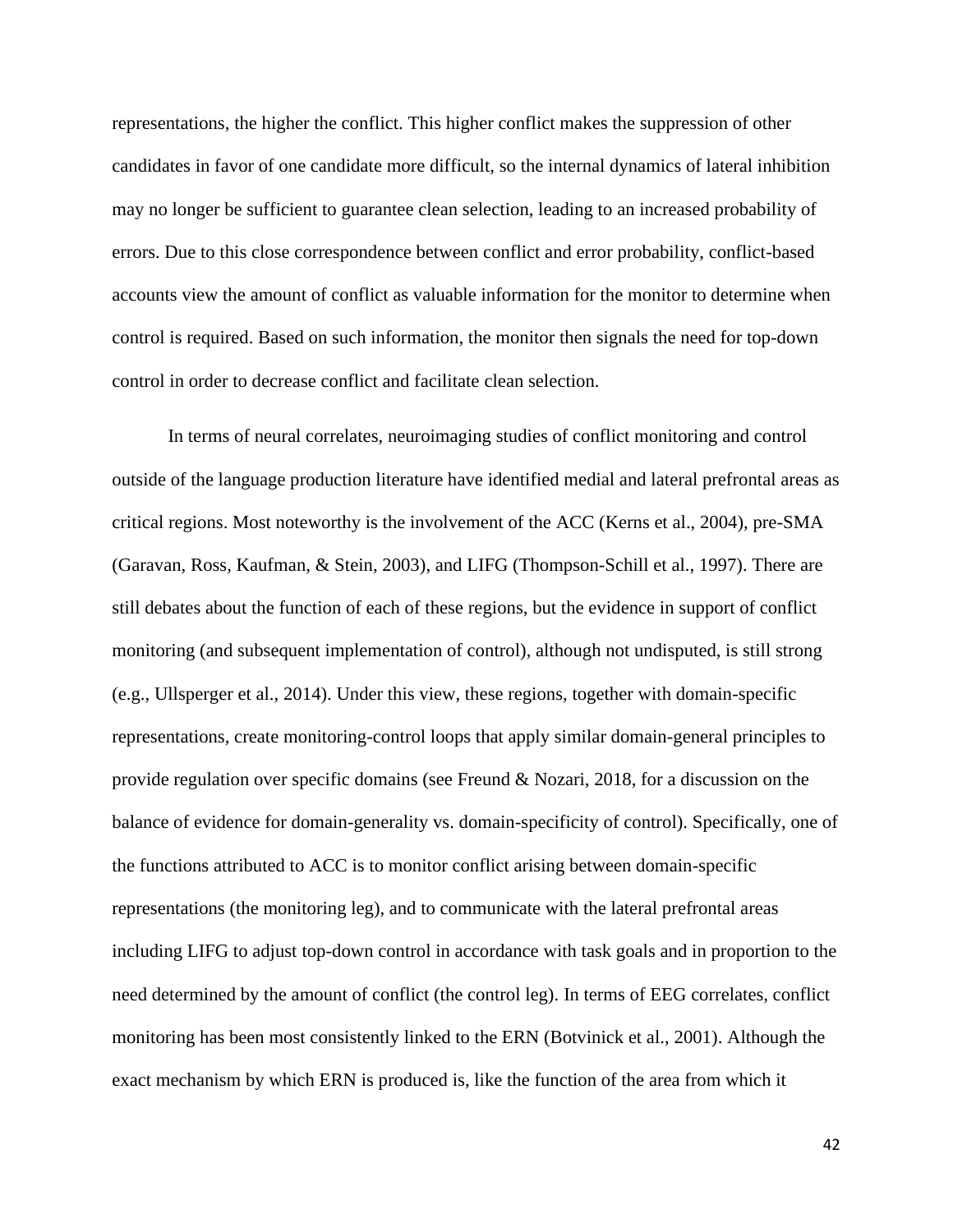originates (i.e., the ACC), debated, sensitivity to response conflict is still one of the most wellsupported accounts of the ERN (see Ullsperger et al., 2014 for alternative accounts). Other probable indices of conflict outside the production literature include N2 and N450 (see below).

Conflict detection has been shown to be a viable mechanism for monitoring in language production, and has found empirical support in the error detection data from individuals with aphasia (Nozari et al., 2011), children (Hanley, Cortis, Budd, & Nozari, 2016), and L2 production in bilinguals (Nozari, Martin, & McCloskey, accepted with minor revisions). As reviewed in the neuroimaging section, many picture naming studies have consistently reported the activation of ACC and LIFG under situations of co-activation. These areas, together with domain-specific regions such as MTG, form the monitoring-control loop hypothesized to regulate word production.

Picture naming studies have typically also reported more negative ERN on error compared to correct productions (e.g., Ganushchak & Schiller, 2008; Masaki et al., 2001; Riès et al., 2011). If, however, ERN really indexes conflict, as opposed to error occurrence, then one must also find it on correct but high-conflict trials. Prior studies outside of the language domain have claimed that N2 is the equivalent of ERN on correct trials (Huster, Enriquez-Geppert, Lavallee, Falkenstein, & Herrmann, 2013; Yeung et al., 2004). As noted earlier, however, the direction of the N2 changes in the picture naming paradigms has been the opposite of what is predicted by the accounts that view N2 and ERN as representing the same information; while ERN is more negative for errors, N2 has been shown to be less negative for the potentially highconflict semantically related trials (e.g., Costa et al., 2009; see also Fig. 3a). It is worth pointing out that the comparability of N2 and ERN outside of the area of language production are often based on two-choice button press tasks that are much simpler than word production. We must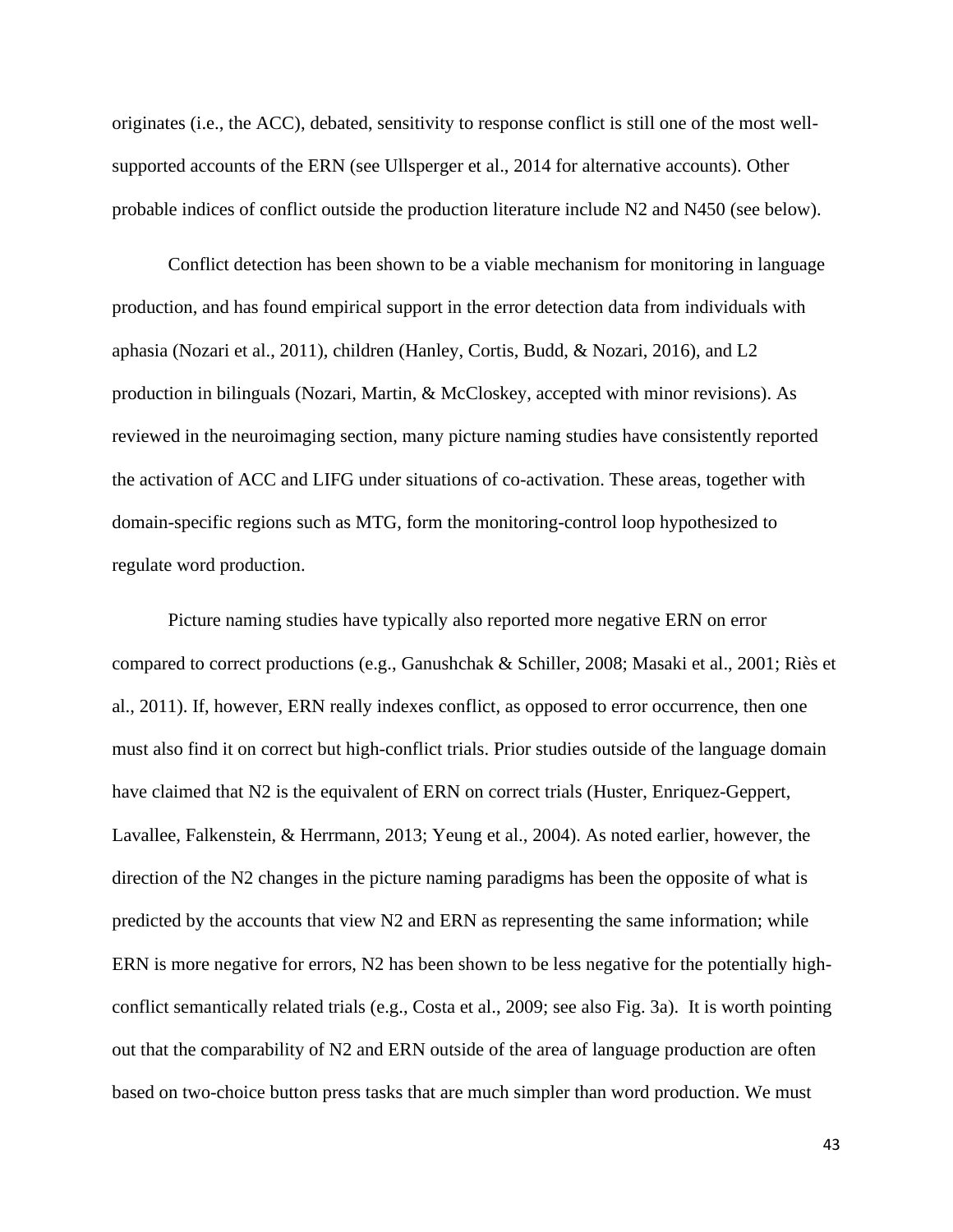also point out that many different accounts of N2 exist, some of which maintain that what is observed as N2 cannot be accounted for by a single theory (Folstein & Petten, 2008).

Another ERP waveform, called N450, is reported in several studies investigating differences between congruent and incongruent conditions, especially in the Stroop paradigm. Although varying significantly in shape, the general finding is that the component appears 350– 500 ms post-stimulus-onset, and has greater negative amplitude (or, depending on the shape, less positive amplitude) for incongruent than congruent trials (e.g., Perlstein, Larson, Dotson, & Kelly, 2006; Swick & Turken, 2002; West, Jakubek, Wymbs, Perry, & Moore, 2005). The link to monitoring and control comes from its recovery from the Stroop paradigm, as well as source localization studies claiming the source of N450 to be the ACC (Liotti, Woldorff, Perez, & Mayberg, 2000; West, 2003), although neither of these studies had individual MRIs or a sufficient number of electrodes to allow for reliable source localization. Recall that effects of coactivation of items have been reported in many word production studies in this time window. Since congruent trials in Stroop map onto the same representation, while incongruent trials map onto two different representations, the general pattern of N450 matches the N400-like effects in PWI studies with identity vs. semantic distractors (Piai et al., 2012; Shitova et al., 2017): The addition of a new representation (the non-identity distractor) induces more negativity on N450 and the ERPs observed within the N400 window in PWI, blocked cyclic and continuous naming paradigms, suggesting a possible common origin.

This interpretation would also naturally fit with the interpretation that the ERPs in this time window represent the degree of the activation of unique features, hence the lower amplitude of ERPs for related compared to unrelated conditions in this window discussed earlier. Findings of one study, however, report an opposite effect. Ganushchak and Schiller (2008a) had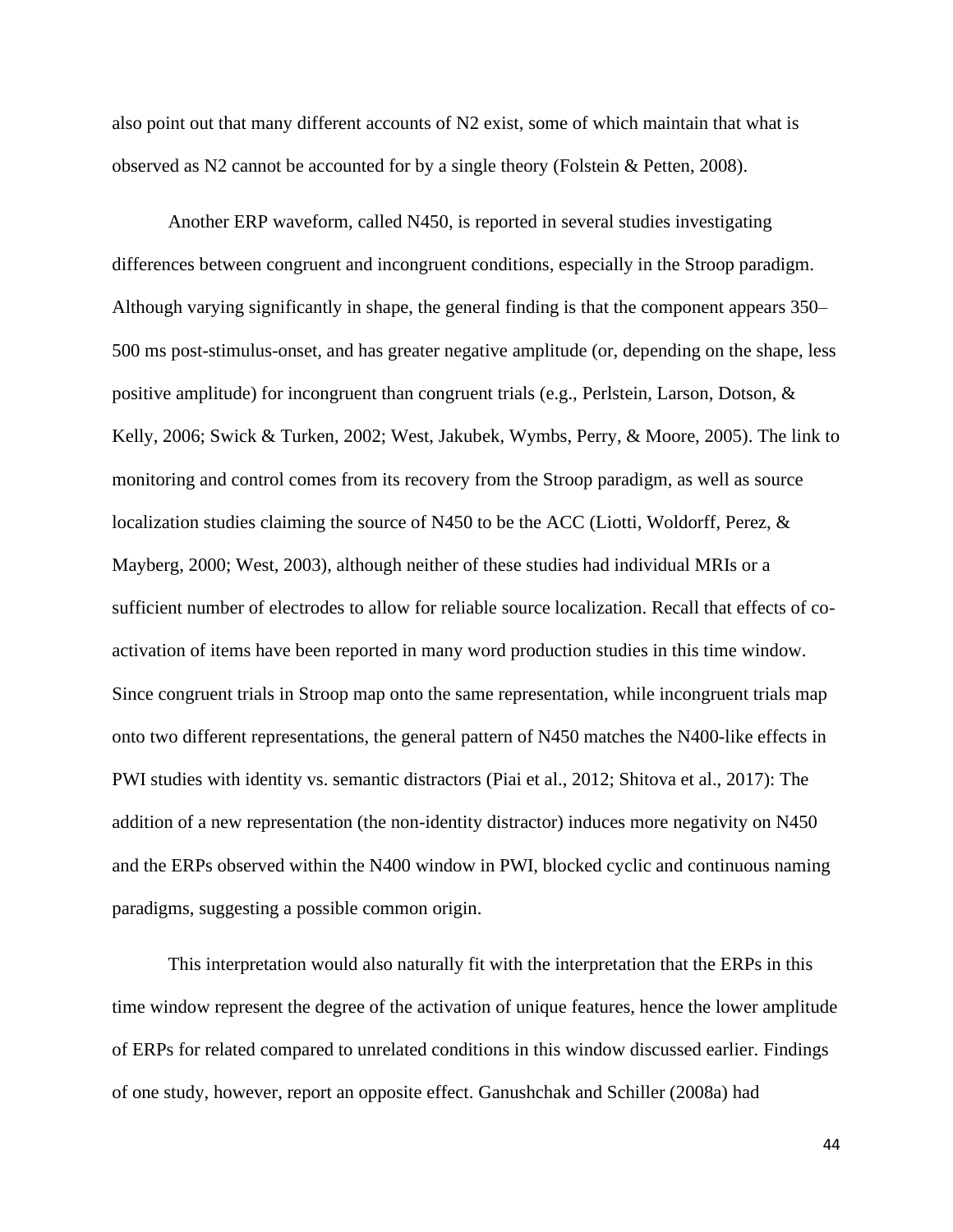participants monitor for a specific phoneme in the name of a picture (e.g., /b/ in "nose") while being presented with semantically related (e.g., "ear"), or unrelated (e.g., "window) auditory distractors. In this experiment, the N450 was found to be more negative for the related than the unrelated conditions. While compatible with the "conflict" interpretation, this result is different from the differences observed in the N400 window in picture naming studies involving related and unrelated items. The difference may reflect the different nature of the phoneme monitoring and picture naming tasks, or these ERP effects may simply have different origins. The general point we wish to make by comparing N450 and other ERP waveforms in the N400 window is that concepts of co-activation and conflict are closely intertwined. In many cases, e.g., comparison of the identity vs. related distractors, it is hard to determine which consequences of co-activation ERP differences index: more or less general activation in the system (relevant to activation dynamics), or more or less conflict between representations (relevant to selection dynamics).

While N2 and N450 have, in some accounts, been taken as ERN counterparts, the most straightforward prediction regarding the ERN is that correct but high conflict trials should show a clear ERN, similar to error trials<sup>2</sup>. In our experiment, the results of which are depicted in Fig. 3, we did not have a baseline without the strong co-activation of any items (i.e., isolated picture naming). All we can say, therefore, is that an ERN-like component with the same shape, timeline, and topography is observed on the FCz (Fig. 3c), and comparison with previous reports (Riès et al., 2011) suggests that its magnitude is twice as large as the correct trials, compatible

<sup>&</sup>lt;sup>2</sup> Yeung et al. (2004) argue that conflict on correct trials should be observable before a response is made, while conflict on error trials should be most prominent after the error. It is critical to remember that this argument depends on the nature of the task. Errors that result from premature responding would have a different profile from those than have occurred after long deliberations and ultimately failure of conflict resolution. Accordingly, different tasks are associated with different relative speeds for error and correct responses. There is no reason to assume that forcedchoice tasks and picture naming have a similar profile in this respect.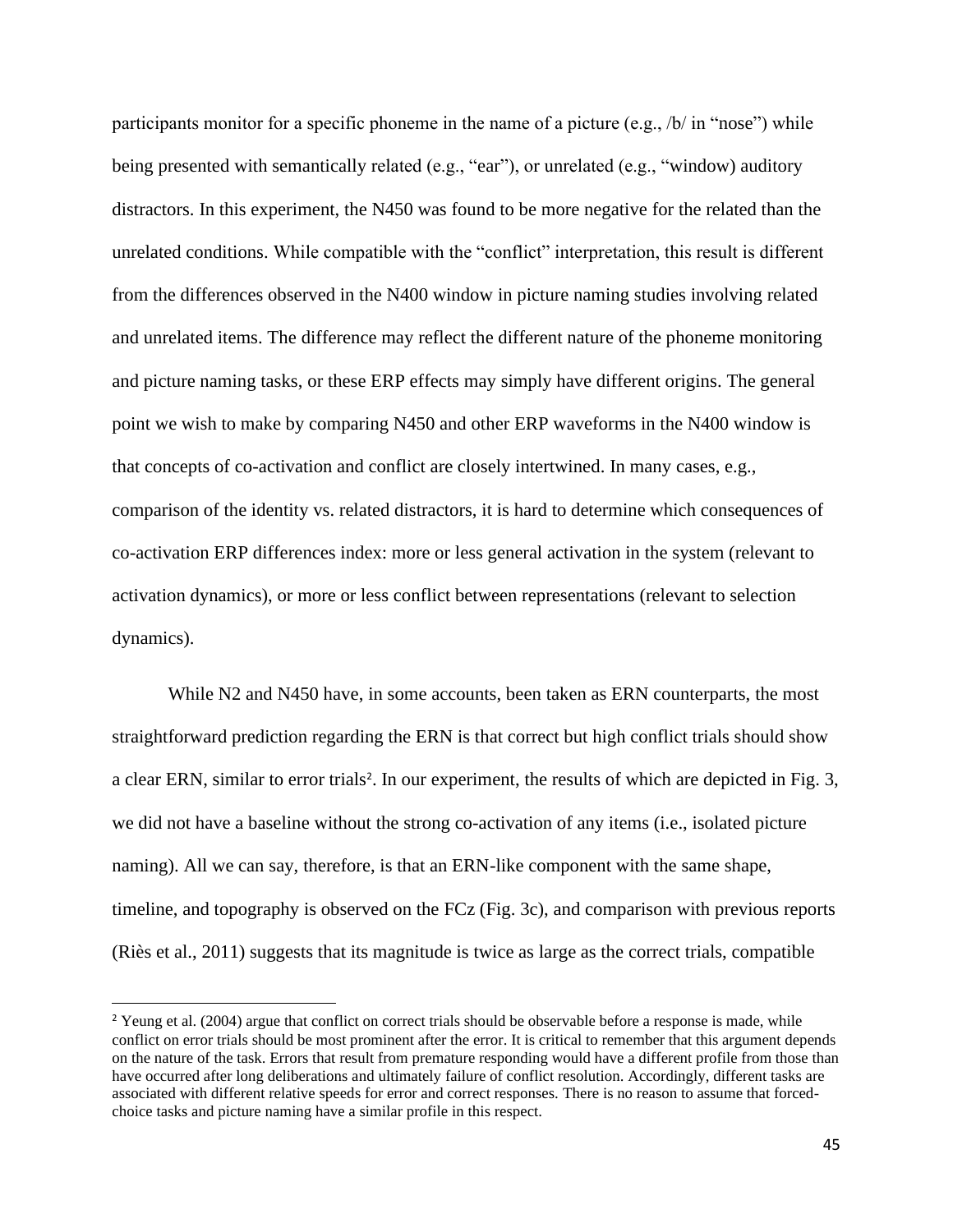with a conflict-based account. This component, however, did not show sensitivity to semantic relations. It is thus possible that this specific component is only capturing co-activation of latestage representations, such as motor programs (Ganushchak & Schiller, 2008a; Guenther, 2016). Its insensitivity to similarity at the higher levels also suggests that the activation of motor representations is not entirely bottom-up. Especially in paradigms in which a small set of pictures are repeatedly named, it is likely that motor programs are strategically kept activated, in both related and unrelated conditions, in order to facilitate production (see Belke, 2008, for a discussion of strategic effects in such paradigms).

Note, however, that the absence of an influence of semantic similarity on this specific component does not preclude a late influence of semantic factors on production. A glance at the results of Ganushchak and Schiller (2008a), who reported an influence of semantic similarity on the ERN, also suggests that the reported effect, while greater for related than unrelated trials, may not have been on what is typically labeled the ERN. Our own data, depicted in Fig. 3, panel b, also show statistically significant differences between the related and unrelated conditions around the time of articulation on Cz. The direction of the effect, however, is the opposite of that reported in Ganushchak and Schiller, with less negative amplitude for the related condition, although we only analyzed correct trials (the task was simple and did not produce enough errors to analyze), while Ganushchak and Schiller (2008a) only compared error trials. In short, effects of semantic similarity are clearly visible on late response-locked ERPs around the time of articulation. However, evidence of semantic similarity affecting the ERN is, at best, weak.

In summary, since conflict is an indirect index of co-activation of representations, any ERP changes due to such co-activation could potentially be taken as an index of conflict. As reviewed in the previous sections, such changes manifest throughout the production process. But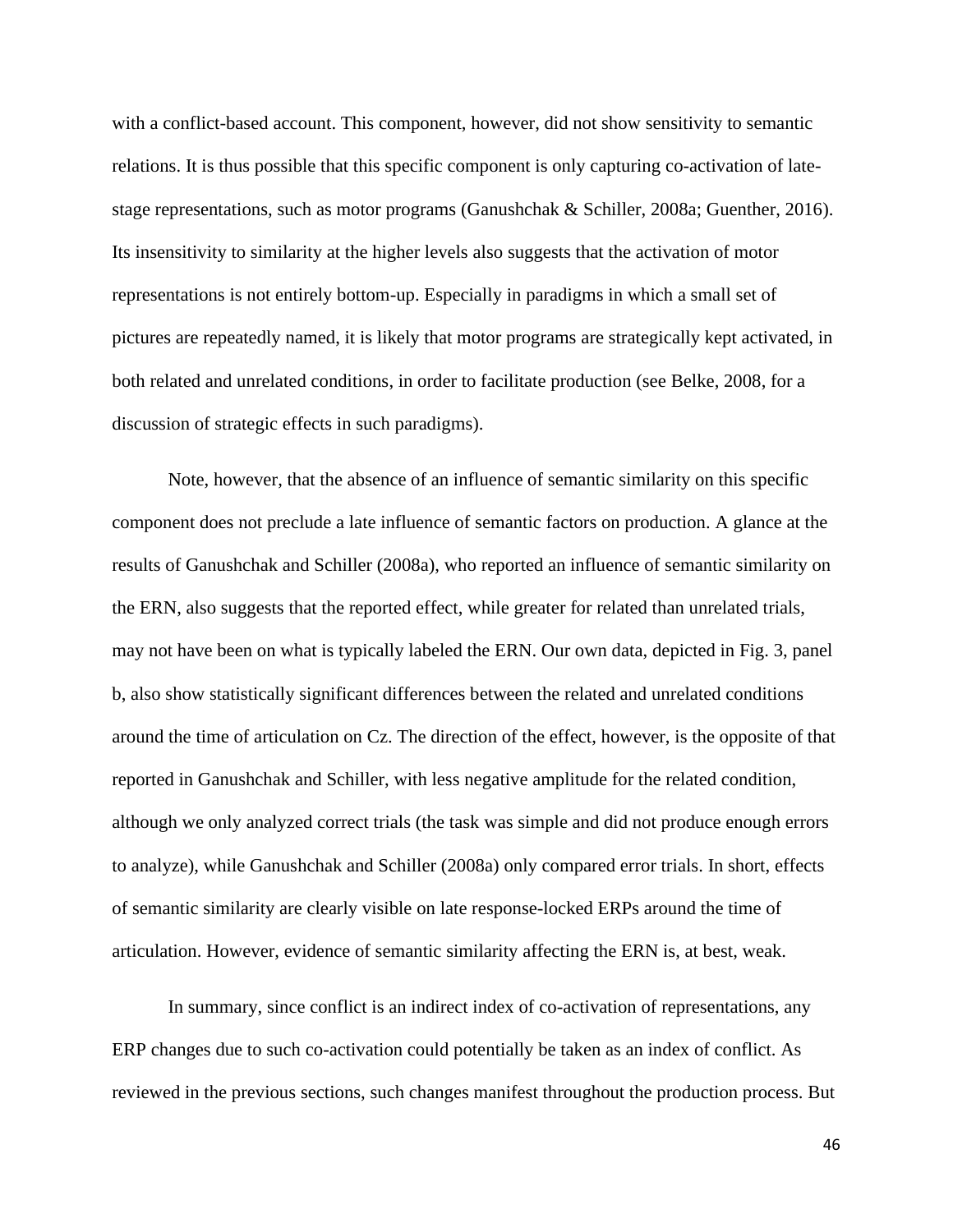before they are assigned a "monitoring" interpretation, other explanations, like the dynamics of spreading activation, must be ruled out. Importantly, there is no reason to assume that monitoring "begins when the first segment of the phonological word is encoded", as has been assumed in prior studies (Indefrey & Levelt, 2004; Python et al., 2018b).

Finally, apart from transient adjustments in control (e.g., Freund & Nozari, 2018), the monitoring-control loop most likely also mediates implicit learning processes that modify the system towards optimized performance in accordance with task goals, e.g., by changing the selection criterion over time. Understanding the effect of such processes on the ERP data requires studying the changes to the behavior and the accompanying signal over the course of the experiment.

## **Summary and conclusions**

This review highlights the existence of an amazing body of behavioral, neuroimaging, and electrophysiological data addressing the consequences of the co-activation of multiple representations during word production. At the same time, it points out non-trivial problems in the interpretations assigned to such data, especially the electrophysiological data. We discussed three such problems: using a linear timeline for interpreting events in a cascaded system, adopting the controversial assumption of competitive lexical selection, and the appropriateness of tasks from which assumptions have been extracted. The assumption of a non-serial system, where cleanly separable windows can no longer be assigned to individual operations, do not imply a dead end in research, but they do call for a shift in perspective when interpreting the neural data. Our recommendation in this regard is to separate mandatory from optional processes. Spreading activation in the semantic lexical space is a mandatory process for *any*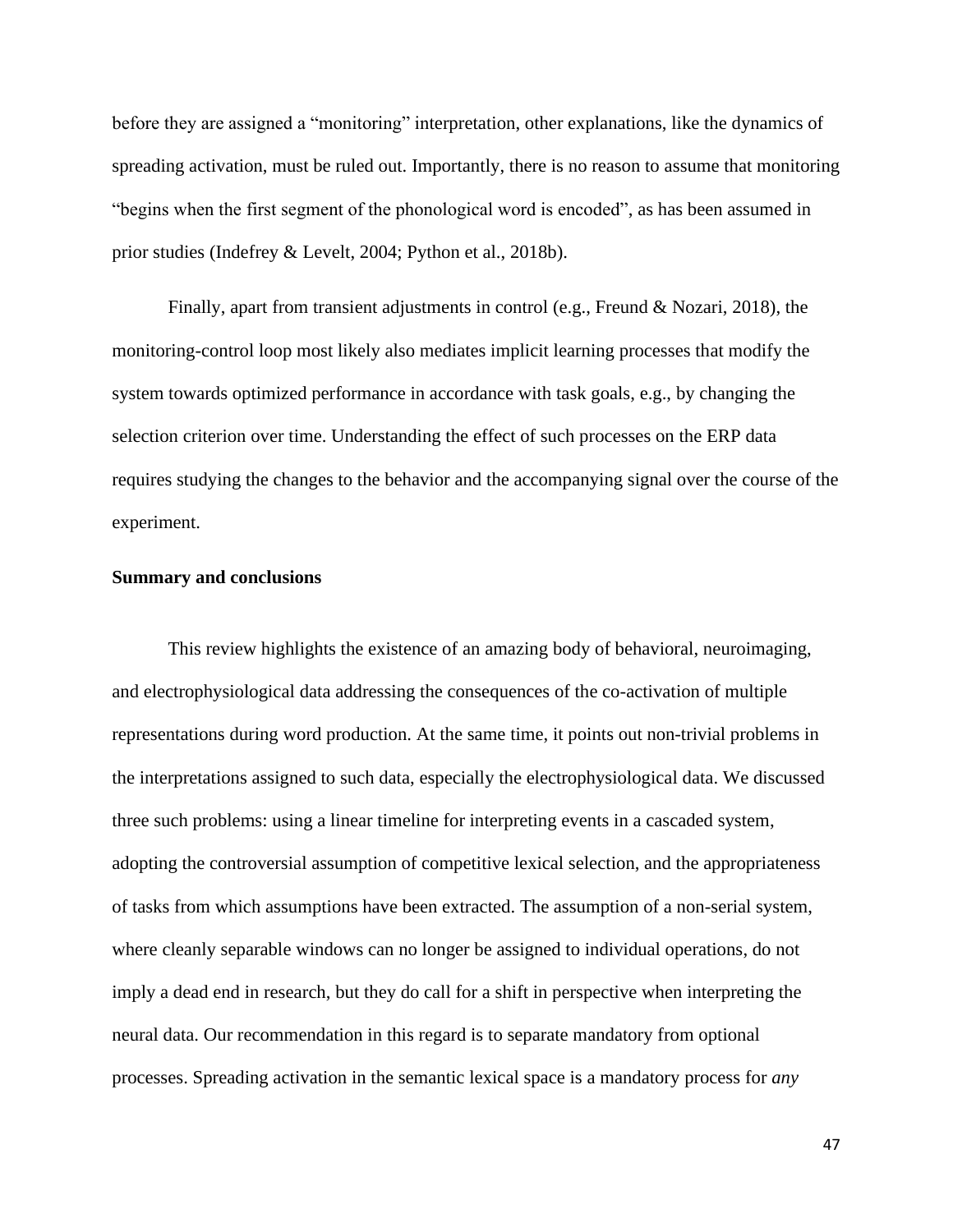production attempt. Competitive lexical selection may not be. Thus the former must be given precedence in interpretation of the empirical data. Only if a difference cannot be accounted for by a mandatory process should it be considered in light of optional processes. Put concretely, a difference in the EEG signal between conditions with low and high competition in the early time window may be much better explained with how the spread of activation differs between the two conditions, as opposed to indexing competitive selection. Moreover, a neurally plausible model of spreading activation must include both excitation and inhibition, the latter of which provides a natural segue into the question of selection.

This approach, in turn, offers new ways for testing the predictions of competitive vs. noncompetitive accounts. Since, according to non-competitive accounts, non-target items that have activations close to the target do not need to be strongly suppressed, these accounts naturally predict differences between semantically related and unrelated items to propagate down to the lower layers of the system and still be detectable around the articulation time. On the other hand, competitive accounts of selection, at least in their strong form, maintain that the activation of non-target items must be much lower than the target item before production can continue. Therefore, observing significant differences between semantically related and unrelated items around the articulation time is not naturally predicted by these accounts, and must be explained as a separate effect with a separate mechanism. One is then forced to define the nature of that mechanism, because, as pointed out in the monitoring and control section, monitoring mechanisms that are usually appealed to in order to explain late ERP effects are closely related to the activation levels of the competing items.

While the complexities laid out in this review make the interpretation of the neural data more complicated than current practices, we have discussed examples that demonstrate the utility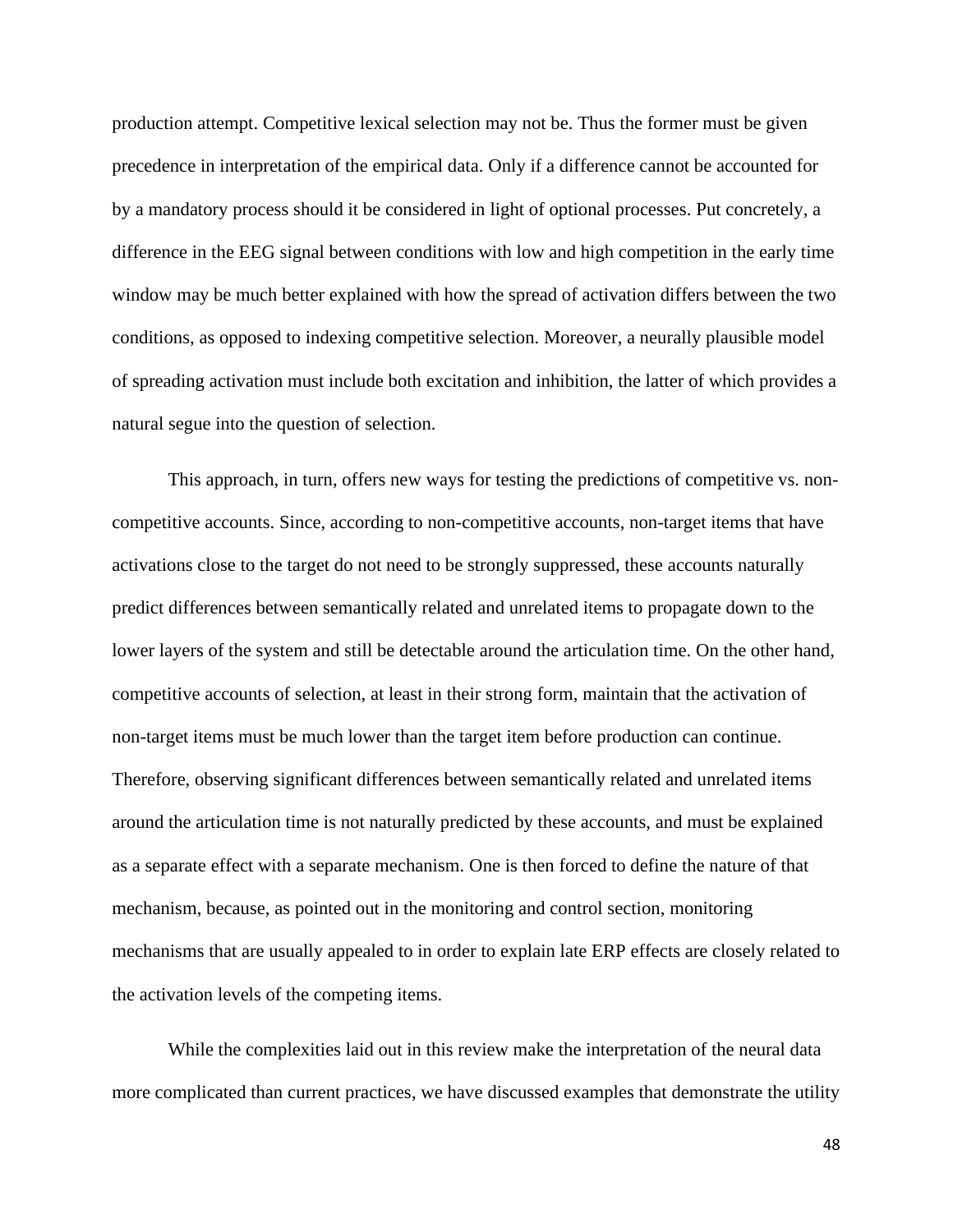of biologically plausible computational models in understanding the brain-behavior relationship. We believe that developing such models is a necessary step in fully understanding the consequences of co-activation of multiple representations in word production.

#### **Acknowledgments**

This work was funded in part by the NSF grant 1631993 awarded to N.N., and in part by the Therapeutic Cognitive Neuroscience Fund. We would like to thank Stephanie Riès and Marta Kutas for valuable discussions.

## **References**

- Abdel Rahman, R., & Melinger, A. (2007). When bees hamper the production of honey: Lexical interference from associates in speech production. *Journal of Experimental Psychology: Learning, Memory, and Cognition*, *33*(3), 604–614. https://doi.org/10.1037/0278- 7393.33.3.604
- Abdel Rahman, R., & Melinger, A. (2009). Semantic context effects in language production: A swinging lexical network proposal and a review. *Language and Cognitive Processes*, *24*(5), 713–734. https://doi.org/10.1080/01690960802597250
- Abdel Rahman, R., & Melinger, A. (2011). The dynamic microstructure of speech production: Semantic interference built on the fly. *Journal of Experimental Psychology: Learning, Memory, and Cognition*, *37*(1), 149–161. https://doi.org/10.1037/a0021208
- Abel, S., Dressel, K., Bitzer, R., Kümmerer, D., Mader, I., Weiller, C., & Huber, W. (2009). The separation of processing stages in a lexical interference fMRI-paradigm. *NeuroImage*, *44*(3), 1113–1124. https://doi.org/10.1016/j.neuroimage.2008.10.018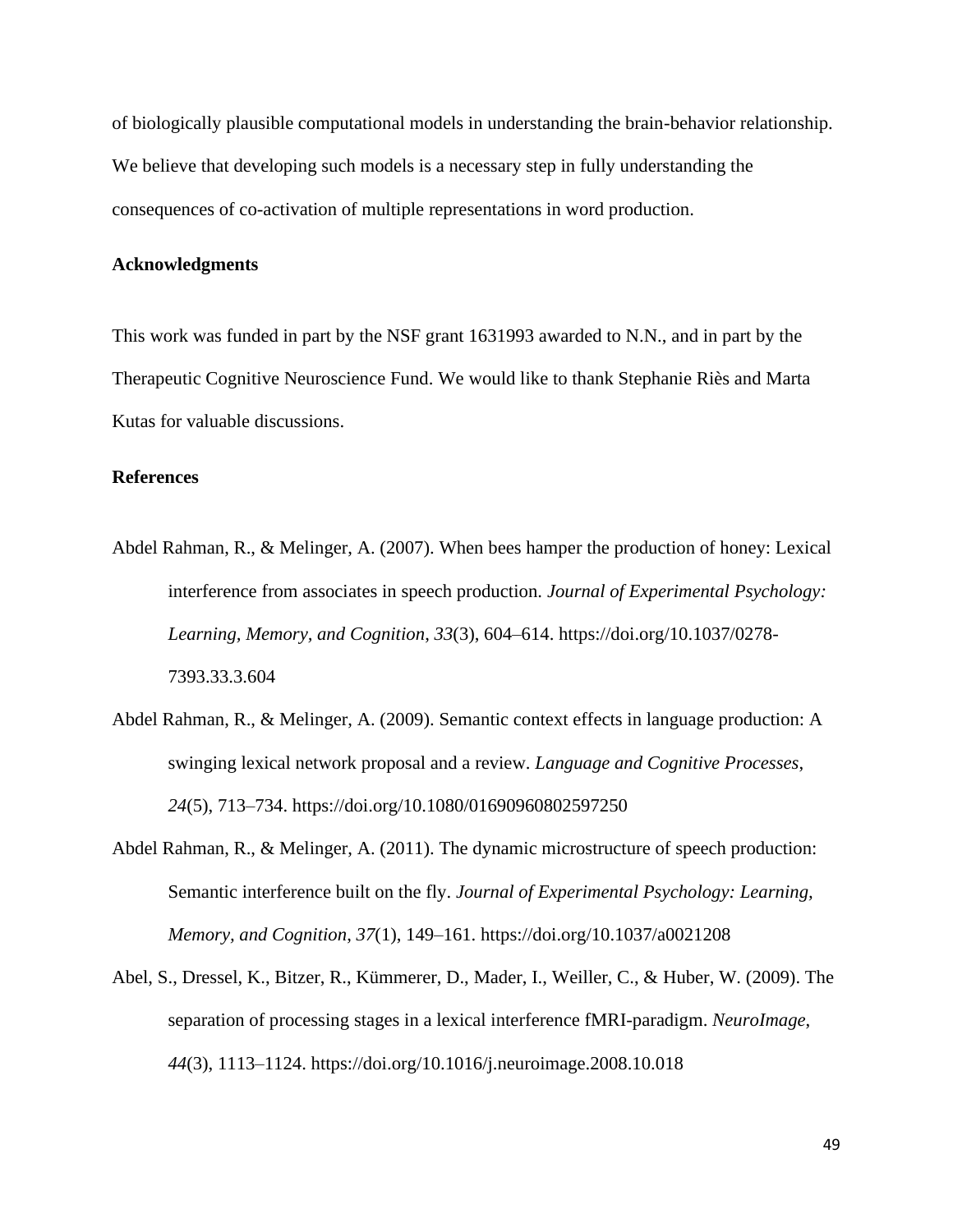- Acheson, D. J., & Hagoort, P. (2014). Twisting tongues to test for conflict-monitoring in speech production. *Frontiers in Human Neuroscience*, *8*. https://doi.org/10.3389/fnhum.2014.00206
- Alario, F.-X., Chainay, H., Lehericy, S., & Cohen, L. (2006). The role of the supplementary motor area (SMA) in word production. *Brain Research*, *1076*(1), 129–143. https://doi.org/10.1016/j.brainres.2005.11.104
- Alario, F.-X., Ferrand, L., Laganaro, M., New, B., Frauenfelder, U. H., & Segui, J. (2004). Predictors of picture naming speed. *Behavior Research Methods, Instruments, & Computers*, *36*(1), 140–155. https://doi.org/10.3758/BF03195559
- Alario, F.-X., Segui, J., & Ferrand, L. (2000). Semantic and associative priming in picture naming. *The Quarterly Journal of Experimental Psychology: Section A*, *53*(3), 741–764.
- Aristei, S., Melinger, A., & Abdel Rahman, R. (2011). Electrophysiological Chronometry of Semantic Context Effects in Language Production. *Journal of Cognitive Neuroscience*, *23*(7), 1567–1586. https://doi.org/10.1162/jocn.2010.21474
- Baese-Berk, M., & Goldrick, M. (2009). Mechanisms of interaction in speech production. *Language and Cognitive Processes*, *24*(4), 527–554. https://doi.org/10.1080/01690960802299378
- Barch, D. M., Braver, T. S., Sabb, F. W., & Noll, D. C. (2000). Anterior Cingulate and the Monitoring of Response Conflict: Evidence from an fMRI Study of Overt Verb Generation. *Journal of Cognitive Neuroscience*, *12*(2), 298–309. https://doi.org/10.1162/089892900562110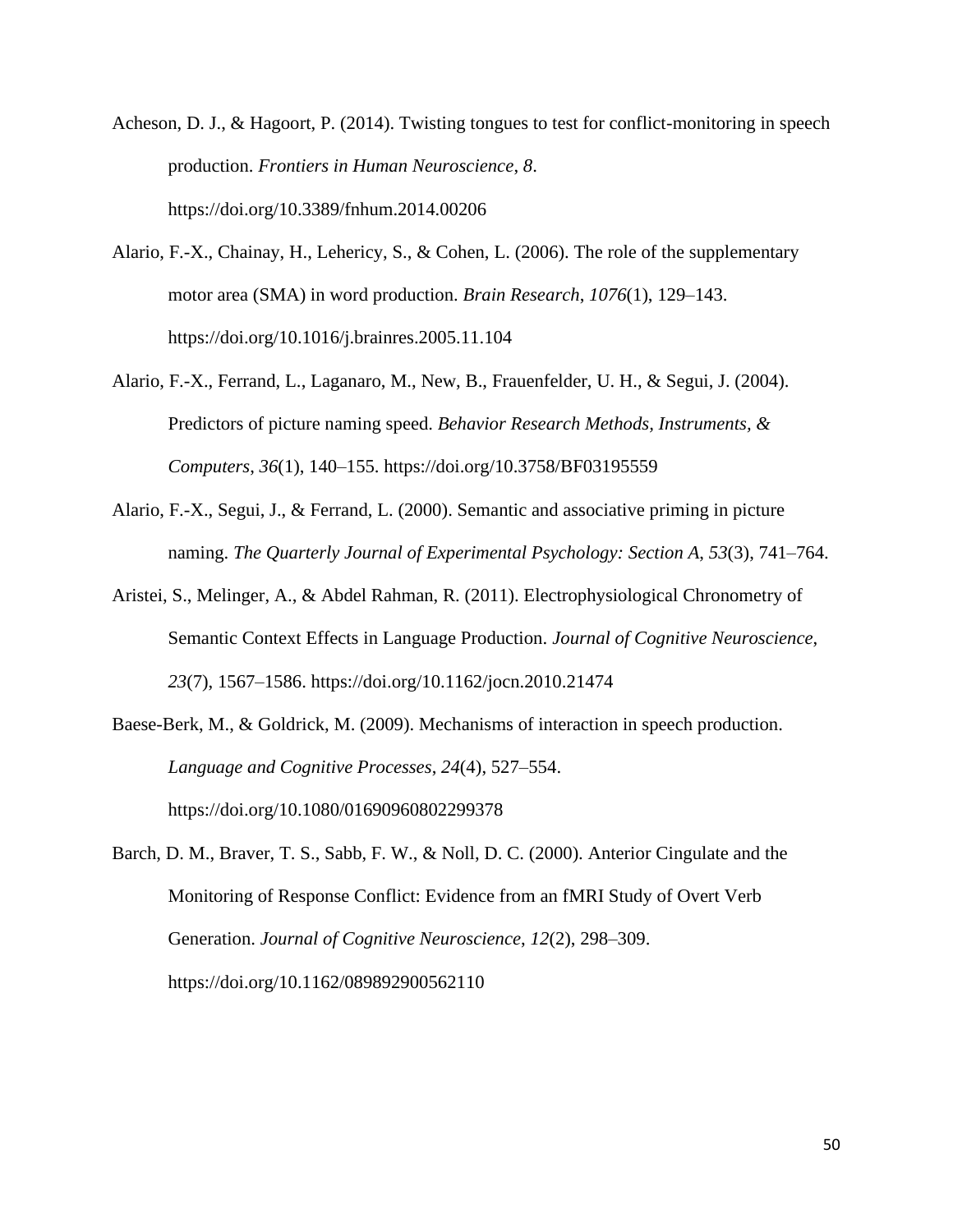Belke, E. (2008). Effects of working memory load on lexical-semantic encoding in language production. *Psychonomic Bulletin & Review*, *15*(2), 357–363. https://doi.org/10.3758/PBR.15.2.357

- Belke, E. (2017). The Role of Task-Specific Response Strategies in Blocked-Cyclic Naming. *Frontiers in Psychology*, *7*. https://doi.org/10.3389/fpsyg.2016.01955
- Belke, E., Meyer, A. S., & Damian, M. F. (2005). Refractory effects in picture naming as assessed in a semantic blocking paradigm. *The Quarterly Journal of Experimental Psychology Section A*, *58*(4), 667–692. https://doi.org/10.1080/02724980443000142
- Belke, E., Shao, Z., & Meyer, A. S. (2017). Strategic origins of early semantic facilitation in the blocked-cyclic naming paradigm. *Journal of Experimental Psychology: Learning, Memory, and Cognition*, *43*(10), 1659–1668. https://doi.org/10.1037/xlm0000399
- Biggs, T. C., & Marmurek, H. H. (1990). Picture and word naming: Is facilitation due to processing overlap? *The American Journal of Psychology*, *103*(1), 81–100. https://doi.org/10.2307/1423260
- Blackford, T., Holcomb, P. J., Grainger, J., & Kuperberg, G. R. (2012). A funny thing happened on the way to articulation: N400 attenuation despite behavioral interference in picture naming. *Cognition*, *123*(1), 84–99. https://doi.org/10.1016/j.cognition.2011.12.007
- Bles, M., & Jansma, B. M. (2008). Phonological processing of ignored distractor pictures, an fMRI investigation. *BMC Neuroscience*, *9*(1), 20. https://doi.org/10.1186/1471-2202-9- 20
- Bohland, J. W., Bullock, D., & Guenther, F. H. (2010). Neural Representations and Mechanisms for the Performance of Simple Speech Sequences. *Journal of Cognitive Neuroscience*, *22*(7), 1504–1529. https://doi.org/10.1162/jocn.2009.21306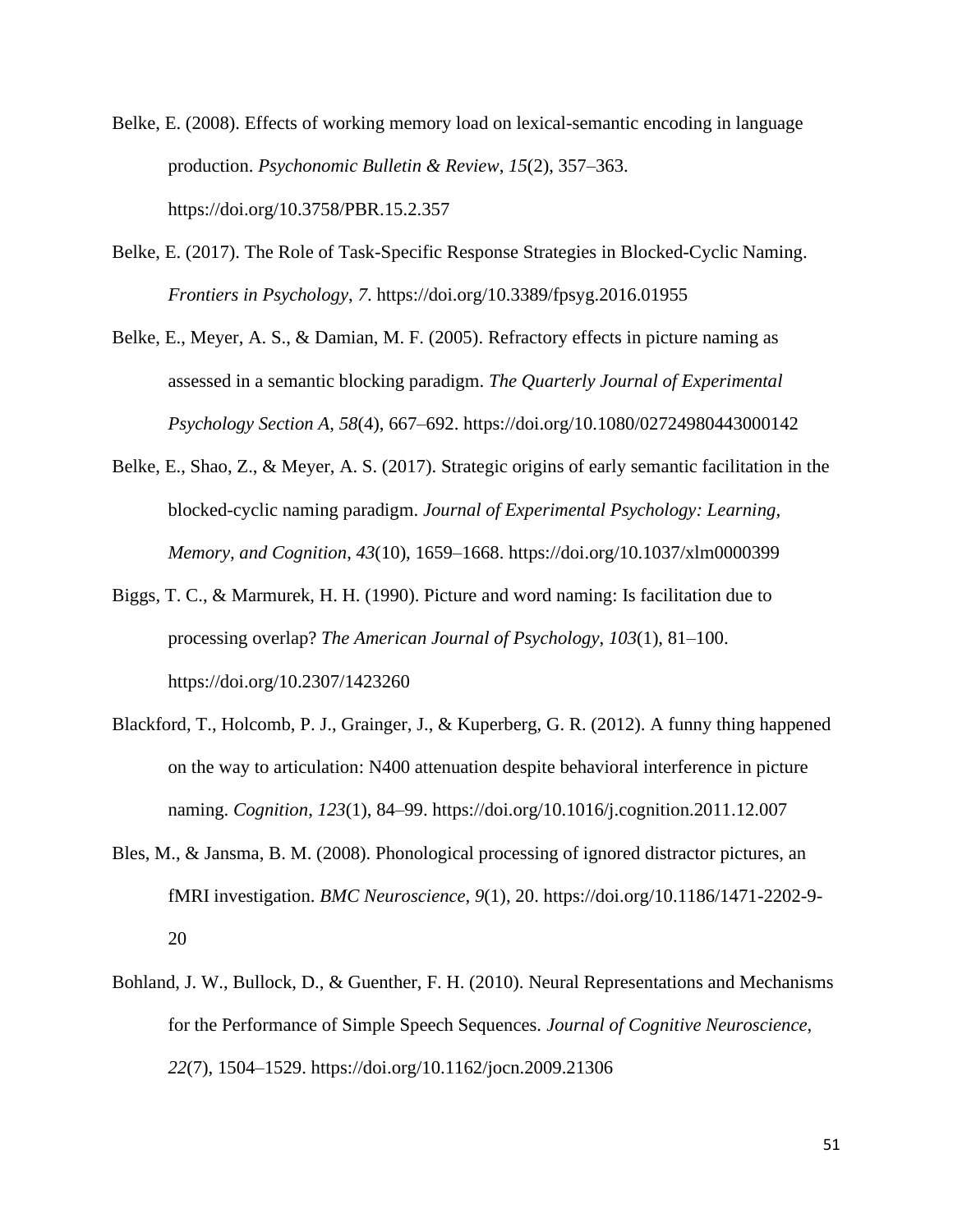- Botvinick, M. M., Braver, T. S., Barch, D. M., Carter, C. S., & Cohen, J. D. (2001). Conflict monitoring and cognitive control. *Psychological Review*, *108*(3), 624–652. https://doi.org/10.1037/0033-295X.108.3.624
- Boylan, C., Trueswell, J. C., & Thompson-Schill, S. L. (2015). Compositionality and the angular gyrus: A multi-voxel similarity analysis of the semantic composition of nouns and verbs. *Neuropsychologia*, *78*, 130–141. https://doi.org/10.1016/j.neuropsychologia.2015.10.007
- Breining, B. L., Nozari, N., & Rapp, B. (2018). Learning in complex, multi-component cognitive systems: Different learning challenges within the same system. *Journal of Experimental Psychology: Learning, Memory, and Cognition*, No Pagination Specified-No Pagination Specified. https://doi.org/10.1037/xlm0000630
- Breining, B., Nozari, N., & Rapp, B. (2016). Does segmental overlap help or hurt? Evidence from blocked cyclic naming in spoken and written production. *Psychonomic Bulletin & Review*, *23*(2), 500–506. https://doi.org/10.3758/s13423-015-0900-x
- Brown, C., & Hagoort, P. (1993). The Processing Nature of the N400: Evidence from Masked Priming. *Journal of Cognitive Neuroscience*, *5*(1), 34–44. https://doi.org/10.1162/jocn.1993.5.1.34
- Canini, M., Rosa, P. A. D., Catricalà, E., Strijkers, K., Branzi, F. M., Costa, A., & Abutalebi, J. (2016). Semantic interference and its control: A functional neuroimaging and connectivity study. *Human Brain Mapping*, *37*(11), 4179–4196. https://doi.org/10.1002/hbm.23304
- Catling, J. C., Dent, K., Johnston, R. A., & Balding, R. (2010). Age of acquisition, word frequency, and picture–word interference. *The Quarterly Journal of Experimental Psychology*, *63*(7), 1304–1317. https://doi.org/10.1080/17470210903380830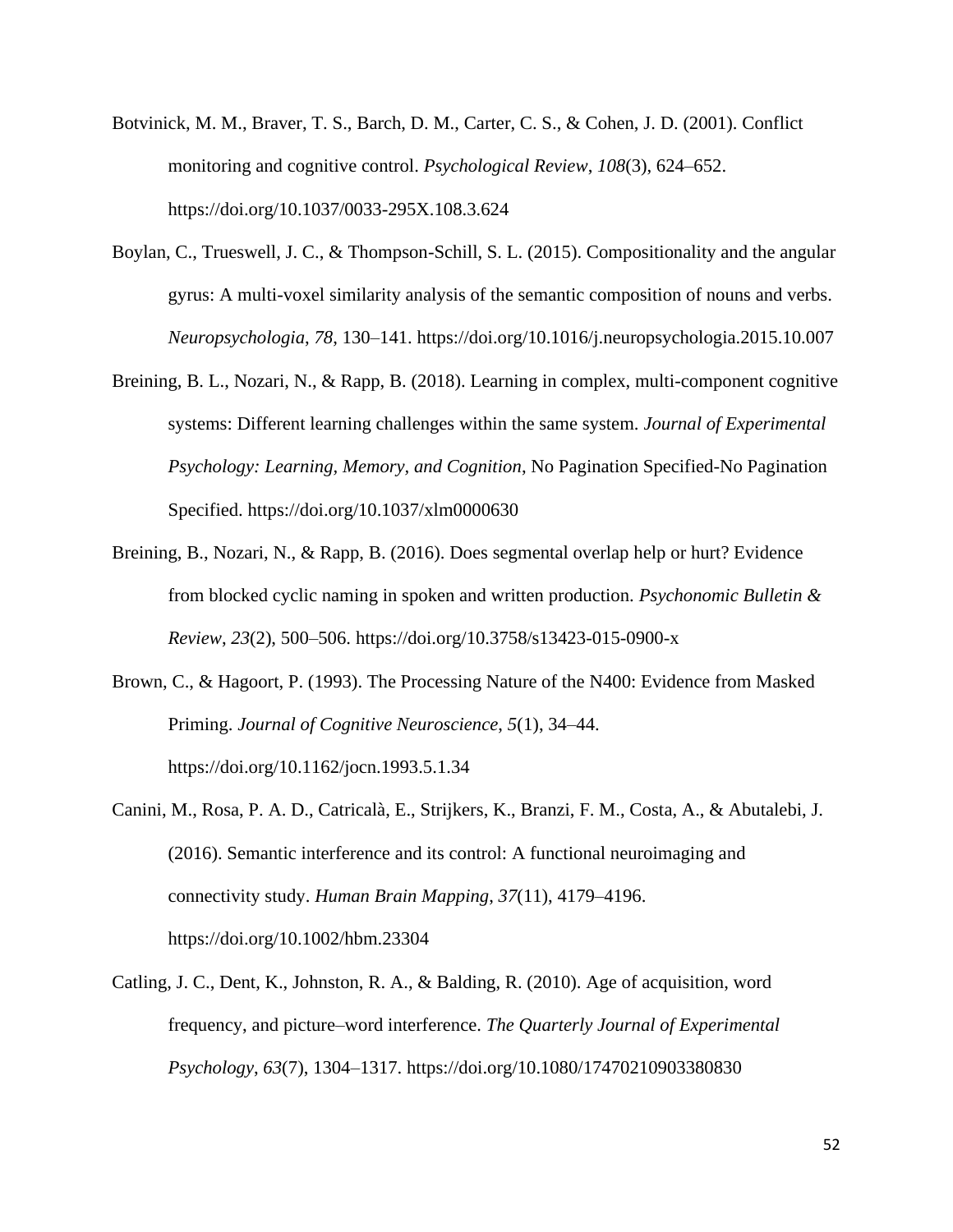- Cheyette, S. J., & Plaut, D. C. (2017). Modeling the N400 ERP component as transient semantic over-activation within a neural network model of word comprehension. *Cognition*, *162*, 153–166. https://doi.org/10.1016/j.cognition.2016.10.016
- Costa, A., Alario, F.-X., & Caramazza, A. (2005). On the categorical nature of the semantic interference effect in the picture-word interference paradigm. *Psychonomic Bulletin & Review*, *12*(1), 125–131. https://doi.org/10.3758/BF03196357
- Costa, A., Strijkers, K., Martin, C., & Thierry, G. (2009). The time course of word retrieval revealed by event-related brain potentials during overt speech. *Proceedings of the National Academy of Sciences*, *106*(50), 21442–21446.

https://doi.org/10.1073/pnas.0908921106

- de Zubicaray, G. I., Hansen, S., & McMahon, K. L. (2013). Differential processing of thematic and categorical conceptual relations in spoken word production. *Journal of Experimental Psychology: General*, *142*(1), 131–142. https://doi.org/10.1037/a0028717
- de Zubicaray, G. I., Johnson, K., Howard, D., & McMahon, K. (2014). A perfusion fMRI investigation of thematic and categorical context effects in the spoken production of object names. *Cortex*, *54*, 135–149. https://doi.org/10.1016/j.cortex.2014.01.018
- de Zubicaray, G. I., McMahon, K., Eastburn, M., & Pringle, A. (2006). Top-down influences on lexical selection during spoken word production: A 4T fMRI investigation of refractory effects in picture naming. *Human Brain Mapping*, *27*(11), 864–873. https://doi.org/10.1002/hbm.20227
- de Zubicaray, G. I., McMahon, K., & Howard, D. (2015). Perfusion fMRI evidence for priming of shared feature-to-lexical connections during cumulative semantic interference in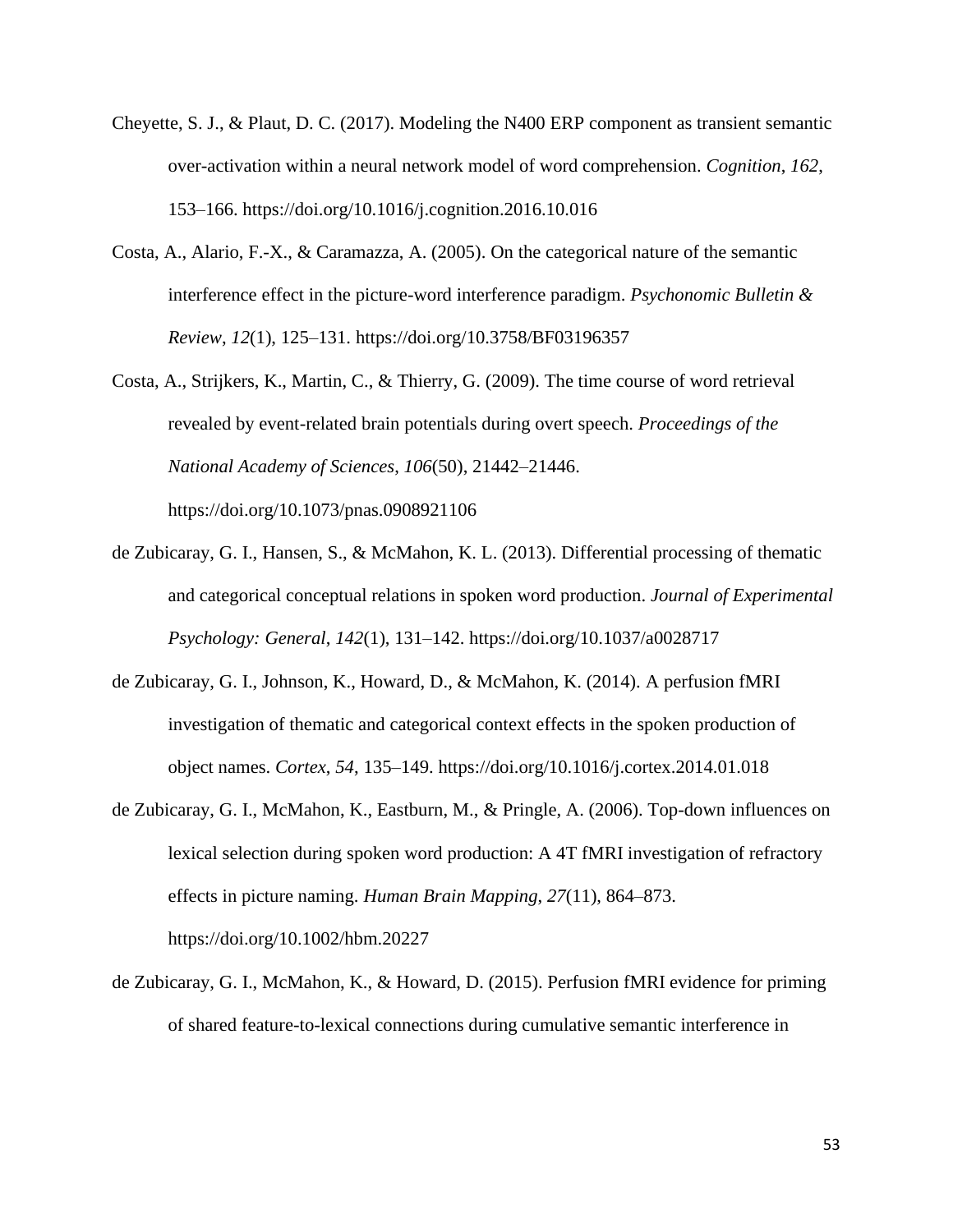spoken word production. *Language, Cognition and Neuroscience*, *30*(3), 261–272. https://doi.org/10.1080/01690965.2013.848990

de Zubicaray, G. I., & McMahon, K. L. (2009). Auditory context effects in picture naming investigated with event-related fMRI. *Cognitive, Affective, & Behavioral Neuroscience*, *9*(3), 260–269. https://doi.org/10.3758/CABN.9.3.260

de Zubicaray, G. I., McMahon, K. L., Eastburn, M. M., & Wilson, S. J. (2002).

Orthographic/Phonological Facilitation of Naming Responses in the Picture–Word Task: An Event-Related fMRI Study Using Overt Vocal Responding. *NeuroImage*, *16*(4), 1084–1093. https://doi.org/10.1006/nimg.2002.1135

de Zubicaray, G. I., Miozzo, M., Johnson, K., Schiller, N. O., & McMahon, K. L. (2012). Independent Distractor Frequency and Age-of-Acquisition Effects in Picture–Word Interference: fMRI Evidence for Post-lexical and Lexical Accounts according to Distractor Type. *Journal of Cognitive Neuroscience*, *24*(2), 482–495. https://doi.org/10.1162/jocn\_a\_00141

- de Zubicaray, G. I., Wilson, S. J., McMahon, K. L., & Muthiah, S. (2001). The semantic interference effect in the picture-word paradigm: An event-related fMRI study employing overt responses. *Human Brain Mapping*, *14*(4), 218–227. https://doi.org/10.1002/hbm.1054
- Dell, G. S. (1986). A spreading-activation theory of retrieval in sentence production. *Psychological Review*, *93*(3), 283–321. https://doi.org/10.1037/0033-295X.93.3.283
- Dell, G. S., Nozari, N., & Oppenheim, G. M. (2014). Lexical access: Behavioral and computational considerations. In V. Ferreira, M. Goldrick, & M. Miozzo (Eds.), *The*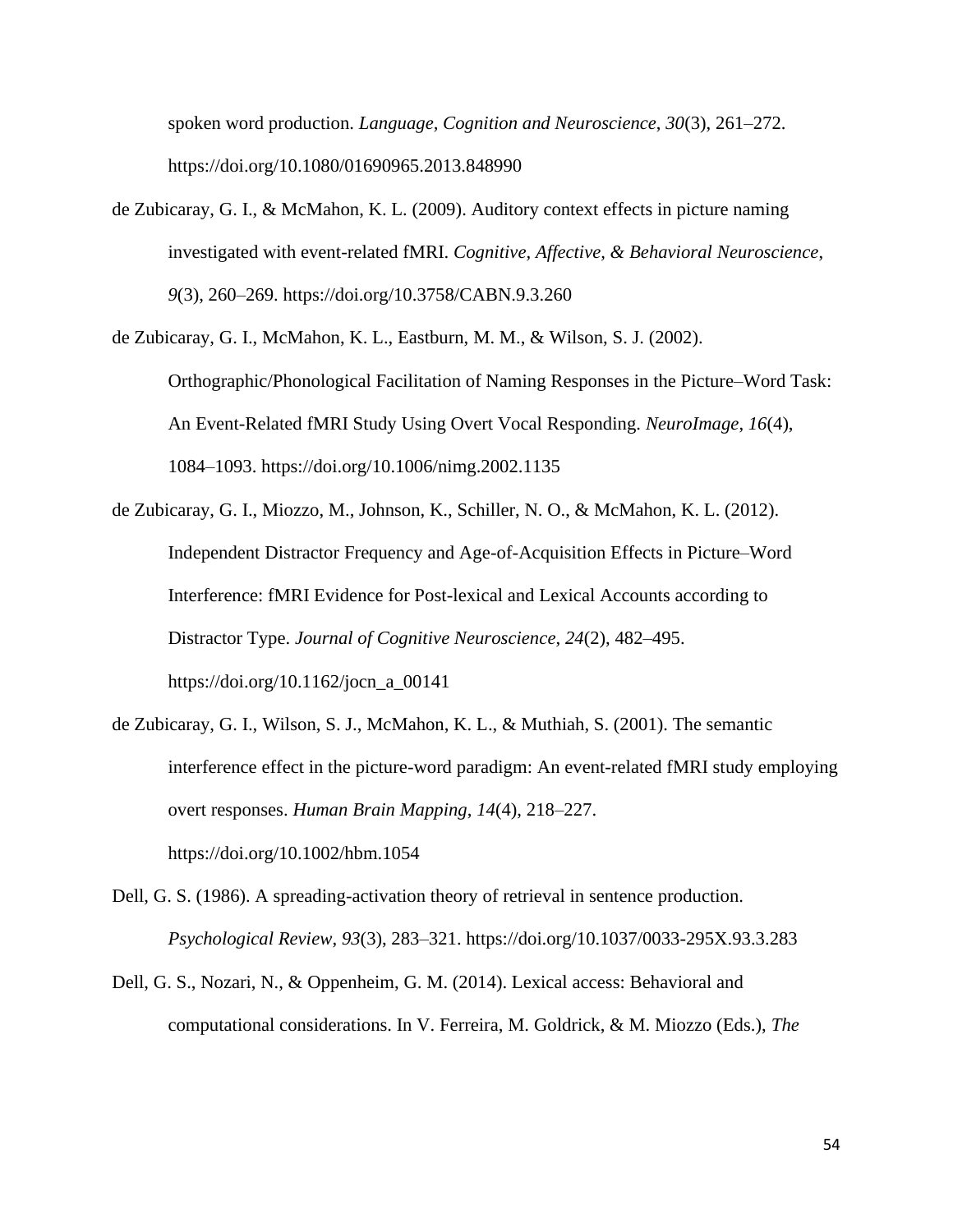*Oxford Handbook of Language Production* (pp. 88-104). Oxford: Oxford University Press. https://doi.org/10.1093/oxfordhb/9780199735471.013.014

- Dell'Acqua, R., Sessa, P., Peressotti, F., Mulatti, C., Navarrete, E., & Grainger, J. (2010). ERP Evidence for Ultra-Fast Semantic Processing in the Picture–Word Interference Paradigm. *Frontiers in Psychology*, *1*. https://doi.org/10.3389/fpsyg.2010.00177
- Falkenstein, M., Hoormann, J., Christ, S., & Hohnsbein, J. (2000). ERP components on reaction errors and their functional significance: a tutorial. *Biological Psychology*, *51*(2), 87–107. https://doi.org/10.1016/S0301-0511(99)00031-9
- Folstein, J. R., & Petten, C. V. (2008). Influence of cognitive control and mismatch on the N2 component of the ERP: A review. *Psychophysiology*, *45*(1), 152–170. https://doi.org/10.1111/j.1469-8986.2007.00602.x
- Freund, M., & Nozari, N. (2018). Is adaptive control in language production mediated by learning? *Cognition*, *176*, 107–130. https://doi.org/10.1016/j.cognition.2018.03.009
- Fu, Z., Wu, D.-A. J., Ross, I., Chung, J. M., Mamelak, A. N., Adolphs, R., & Rutishauser, U. (2019). Single-Neuron Correlates of Error Monitoring and Post-Error Adjustments in Human Medial Frontal Cortex. *Neuron*, *101*(1), 165-177.e5. https://doi.org/10.1016/j.neuron.2018.11.016
- Ganushchak, L. Y., & Schiller, N. O. (2008a). Brain Error–monitoring Activity is Affected by Semantic Relatedness: An Event-related Brain Potentials Study. *Journal of Cognitive Neuroscience*, *20*(5), 927–940. https://doi.org/10.1162/jocn.2008.20514
- Ganushchak, L. Y., & Schiller, N. O. (2008b). Motivation and semantic context affect brain error-monitoring activity: An event-related brain potentials study. *NeuroImage*, *39*(1), 395–405. https://doi.org/10.1016/j.neuroimage.2007.09.001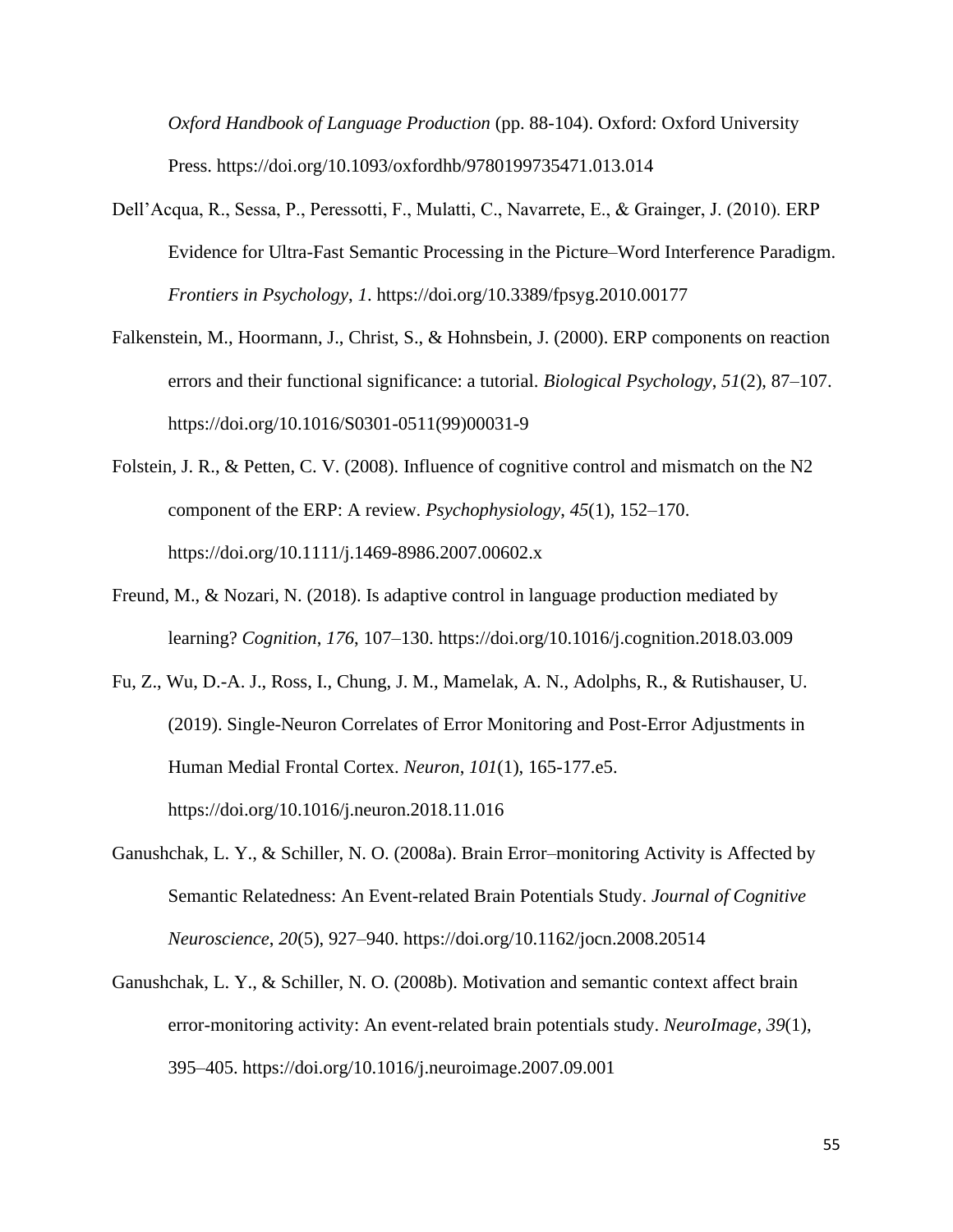- Garavan, H., Ross, T. J., Kaufman, J., & Stein, E. A. (2003). A midline dissociation between error-processing and response-conflict monitoring. *NeuroImage*, *20*(2), 1132–1139. https://doi.org/10.1016/S1053-8119(03)00334-3
- Goldrick, M., & Blumstein, S. E. (2007). Cascading activation from phonological planning to articulatory processes: Evidence from tongue twisters. *Language and Cognitive Processes*. https://doi.org/10.1080/01690960500181332
- Gordon, J. K., & Dell, G. S. (2003). Learning to divide the labor: an account of deficits in light and heavy verb production. *Cognitive Science*, *27*(1), 1–40. https://doi.org/10.1207/s15516709cog2701\_1
- Guenther, F.H. (2016). *Neural Control of Speech.* Cambridge, MA: MIT Press. http://dx.doi.org/10.7551/mitpress/10471.001.0001
- Hanley, J. R., Cortis, C., Budd, M.-J., & Nozari, N. (2016). Did I say dog or cat? A study of semantic error detection and correction in children. *Journal of Experimental Child Psychology*, *142*, 36–47. https://doi.org/10.1016/j.jecp.2015.09.008
- Heim, S., Friederici, A. D., Schiller, N. O., Rüschemeyer, S.-A., & Amunts, K. (2009). The determiner congruency effect in language production investigated with functional MRI. *Human Brain Mapping*, *30*(3), 928–940. https://doi.org/10.1002/hbm.20556
- Hirschfeld, G., Jansma, B., Bölte, J., & Zwitserlood, P. (2008). Interference and facilitation in overt speech production investigated with event-related potentials: *NeuroReport*, *19*(12), 1227–1230. https://doi.org/10.1097/WNR.0b013e328309ecd1
- Howard, D., Nickels, L., Coltheart, M., & Cole-Virtue, J. (2006). Cumulative semantic inhibition in picture naming: experimental and computational studies. *Cognition*, *100*(3), 464–482. https://doi.org/10.1016/j.cognition.2005.02.006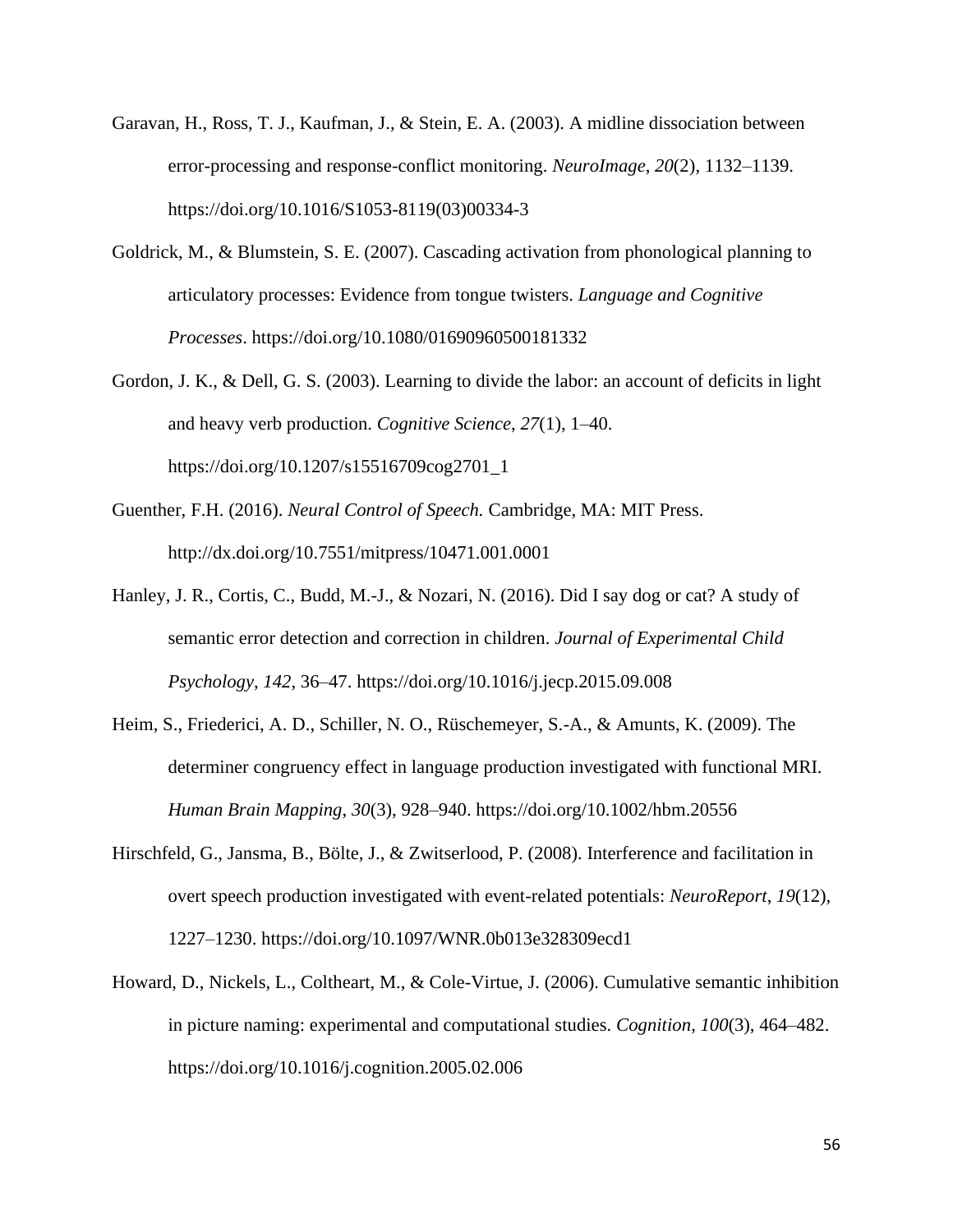- Huster, R. J., Enriquez-Geppert, S., Lavallee, C. F., Falkenstein, M., & Herrmann, C. S. (2013). Electroencephalography of response inhibition tasks: Functional networks and cognitive contributions. *International Journal of Psychophysiology*, *87*(3), 217–233. https://doi.org/10.1016/j.ijpsycho.2012.08.001
- Huttenlocher, J., & Kubicek, L. F. (1983). The source of relatedness effects on naming latency. *Journal of Experimental Psychology: Learning, Memory, and Cognition*, *9*(3), 486–496. https://doi.org/10.1037/0278-7393.9.3.486
- Indefrey, P, & Levelt, W. J. M. (2004). The spatial and temporal signatures of word production components. *Cognition*, *92*(1), 101–144. https://doi.org/10.1016/j.cognition.2002.06.001
- Indefrey, Peter. (2011). The Spatial and Temporal Signatures of Word Production Components: A Critical Update. *Frontiers in Psychology*, *2*. https://doi.org/10.3389/fpsyg.2011.00255
- Janssen, N., Carreiras, M., & Barber, H. A. (2011). Electrophysiological effects of semantic context in picture and word naming. *NeuroImage*, *57*(3), 1243–1250. https://doi.org/10.1016/j.neuroimage.2011.05.015
- Janssen, N., Hernández-Cabrera, J. A., van der Meij, M., & Barber, H. A. (2015). Tracking the Time Course of Competition During Word Production: Evidence for a Post-Retrieval Mechanism of Conflict Resolution. *Cerebral Cortex*, *25*(9), 2960–2969. https://doi.org/10.1093/cercor/bhu092
- Kalfaoğlu, Ç., Stafford, T., & Milne, E. (2018). Frontal theta band oscillations predict error correction and posterror slowing in typing. *Journal of Experimental Psychology: Human Perception and Performance*, *44*(1), 69–88. https://doi.org/10.1037/xhp0000417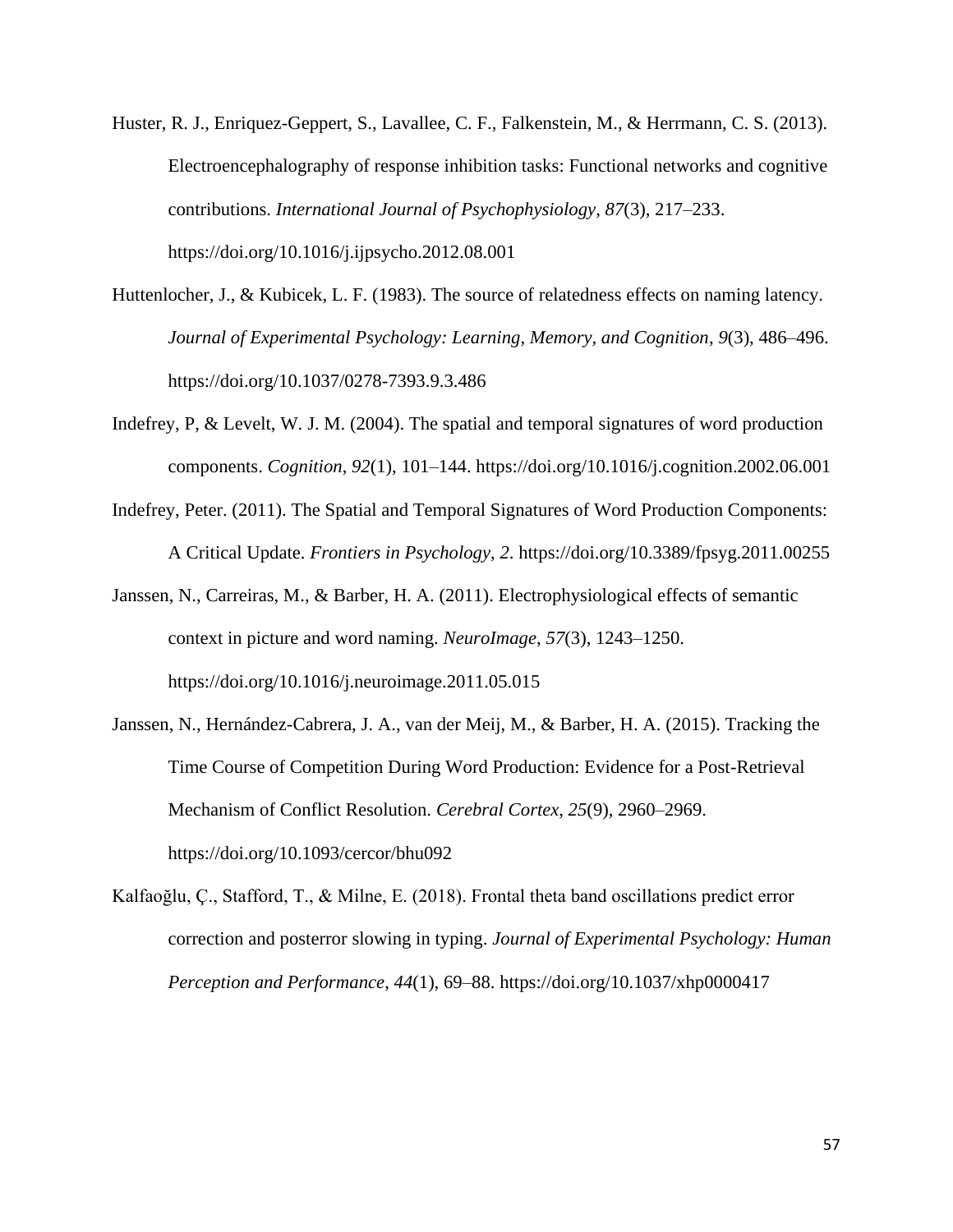- Kan, I. P., & Thompson-Schill, S. L. (2004). Selection from perceptual and conceptual representations. *Cognitive, Affective, & Behavioral Neuroscience*, *4*(4), 466–482. https://doi.org/10.3758/CABN.4.4.466
- Kemmerer, D. (2018). From blueprints to brain maps: the status of the Lemma Model in cognitive neuroscience. *Language, Cognition and Neuroscience*, *0*(0), 1–32. https://doi.org/10.1080/23273798.2018.1537498
- Kerns, J. G., Cohen, J. D., MacDonald, A. W., Cho, R. Y., Stenger, V. A., & Carter, C. S. (2004). Anterior Cingulate Conflict Monitoring and Adjustments in Control. *Science*, *303*(5660), 1023–1026. https://doi.org/10.1126/science.1089910
- Kutas, M., & Federmeier, K. D. (2011). Thirty Years and Counting: Finding Meaning in the N400 Component of the Event-Related Brain Potential (ERP). *Annual Review of Psychology*, *62*(1), 621–647. https://doi.org/10.1146/annurev.psych.093008.131123
- La Heij, W., Dirkx, J., & Kramer, P. (1990). Categorical interference and associative priming in picture naming. *British Journal of Psychology*, *81*(4), 511–525. https://doi.org/10.1111/j.2044-8295.1990.tb02376.x
- Laszlo, S., & Plaut, D. C. (2012). A neurally plausible Parallel Distributed Processing model of Event-Related Potential word reading data. *Brain and Language*, *120*(3), 271–281. https://doi.org/10.1016/j.bandl.2011.09.001
- Levelt, W. J. M. (1983). Monitoring and self-repair in speech. *Cognition*, *14*(1), 41–104. https://doi.org/10.1016/0010-0277(83)90026-4
- Levelt, W. J. M., Roelofs, A., & Meyer, A. S. (1999). A theory of lexical access in speech production. *Behavioral and Brain Sciences*, *22*(1), 1–38. https://doi.org/10.1017/S0140525X99001776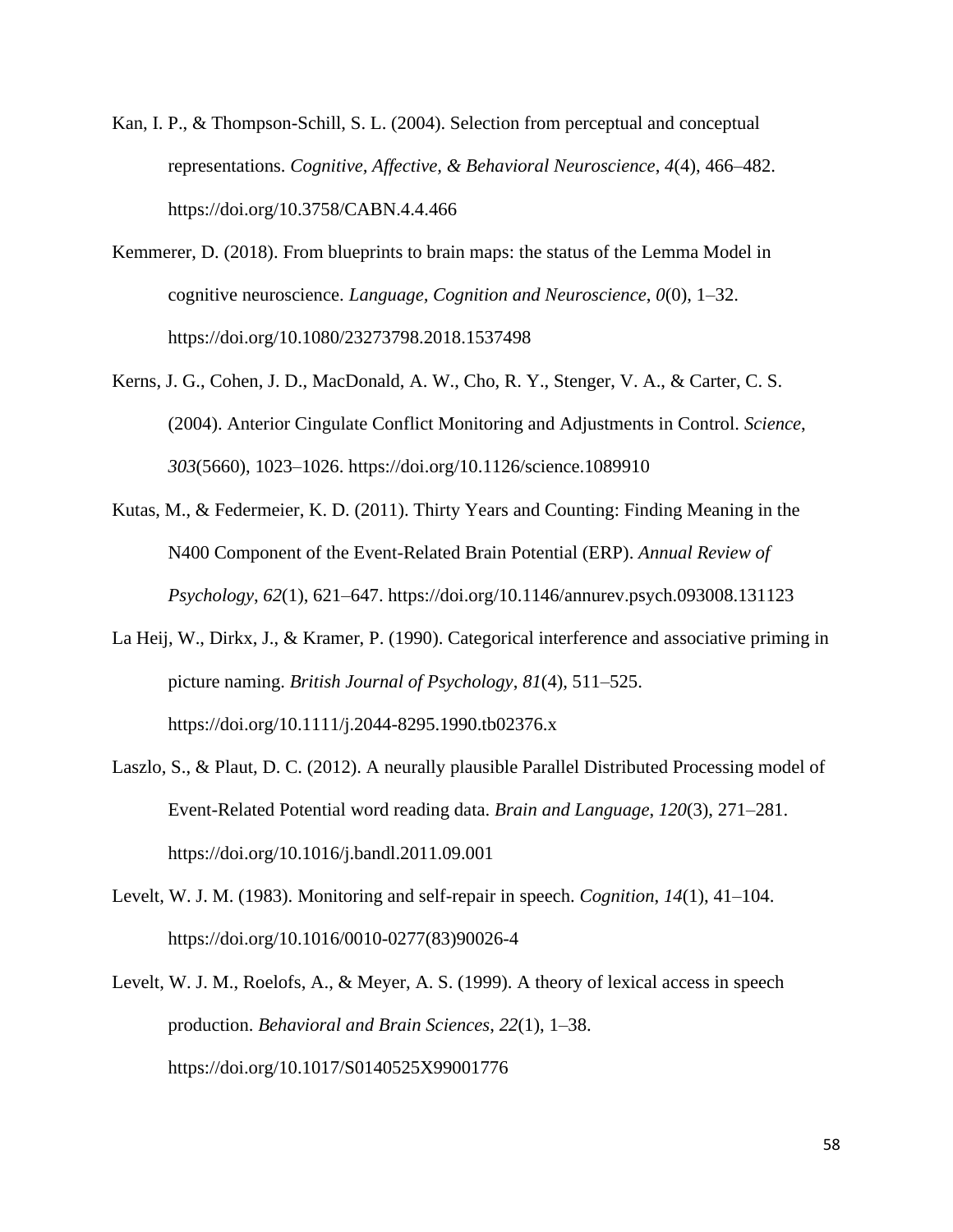- Liotti, M., Woldorff, M. G., Perez, R., & Mayberg, H. S. (2000). An ERP study of the temporal course of the Stroop color-word interference effect. *Neuropsychologia*, *38*(5), 701–711. https://doi.org/10.1016/S0028-3932(99)00106-2
- Llorens, A., Trébuchon, A., Riès, S., Liégeois-Chauvel, C., & Alario, F.-X. (2014). How familiarization and repetition modulate the picture naming network. *Brain and Language*, *133*, 47–58. https://doi.org/10.1016/j.bandl.2014.03.010
- Lupker, S. J. (1979). The semantic nature of response competition in the picture-word interference task. *Memory & Cognition*, *7*(6), 485–495. https://doi.org/10.3758/BF03198265
- Lupker, S. J. (1988). Picture naming: An investigation of the nature of categorical priming. *Journal of Experimental Psychology: Learning, Memory, and Cognition*, *14*(3), 444–455. https://doi.org/10.1037/0278-7393.14.3.444
- Maess, B., Friederici, A. D., Damian, M., Meyer, A. S., & Levelt, W. J. M. (2002). Semantic Category Interference in Overt Picture Naming: Sharpening Current Density Localization by PCA. *Journal of Cognitive Neuroscience*, *14*(3), 455–462. https://doi.org/10.1162/089892902317361967
- Mahon, B. Z., Costa, A., Peterson, R., Vargas, K. A., & Caramazza, A. (2007). Lexical selection is not by competition: A reinterpretation of semantic interference and facilitation effects in the picture-word interference paradigm. *Journal of Experimental Psychology: Learning, Memory, and Cognition*, *33*(3), 503–535. https://doi.org/10.1037/0278- 7393.33.3.503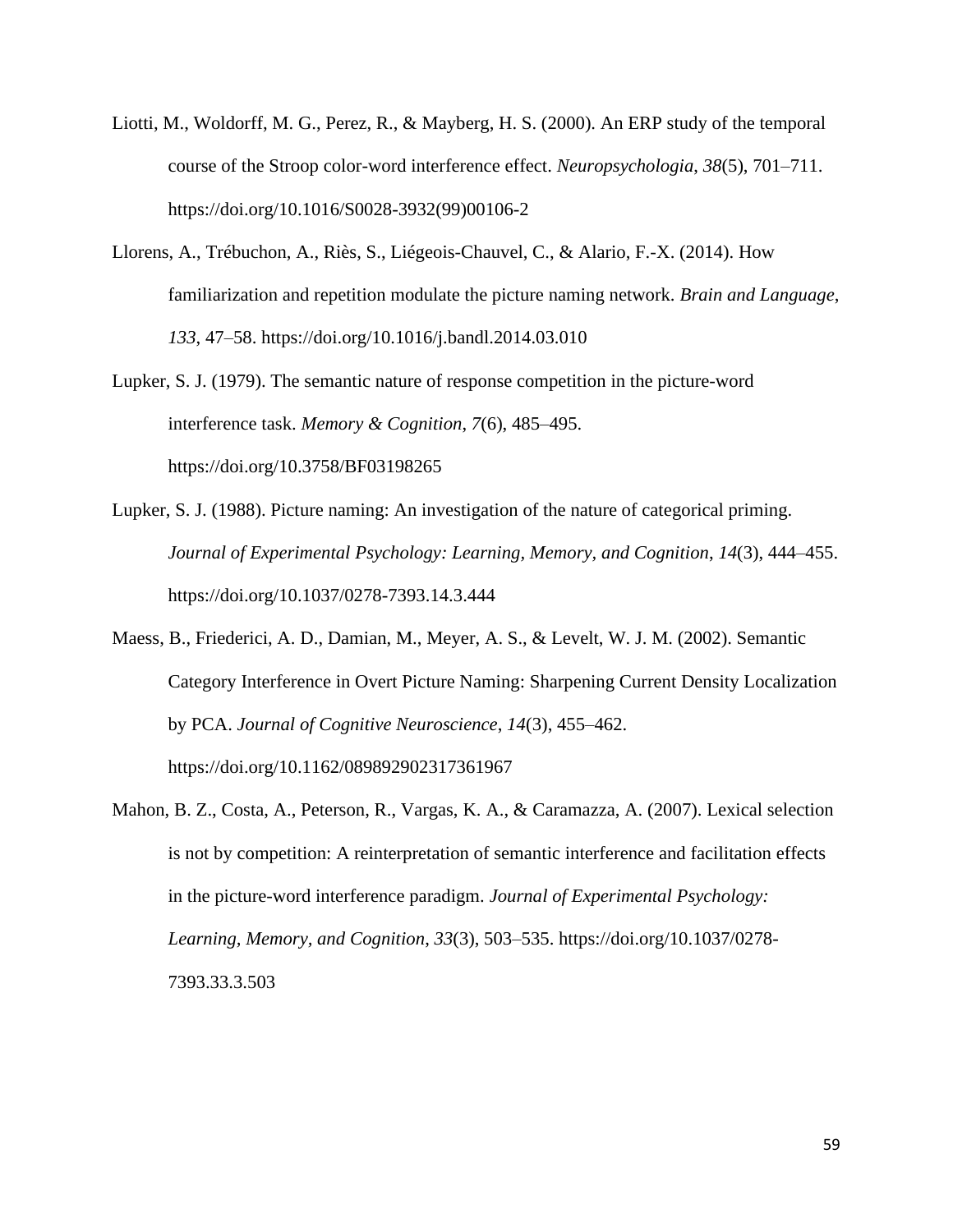- Masaki, H., Tanaka, H., Takasawa, N., & Yamazaki, K. (2001). Error-related brain potentials elicited by vocal errors: *Neuroreport*, *12*(9), 1851–1855. https://doi.org/10.1097/00001756-200107030-00018
- Mechelli, A., Josephs, O., Ralph, M. A. L., McClelland, J. L., & Price, C. J. (2007). Dissociating stimulus-driven semantic and phonological effect during reading and naming. *Human Brain Mapping*, *28*(3), 205–217. https://doi.org/10.1002/hbm.20272
- Miozzo, M., Pulvermüller, F., & Hauk, O. (2015). Early Parallel Activation of Semantics and Phonology in Picture Naming: Evidence from a Multiple Linear Regression MEG Study. *Cerebral Cortex*, *25*(10), 3343–3355. https://doi.org/10.1093/cercor/bhu137
- Möller, J., Jansma, B. M., Rodriguez-Fornells, A., & Münte, T. F. (2007). What the Brain Does before the Tongue Slips. *Cerebral Cortex*, *17*(5), 1173–1178. https://doi.org/10.1093/cercor/bhl028
- Munding, D., Dubarry, A.-S., & Alario, F.-X. (2016). On the cortical dynamics of word production: a review of the MEG evidence. *Language, Cognition and Neuroscience*, *31*(4), 441–462. https://doi.org/10.1080/23273798.2015.1071857
- Navarrete, E., Del Prato, P., Peressotti, F., & Mahon, B. Z. (2014). Lexical selection is not by competition: Evidence from the blocked naming paradigm. *Journal of Memory and Language*, *76*, 253–272. https://doi.org/10.1016/j.jml.2014.05.003
- Noonan, K. A., Jefferies, E., Visser, M., & Lambon Ralph, M. A. (2013). Going beyond inferior prefrontal involvement in semantic control: evidence for the additional contribution of dorsal angular gyrus and posterior middle temporal cortex. *Journal of Cognitive Neuroscience*, *25*(11), 1824–1850.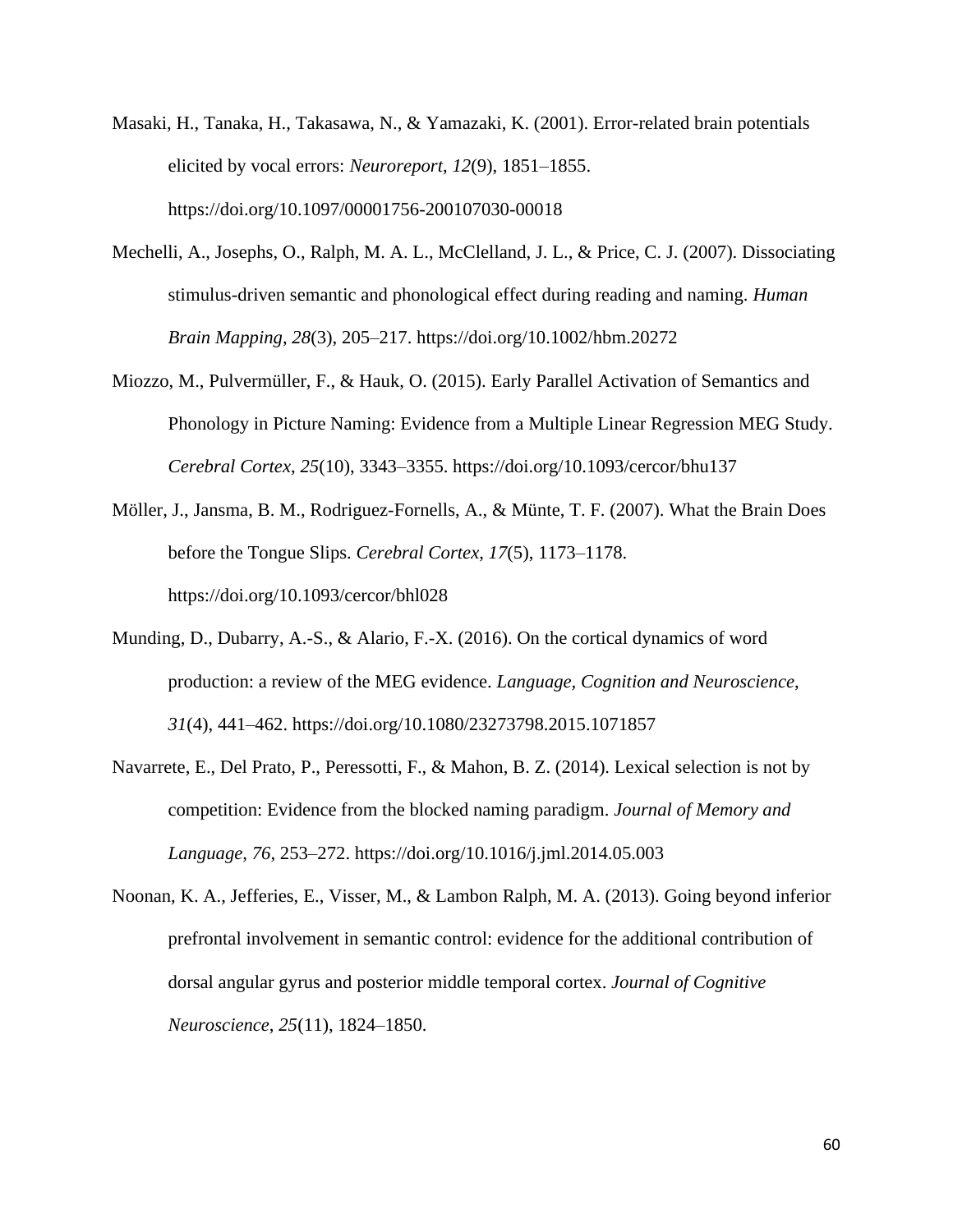Nozari, N. (2018). How Special Is Language Production? Perspectives From Monitoring and Control. In *Psychology of Learning and Motivation* (Vol. 68, pp. 179–213). https://doi.org/10.1016/bs.plm.2018.08.006

- Nozari, N. (to appear). Neural basis of word production. In L. Gleitman, J. Trueswell, & A. Papafragou (Eds.), *Oxford Handbook of Mental Lexicon*. Oxford, UK: Oxford University Press.
- Nozari, N. (2019). The dual origin of semantic errors in access deficit: activation vs. inhibition deficit. *Cognitive Neuropsychology*, *0*(0), 1–23. https://doi.org/10.1080/02643294.2019.1587397
- Nozari, N., Dell, G. S., & Schwartz, M. F. (2011). Is comprehension necessary for error detection? A conflict-based account of monitoring in speech production. *Cognitive Psychology*, *63*(1), 1–33. https://doi.org/10.1016/j.cogpsych.2011.05.001
- Nozari, N., Freund, M., Breining, B., Rapp, B., & Gordon, B. (2016). Cognitive control during selection and repair in word production. *Language, Cognition and Neuroscience*, *31*(7), 886–903. https://doi.org/10.1080/23273798.2016.1157194
- Nozari, N., & Hepner, C. R. (2018). To select or to wait? The importance of criterion setting in debates of competitive lexical selection. *Cognitive Neuropsychology*, *0*(0), 1–15. https://doi.org/10.1080/02643294.2018.1476335
- Nozari, N., & Hepner, C. R. (2019). To select or to wait? Response to the commentaries. Cognitive Neuropsychology. https://doi.org/10.1080/02643294.2019.1632280
- Nozari, N., Martin, C. D., & McCloskey, N. (accepted with minor revisions). Is repairing speech errors an automatic or a controlled process? Insights from the relationship between error and repair probabilities in English and Spanish. *Language, Cognition, & Neuroscience.*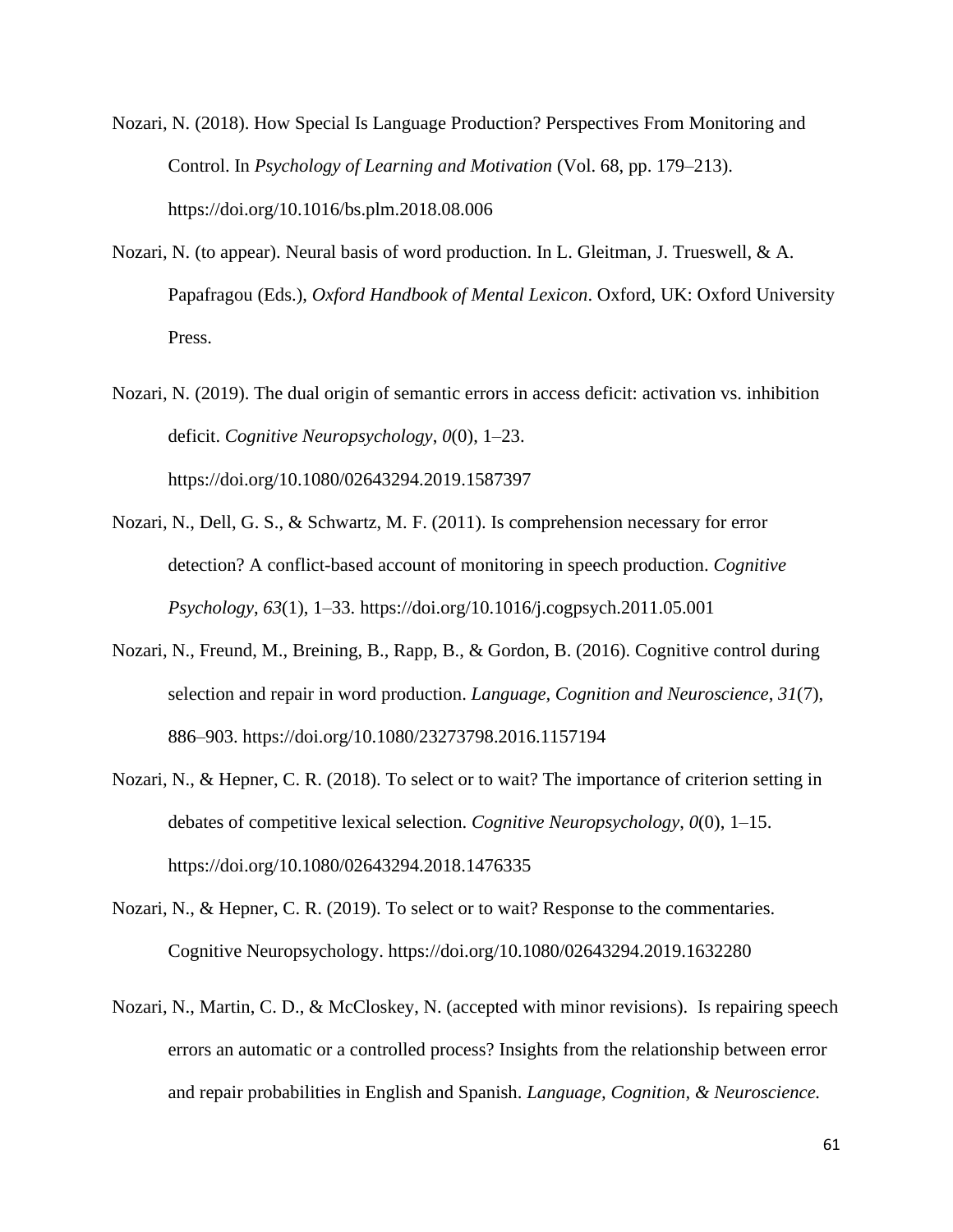- Nozari, N., & Thompson-Schill, S. L. (2016). Chapter 46 Left Ventrolateral Prefrontal Cortex in Processing of Words and Sentences. In G. Hickok & S. L. Small (Eds.), *Neurobiology of Language* (pp. 569–584). https://doi.org/10.1016/B978-0-12-407794-2.00046-8
- Oppenheim, G. M. (2018). The paca that roared: Immediate cumulative semantic interference among newly acquired words. *Cognition*, *177*, 21–29. https://doi.org/10.1016/j.cognition.2018.02.014
- Oppenheim, G. M., & Balatsou, E. (2019). Lexical competition on demand. *Cognitive Neuropsychology*, 1–4. https://doi.org/10.1080/02643294.2019.1580189
- Oppenheim, G. M., Dell, G. S., & Schwartz, M. F. (2010). The dark side of incremental learning: A model of cumulative semantic interference during lexical access in speech production. *Cognition*, *114*(2), 227–252. https://doi.org/10.1016/j.cognition.2009.09.007
- O'Séaghdha, P. G., & Frazer, A. K. (2014). The exception does not rule: Attention constrains form preparation in word production. *Journal of Experimental Psychology: Learning, Memory, and Cognition*, *40*(3), 797–810. https://doi.org/10.1037/a0035576
- Peramunage, D., Blumstein, S. E., Myers, E. B., Goldrick, M., & Baese-Berk, M. (2011). Phonological Neighborhood Effects in Spoken Word Production: An fMRI Study. *Journal of Cognitive Neuroscience*, *23*(3), 593–603. https://doi.org/10.1162/jocn.2010.21489
- Perlstein, W. M., Larson, M. J., Dotson, V. M., & Kelly, K. G. (2006). Temporal dissociation of components of cognitive control dysfunction in severe TBI: ERPs and the cued-Stroop task. *Neuropsychologia*, *44*(2), 260–274.

https://doi.org/10.1016/j.neuropsychologia.2005.05.009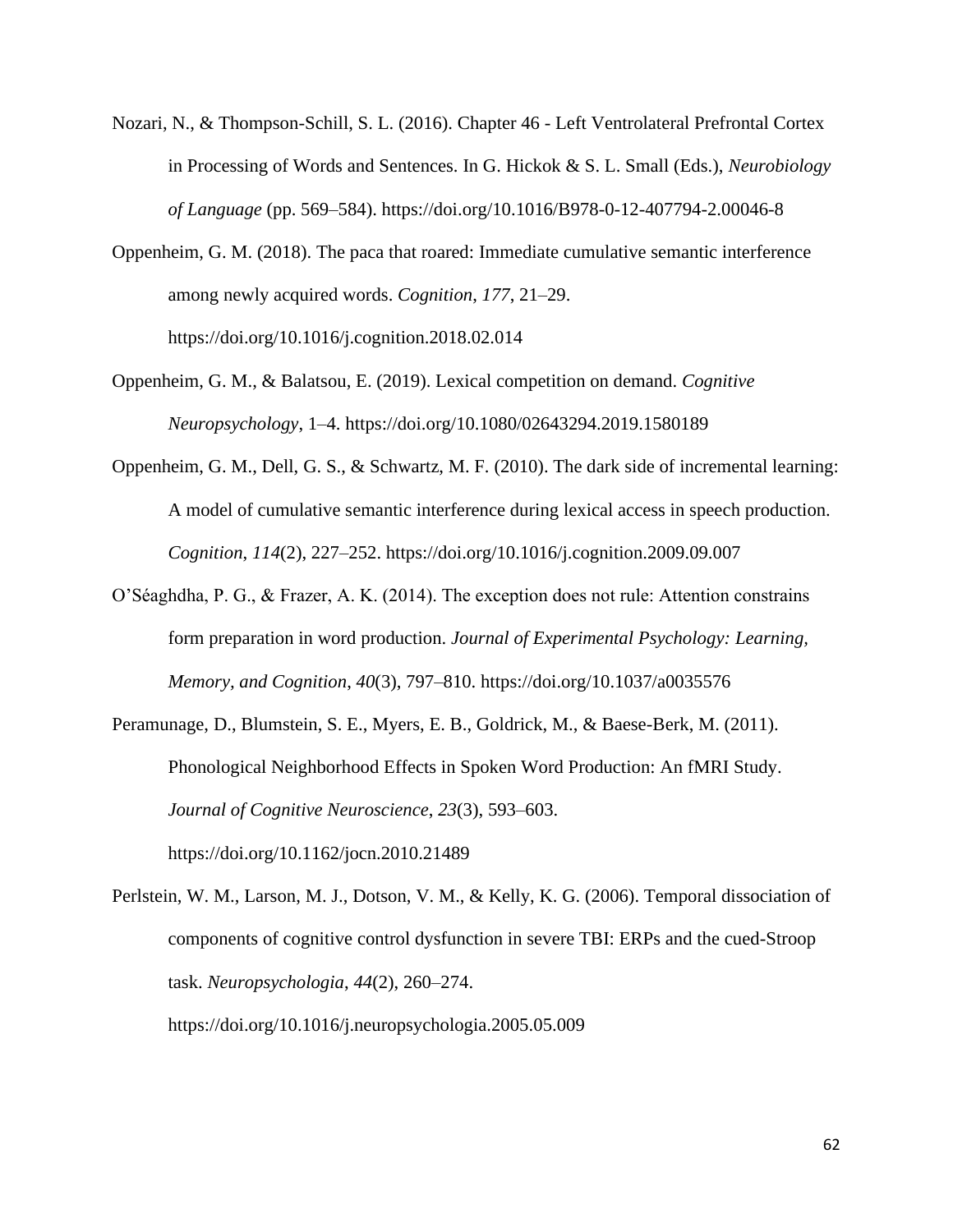- Piai, V., Roelofs, A., & van der Meij, R. (2012). Event-related potentials and oscillatory brain responses associated with semantic and Stroop-like interference effects in overt naming. *Brain Research*, *1450*, 87–101. https://doi.org/10.1016/j.brainres.2012.02.050
- Python, G., Fargier, R., & Laganaro, M. (2018a). ERP evidence of distinct processes underlying semantic facilitation and interference in word production. *Cortex*, *99*, 1–12. https://doi.org/10.1016/j.cortex.2017.09.008
- Python, G., Fargier, R., & Laganaro, M. (2018b). When Wine and Apple Both Help the Production of Grapes: ERP Evidence for Post-lexical Semantic Facilitation in Picture Naming. *Frontiers in Human Neuroscience*, *12*.

https://doi.org/10.3389/fnhum.2018.00136

- Rabovsky, M., & McRae, K. (2014). Simulating the N400 ERP component as semantic network error: Insights from a feature-based connectionist attractor model of word meaning. *Cognition*, *132*(1), 68–89. https://doi.org/10.1016/j.cognition.2014.03.010
- Riès, S. , Dhillon, R. K., Clarke, A., King-Stephens, D., Laxer, K. D., Weber, P. B., … Knight, R. T. (2017). Spatiotemporal dynamics of word retrieval in speech production revealed by cortical high-frequency band activity. *Proceedings of the National Academy of Sciences*, *114*(23), E4530–E4538. https://doi.org/10.1073/pnas.1620669114
- Riès, S. , Janssen, N., Burle, B., & Alario, F.-X. (2013). Response-Locked Brain Dynamics of Word Production. *PLOS ONE*, *8*(3), e58197. https://doi.org/10.1371/journal.pone.0058197
- Riès, S. , Janssen, N., Dufau, S., Alario, F.-X., & Burle, B. (2011). General-Purpose Monitoring during Speech Production. *Journal of Cognitive Neuroscience*, *23*(6), 1419–1436. https://doi.org/10.1162/jocn.2010.21467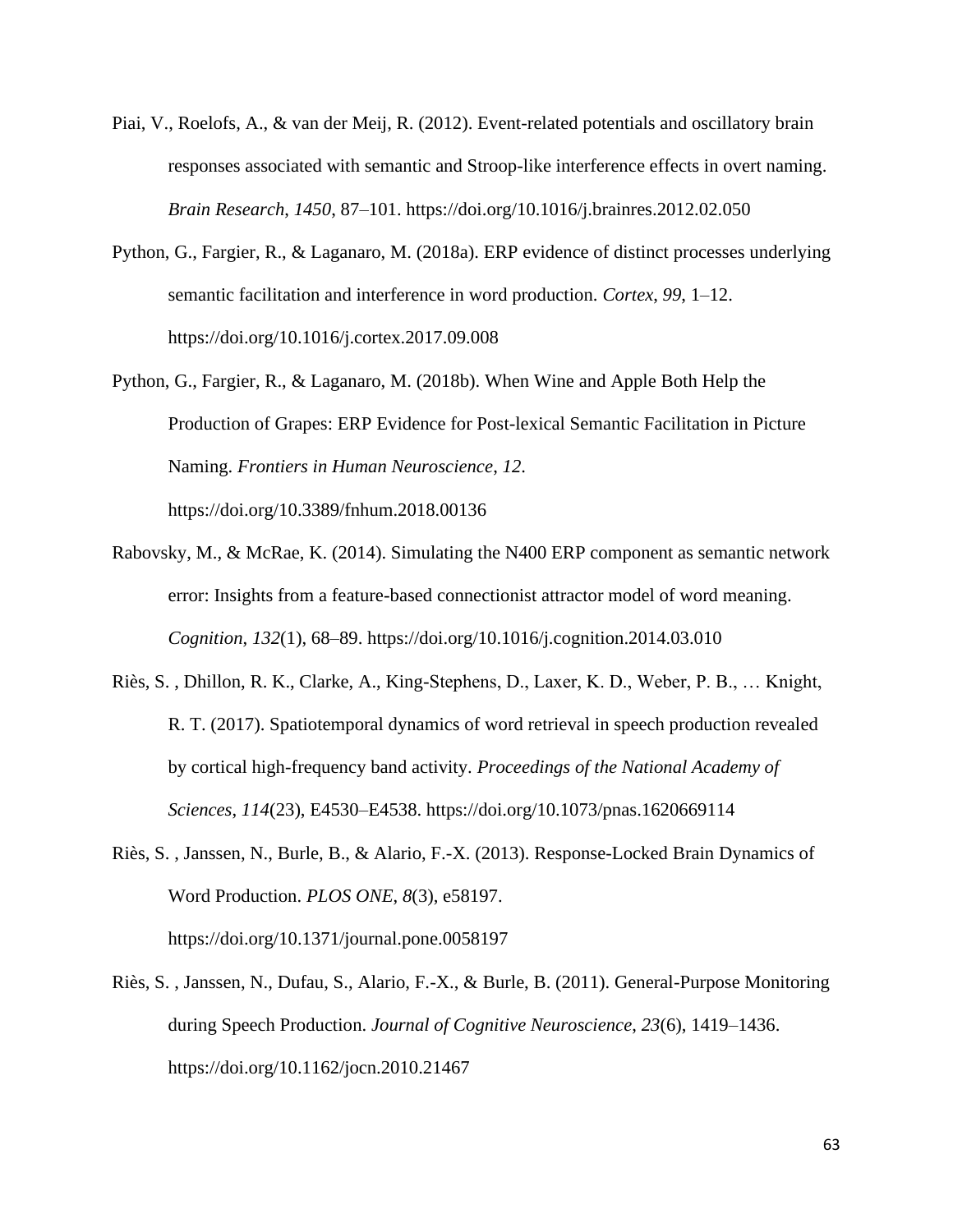- Roelofs, A. (2018). A unified computational account of cumulative semantic, semantic blocking, and semantic distractor effects in picture naming. *Cognition*, *172*, 59–72. https://doi.org/10.1016/j.cognition.2017.12.007
- Rose, S. B., Aristei, S., Melinger, A., & Abdel Rahman, R. (2019). The closer they are, the more they interfere: Semantic similarity of word distractors increases competition in language production. *Journal of Experimental Psychology: Learning, Memory, and Cognition*, *45*(4), 753–763. https://doi.org/10.1037/xlm0000592
- Rose, S. B., & Rahman, R. A. (2017). Semantic similarity promotes interference in the continuous naming paradigm: behavioural and electrophysiological evidence. *Language, Cognition and Neuroscience*, *32*(1), 55–68.

https://doi.org/10.1080/23273798.2016.1212081

- Sadat, J., Martin, C. D., Costa, A., & Alario, F.-X. (2014). Reconciling phonological neighborhood effects in speech production through single trial analysis. *Cognitive Psychology*, *68*, 33–58. https://doi.org/10.1016/j.cogpsych.2013.10.001
- Schnur, T. T. (2014). The persistence of cumulative semantic interference during naming. *Journal of Memory and Language*, *75*, 27–44. https://doi.org/10.1016/j.jml.2014.04.006
- Schnur, T. T., Schwartz, M. F., Brecher, A., & Hodgson, C. (2006). Semantic interference during blocked-cyclic naming: Evidence from aphasia. *Journal of Memory and Language*, *54*(2), 199–227. https://doi.org/10.1016/j.jml.2005.10.002
- Schnur, T. T., Schwartz, M. F., Kimberg, D. Y., Hirshorn, E., Coslett, H. B., & Thompson-Schill, S. L. (2009). Localizing interference during naming: Convergent neuroimaging and neuropsychological evidence for the function of Broca's area. *Proceedings of the*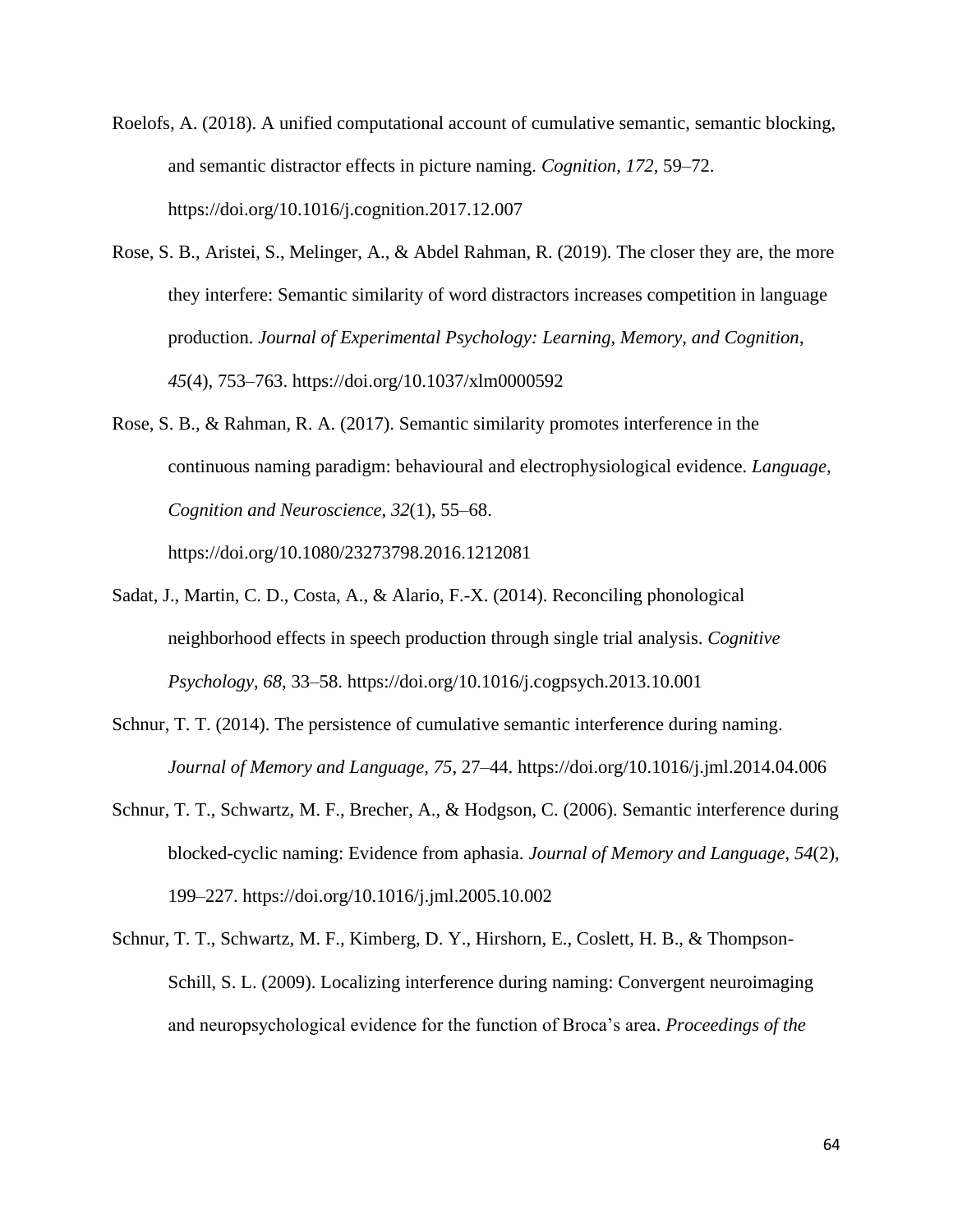*National Academy of Sciences*, *106*(1), 322–327.

https://doi.org/10.1073/pnas.0805874106

- Schriefers, H., Meyer, A. S., & Levelt, W. J. M. (1990). Exploring the time course of lexical access in language production: Picture-word interference studies. *Journal of Memory and Language*, *29*(1), 86–102. https://doi.org/10.1016/0749-596X(90)90011-N
- Schwartz, M. F., Kimberg, D. Y., Walker, G. M., Brecher, A., Faseyitan, O. K., Dell, G. S., … Coslett, H. B. (2011). Neuroanatomical dissociation for taxonomic and thematic knowledge in the human brain. *Proceedings of the National Academy of Sciences*, *108*(20), 8520–8524. https://doi.org/10.1073/pnas.1014935108
- Shao, Z., Roelofs, A., Martin, R. C., & Meyer, A. S. (2015). Selective inhibition and naming performance in semantic blocking, picture-word interference, and color–word Stroop tasks. *Journal of Experimental Psychology: Learning, Memory, and Cognition*, *41*(6), 1806–1820. https://doi.org/10.1037/a0039363
- Shima, K., & Tanji, J. (2000). Neuronal Activity in the Supplementary and Presupplementary Motor Areas for Temporal Organization of Multiple Movements. *Journal of Neurophysiology*, *84*(4), 2148–2160. https://doi.org/10.1152/jn.2000.84.4.2148
- Shitova, N., Roelofs, A., Schriefers, H., Bastiaansen, M., & Schoffelen, J.-M. (2017). Control adjustments in speaking: Electrophysiology of the Gratton effect in picture naming. *Cortex*, *92*, 289–303. https://doi.org/10.1016/j.cortex.2017.04.017
- Spalek, K., & Thompson-Schill, S. L. (2008). Task-dependent semantic interference in language production: An fMRI study. *Brain and Language*, *107*(3), 220–228. https://doi.org/10.1016/j.bandl.2008.05.005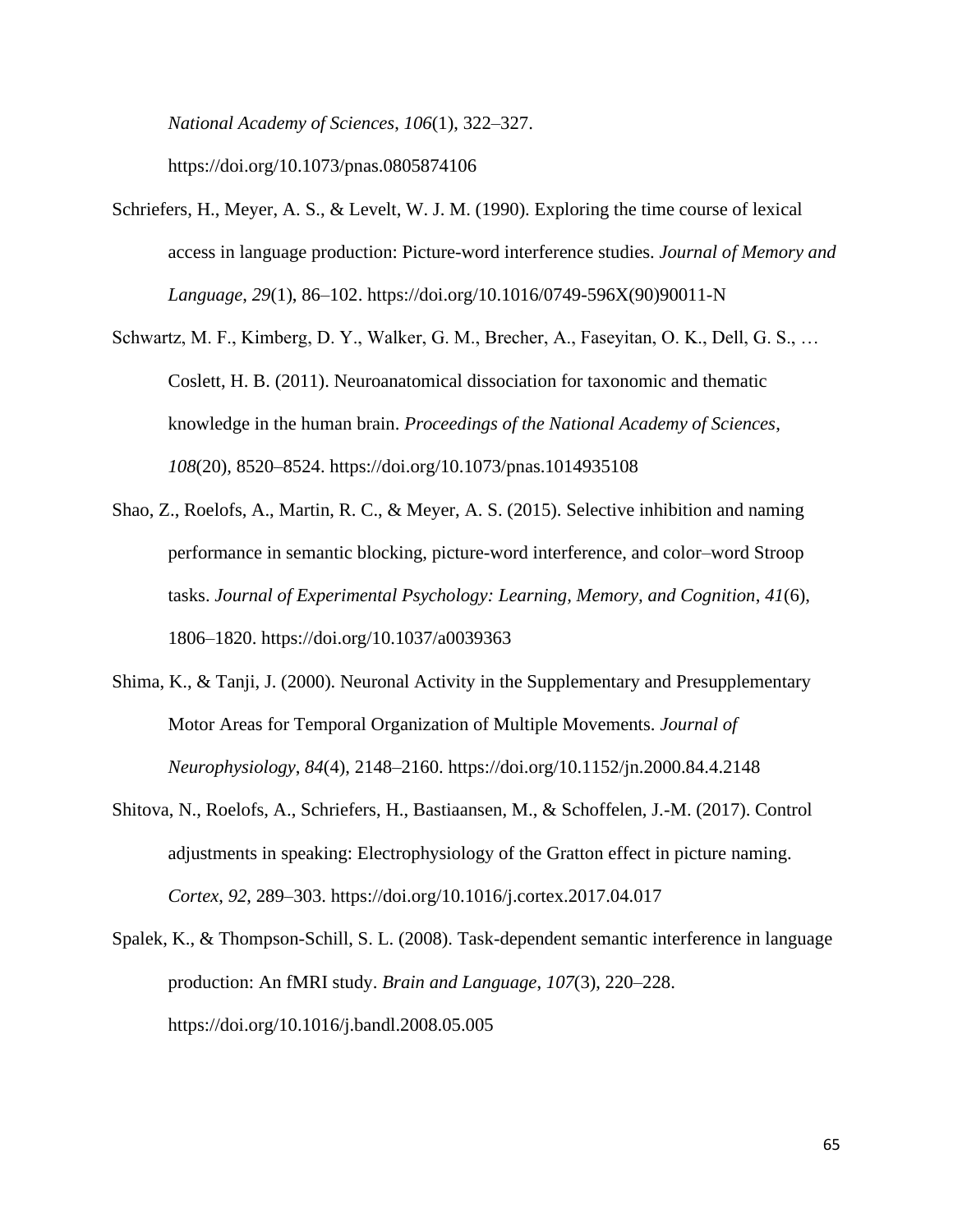- Strijkers, K., Costa, A., & Thierry, G. (2010). Tracking Lexical Access in Speech Production: Electrophysiological Correlates of Word Frequency and Cognate Effects. *Cerebral Cortex*, *20*(4), 912–928. https://doi.org/10.1093/cercor/bhp153
- Swick, D., & Turken, A. U. (2002). Dissociation between conflict detection and error monitoring in the human anterior cingulate cortex. *Proceedings of the National Academy of Sciences*, *99*(25), 16354–16359. https://doi.org/10.1073/pnas.252521499
- Thompson-Schill, S. L., D'Esposito, M., Aguirre, G. K., & Farah, M. J. (1997). Role of left inferior prefrontal cortex in retrieval of semantic knowledge: A reevaluation. *Proceedings of the National Academy of Sciences*, *94*(26), 14792–14797. https://doi.org/10.1073/pnas.94.26.14792
- Thompson-Schill, S. L., Swick, D., Farah, M. J., D'Esposito, M., Kan, I. P., & Knight, R. T. (1998). Verb generation in patients with focal frontal lesions: A neuropsychological test of neuroimaging findings. *Proceedings of the National Academy of Sciences*, *95*(26), 15855–15860. https://doi.org/10.1073/pnas.95.26.15855
- Trewartha, K. M., & Phillips, N. (2013). Detecting self-produced speech errors before and after articulation: an ERP investigation. *Frontiers in Human Neuroscience*, *7*. https://doi.org/10.3389/fnhum.2013.00763
- Ullsperger, M., Fischer, A. G., Nigbur, R., & Endrass, T. (2014). Neural mechanisms and temporal dynamics of performance monitoring. *Trends in Cognitive Sciences*, *18*(5), 259–267. https://doi.org/10.1016/j.tics.2014.02.009
- Valente, A., Bürki, A., & Laganaro, M. (2014). ERP correlates of word production predictors in picture naming: a trial by trial multiple regression analysis from stimulus onset to response. *Frontiers in Neuroscience*, *8*. https://doi.org/10.3389/fnins.2014.00390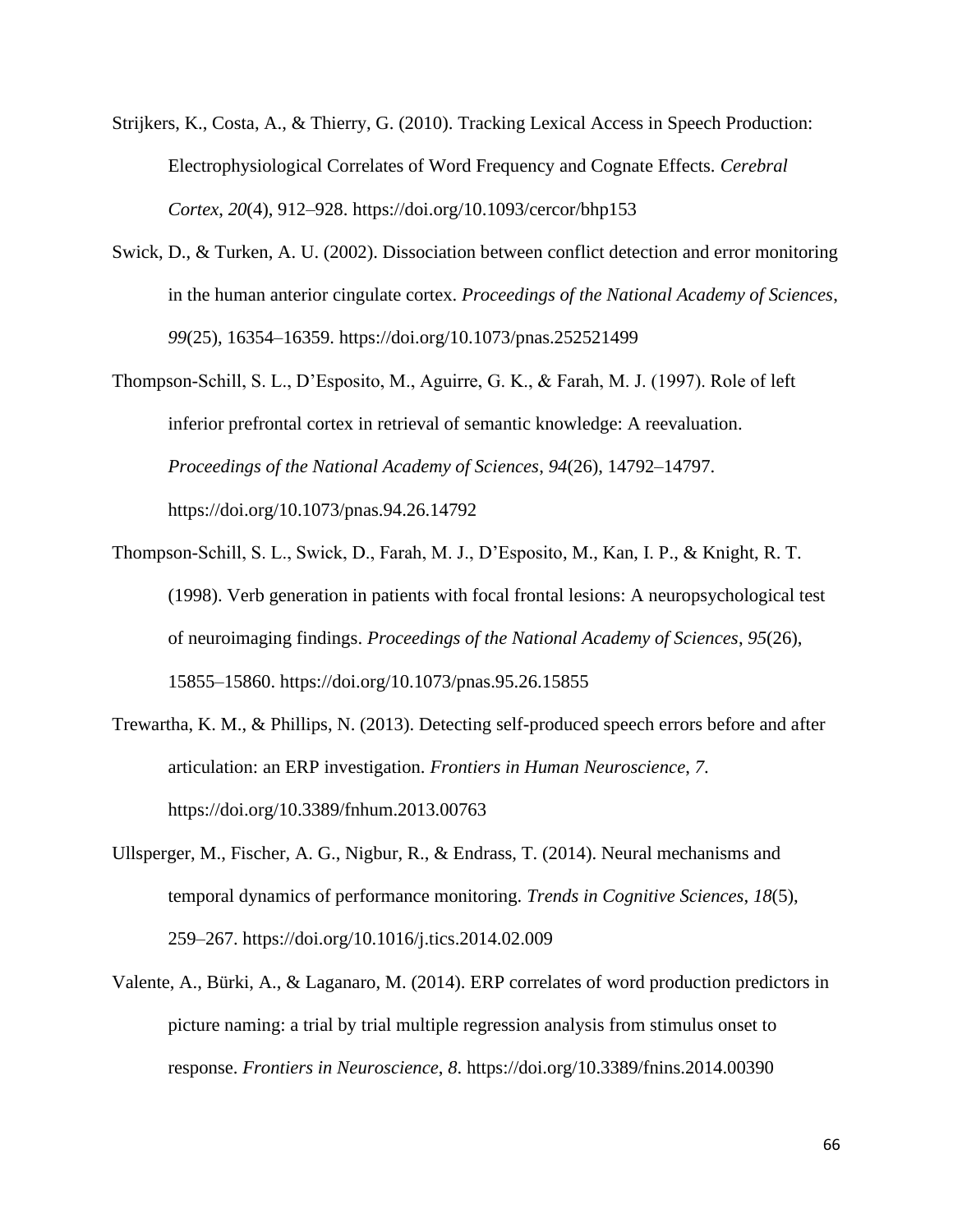- Vitkovitch, M., Rutter, C., & Read, A. (2001). Inhibitory effects during object name retrieval: The effect of interval between prime and target on picture naming responses. *British Journal of Psychology*, *92*(3), 483–506. https://doi.org/10.1348/000712601162301
- Wang, M., Shao, Z., Chen, Y., & Schiller, N. O. (2018). Neural correlates of spoken word production in semantic and phonological blocked cyclic naming. *Language, Cognition and Neuroscience*, *33*(5), 575–586. https://doi.org/10.1080/23273798.2017.1395467
- Wei, T., & Schnur, T. T. (2019). Being fast or slow at naming depends on recency of experience. *Cognition*, *182*, 165–170. https://doi.org/10.1016/j.cognition.2018.09.012
- West, R. (2003). Neural correlates of cognitive control and conflict detection in the Stroop and digit-location tasks. *Neuropsychologia*, *41*(8), 1122–1135. https://doi.org/10.1016/S0028- 3932(02)00297-X
- West, R., Jakubek, K., Wymbs, N., Perry, M., & Moore, K. (2005). Neural correlates of conflict processing. *Experimental Brain Research*, *167*(1), 38–48. https://doi.org/10.1007/s00221- 005-2366-y
- Wheeldon, L. R., & Monsell, S. (1994). Inhibition of Spoken Word Production by Priming a Semantic Competitor. *Journal of Memory and Language*, *33*(3), 332–356. https://doi.org/10.1006/jmla.1994.1016
- Wong, A. W.-K., Chiu, H.-C., Wang, J., Cao, J., Wong, S.-S., & Chen, H.-C. (2017). An early locus of associative and categorical context effects in speech production: evidence from an ERP study using the picture–word interference paradigm. *Language, Cognition and Neuroscience*, *32*(10), 1305–1319. https://doi.org/10.1080/23273798.2017.1355060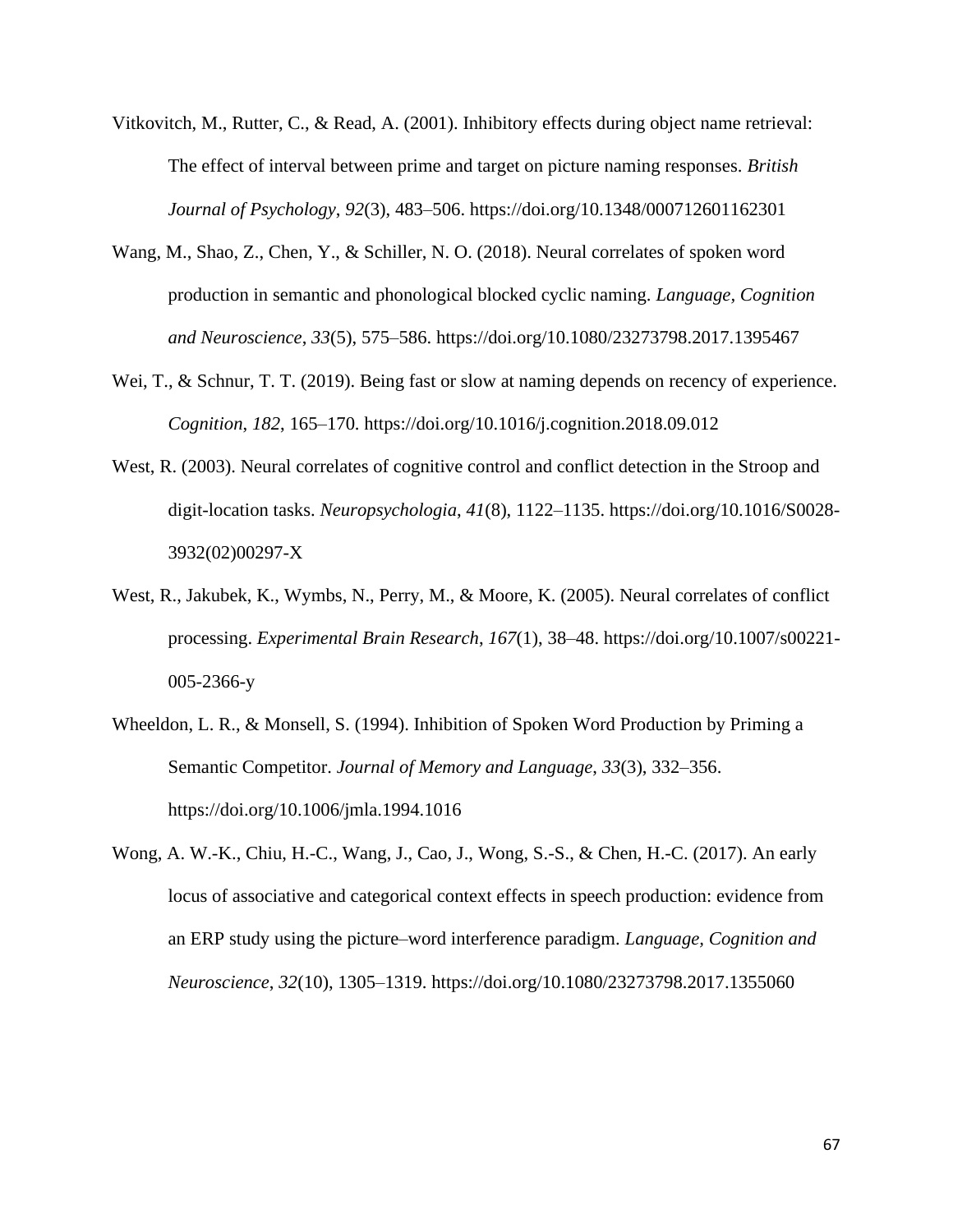Yeung, N., Botvinick, M. M., & Cohen, J. D. (2004). The Neural Basis of Error Detection: Conflict Monitoring and the Error-Related Negativity. *Psychological Review*, *111*(4), 931–959. https://doi.org/10.1037/0033-295X.111.4.931

Zhu, X., Damian, M. F., & Zhang, Q. (2015). Seriality of semantic and phonological processes during overt speech in Mandarin as revealed by event-related brain potentials. *Brain and Language*, *144*, 16–25. https://doi.org/10.1016/j.bandl.2015.03.007

#### **Footnotes**

1. Note that by "features" we simply mean the units composing the representation of an item, and not physical features (see Introduction for details). We call them "features" in order to emphasize that, while they may not represent a real-life feature, they indeed capture the similarity between items.

2. Yeung et al. (2004) argue that conflict on correct trials should be observable before a response is made, while conflict on error trials should be most prominent after the error. It is critical to remember that this argument depends on the nature of the task. Errors that result from premature responding would have a different profile from those than have occurred after long deliberations and ultimately failure of conflict resolution. Accordingly, different tasks are associated with different relative speeds for error and correct responses. There is no reason to assume that forced-choice tasks and picture naming have a similar profile in this respect.

#### **Figure captions**